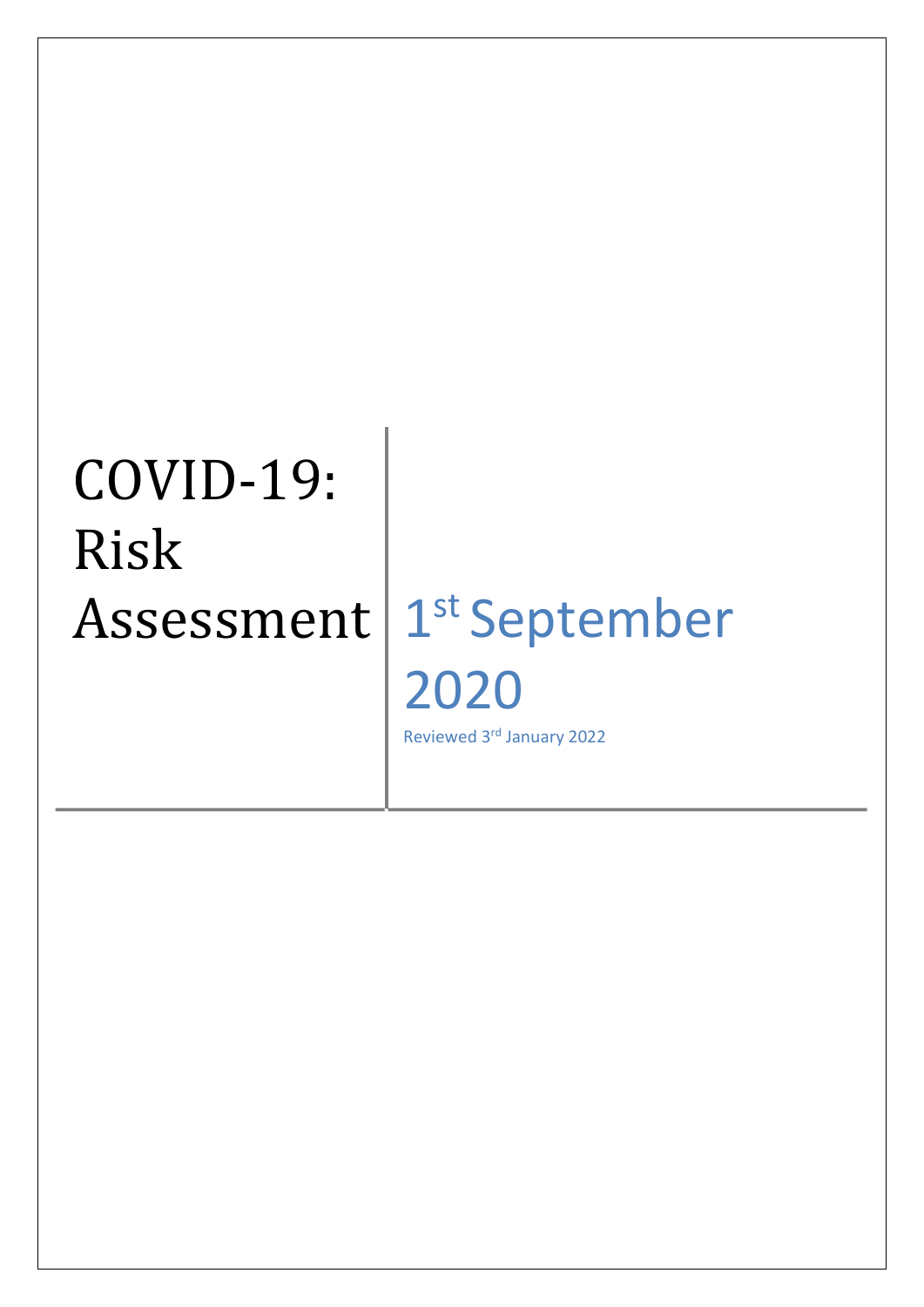#### **Introduction**

Coronavirus disease (COVID-19) is an infectious disease caused by a newly-discovered coronavirus that seems to have begun to infect human beings towards the end of 2019 in the Hubei province of China before spreading world-wide in 2020. At the time of writing, there have been over 20 million confirmed cases and 750,000 deaths. After a prolonged periods of lockdown that included the closure of the majority of schools in the UK, schools and colleges have been instructed by the government to prepare to fully readmit students for the 2021 Autumn term.

Schools and colleges are environments in which many young people are concentrated. Although the picture is far from complete, whilst children can get COVID-19, incidences are less frequent than amongst adults and it is usually less serious. There is no evidence that children transmit the disease any more than adults and the Office of National Statistics analysis on coronavirus (COVID-19) related deaths linked to occupations suggests that staff in educational settings tend not to be at any greater risk from the disease than many other occupations.

No school or college can ensure a completely risk-free environment but MPW has followed and will continue to follow all relevant guidelines and put in place proportionate protective measures for students, staff and visitors to the college.

#### **1 Background**

COVID-19 is a species of coronavirus that appears to have emerged into the human population in late 2019. It spreads primarily through droplets of saliva or discharge from the nose when an infected person coughs, sneezes or speaks. Although these droplets are small and do not travel far, they can infect someone else if they are breathed in, which is why the use of face masks and social distancing has been recommended. A second indirect route to infection is through coming into contact with these droplets once they have landed on surfaces, such as door handles and tables and then touching one's eyes, nose or mouth. The regular cleaning of surfaces and the use of hand sanitiser are the two key measures necessary to minimise such indirect infection. Studies have shown that the virus can survive for up to 72 hours on plastic and stainless steel, less than 4 hours on copper and less than 24 hours on cardboard.

There is strong evidence to suggest that children and young people are less likely to catch COVID-19 and further that those that do so experience the disease in a less severe form.

#### **2 Symptoms**

The main symptoms of coronavirus are:

- A high temperature (in excess of 37.8 $^{\circ}$ C).
- A new, continuous cough this means coughing a lot for more than an hour, or 3 or more coughing episodes in 24 hours (if you usually have a cough, it may be worse than usual).
- A loss or change to your sense of taste or smell (anosmia) this means you have noticed you cannot smell or taste anything, or things smell or taste different to normal.

#### **3 System of Controls**

The UK Government has provided comprehensive guidance regarding the day-to-day operation of a school during the pandemic. The key points are summarized below, but full details can be found at: <https://www.gov.uk/government/collections/guidance-for-schools-coronavirus-covid-19>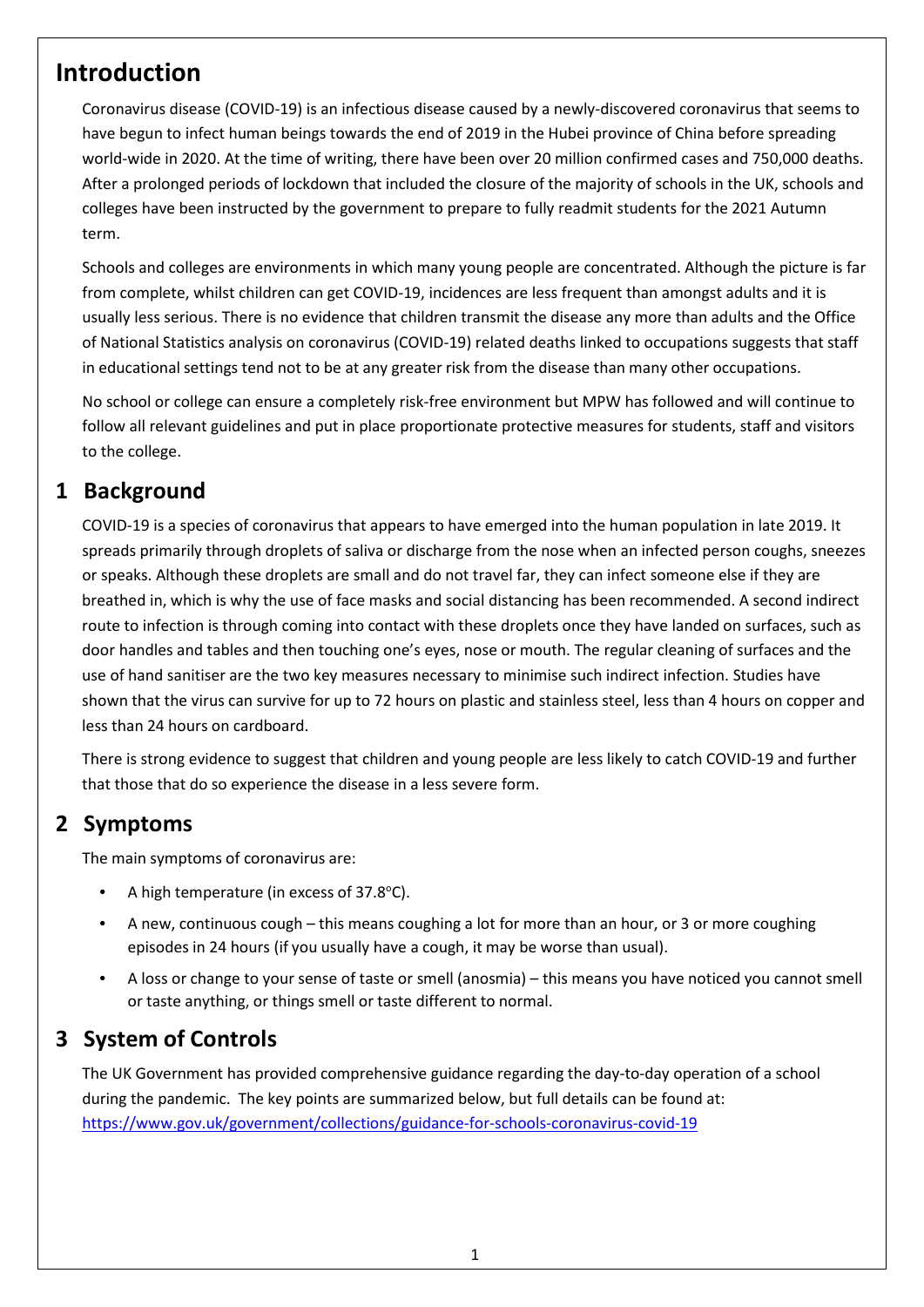#### **Prevention**

- Minimising contact with individuals who are unwell by ensuring that those who have coronavirus (COVID-19) symptoms, those who have tested positive and those who have been advised to isolate by NHS Test and Trace, do not attend school.
- Cleaning hands thoroughly more often than usual.
- Ensuring good respiratory hygiene by promoting the 'catch it, bin it, kill it' approach.
- Enhanced cleaning measures across the college: alongside the normal cleaning rota (morning/evening), cleaners working throughout the college all day.
- Keeping occupied spaces well ventilated
- Regular asymptomatic testing of staff and students
- Using Personal protective equipment (PPE) on public transport and in areas of college as required

#### **Response**

- Engaging with the NHS Test and Trace process.
- Managing confirmed cases of coronavirus (COVID-19) amongst the school community.
- Containing any outbreak by following local health protection team advice.

#### **4 Detailed Risk Assessment**

What follows is a detailed breakdown of how MPW is implementing the government's guidance. It covers how staff and students will be informed of the on-going situation, how the college environment will be kept in a condition to prevent as far as possible any outbreak of COVID-19, the measures in place to cope with staff or students who present symptoms and who have to self-isolate along with matters such as future exam preparation and sporting activities.

This risk assessment will be under constant review. It will be updated regularly to reflect the latest guidance from the government. Staff, students and parents will be informed of any significant changes as and when they are made.

This plan sits alongside a tried and tested Education Continuity Plan which will be activated in the event of any future lockdowns, local or national.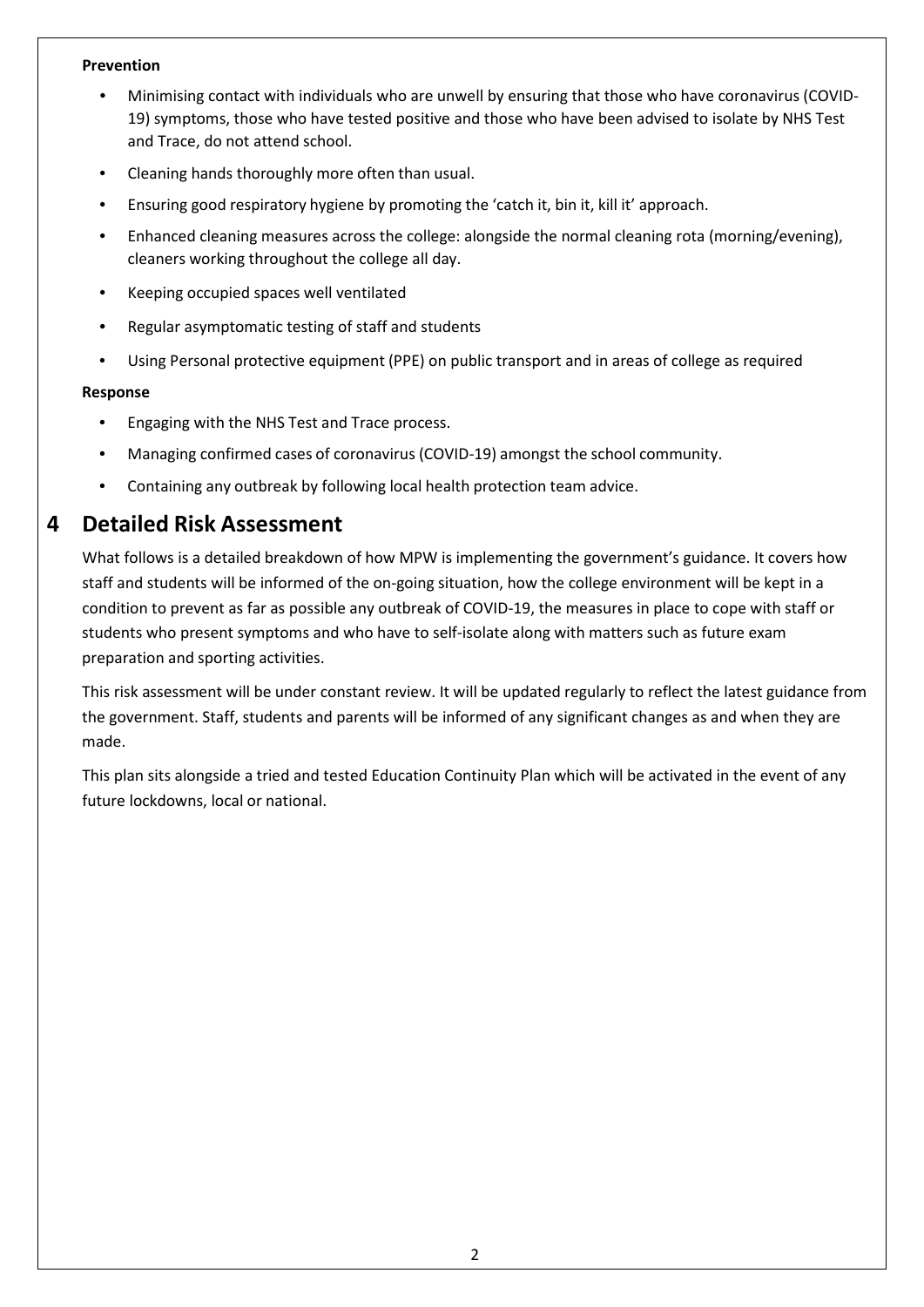| <b>Risk Assessment:</b> | COVID-19                       |
|-------------------------|--------------------------------|
| Completed by:           | Adam Cross and Mark Shingleton |
| Approved by:            | <b>SMT</b>                     |
| Date issued:            | 1 <sup>st</sup> September 2020 |
| Review date:            | $26th$ August 2021             |



| <b>Risk Factor</b>                                                                                      | <b>Potential Hazards</b>                                                                                                                                                                                                                                                                  | <b>Who Could</b><br>be<br>Affected?      | <b>Level of Risk</b><br><b>Before</b><br>Control<br><b>Measures</b> | <b>Existing and Planned Control Measures</b>                                                                                                                                                                                                                                                                                                                                                                                                             | Level of<br><b>Risk After</b><br><b>Control</b><br><b>Measures</b> |
|---------------------------------------------------------------------------------------------------------|-------------------------------------------------------------------------------------------------------------------------------------------------------------------------------------------------------------------------------------------------------------------------------------------|------------------------------------------|---------------------------------------------------------------------|----------------------------------------------------------------------------------------------------------------------------------------------------------------------------------------------------------------------------------------------------------------------------------------------------------------------------------------------------------------------------------------------------------------------------------------------------------|--------------------------------------------------------------------|
| National<br>guidelines are<br>updated<br>frequently and<br>college fails to<br>implement new<br>advice. | o Acting on obsolete advice<br>o Increased risk of transmission of COVID-19 amongst<br>staff and students leading to serious respiratory<br>illness and possibly death<br>o Concerns amongst stakeholders that the college is<br>not a safe environment within which to study or<br>work. | Staff,<br>students,<br>their<br>families | Low                                                                 | Principal to ensure daily checks are made with government<br>updates, checking Department of Education and Public<br>Health England websites and update emails.<br>Proposed revisions to the COVID-19 risk assessment<br>(including recommended changes to mitigation measures).<br>to be circulated to the CEO and Chairman for approval.<br>Once agreed new measures to be communicated by the<br>Principal to all stakeholders via email and the VLE. | Low                                                                |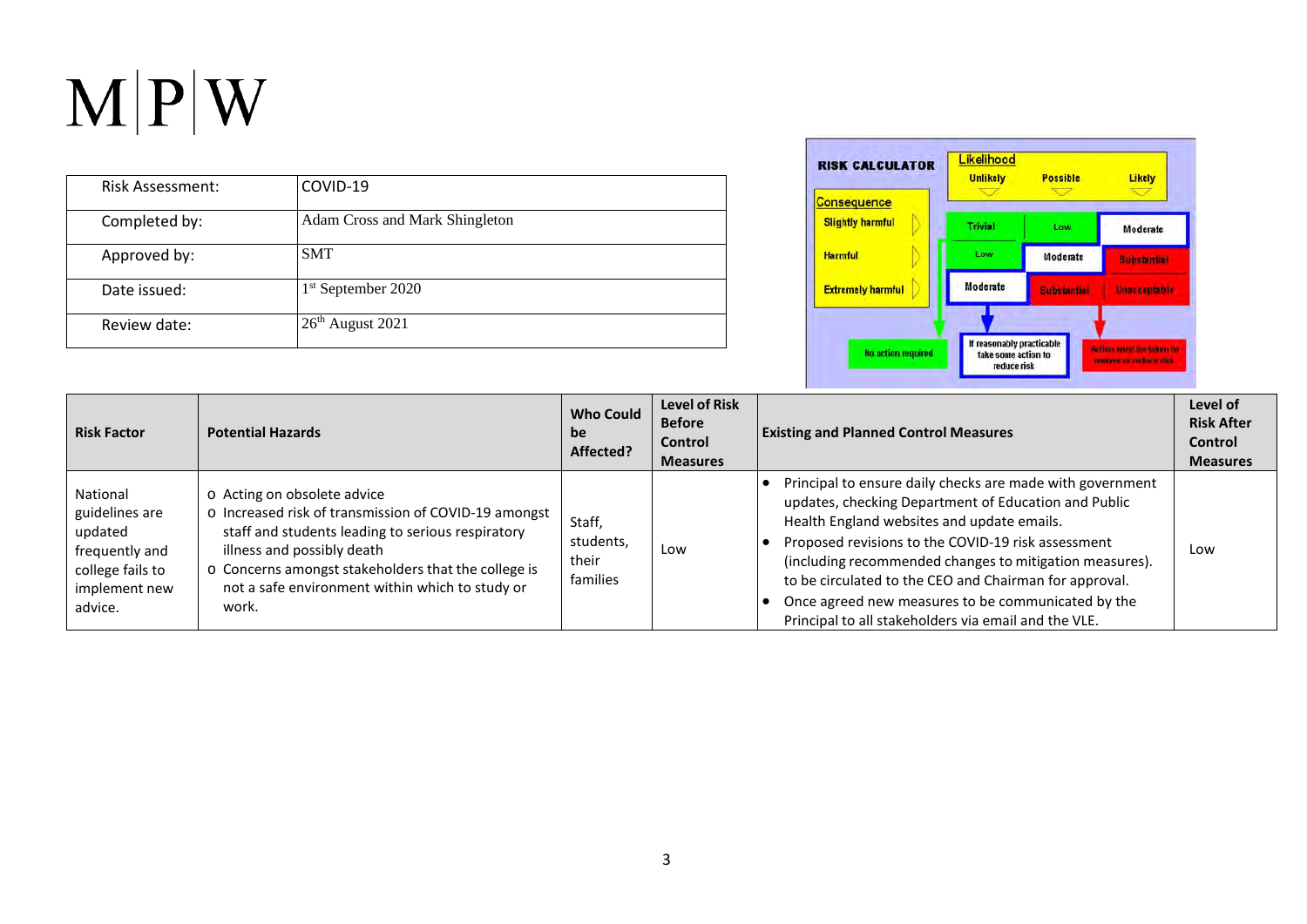|  | Risk Assessment: |
|--|------------------|
|--|------------------|

#### $M|P|W$

| <b>Risk Factor</b>                                    | <b>Potential Hazards</b>                                                                                                                                                                                                                                                                                                                                      | <b>Who Could</b><br>be<br>Affected?      | <b>Level of Risk</b><br><b>Before</b><br><b>Control</b><br><b>Measures</b> | <b>Existing and Planned Control Measures</b>                                                                                                                                                                                                                                                                                                                                                                                                                                                                                                                                                                                                                                                                                                                                                                               | Level of<br><b>Risk After</b><br><b>Control</b><br><b>Measures</b> |
|-------------------------------------------------------|---------------------------------------------------------------------------------------------------------------------------------------------------------------------------------------------------------------------------------------------------------------------------------------------------------------------------------------------------------------|------------------------------------------|----------------------------------------------------------------------------|----------------------------------------------------------------------------------------------------------------------------------------------------------------------------------------------------------------------------------------------------------------------------------------------------------------------------------------------------------------------------------------------------------------------------------------------------------------------------------------------------------------------------------------------------------------------------------------------------------------------------------------------------------------------------------------------------------------------------------------------------------------------------------------------------------------------------|--------------------------------------------------------------------|
| Guidelines in<br>place but are not<br>being followed. | o Increased risk of transmission of COVID-19 amongst<br>staff and students leading to serious respiratory<br>illness and possibly death.<br>o Rising staff and student absence levels disrupting<br>the normal functioning of the college.<br>o Concerns amongst stakeholders that the college is<br>not a safe environment within which to study or<br>work. | Staff,<br>students,<br>their<br>families | Moderate                                                                   | Staff and student briefings in the first week of the Autumn<br>term to prepare those who have been away from college for<br>a full scale and safe return to college.<br>Explanatory guidance and subsequent updates will be made<br>available to staff, students and parents via email and on the<br>VLE.<br>Posters around college reinforcing respiratory hygiene and<br>related measures.<br>Sanitising products (hand sanitiser and disinfectant spray)<br>will beplaced in each classroom and in key locations to<br>ensure ease of access for staff and students.<br>All staff are responsible for monitoring adherence to the<br>safety measures put in place. Persistent or wilful non-<br>compliance will be dealt with under the college's<br>disciplinary procedures (staff) or behaviour policy<br>(students). | Low                                                                |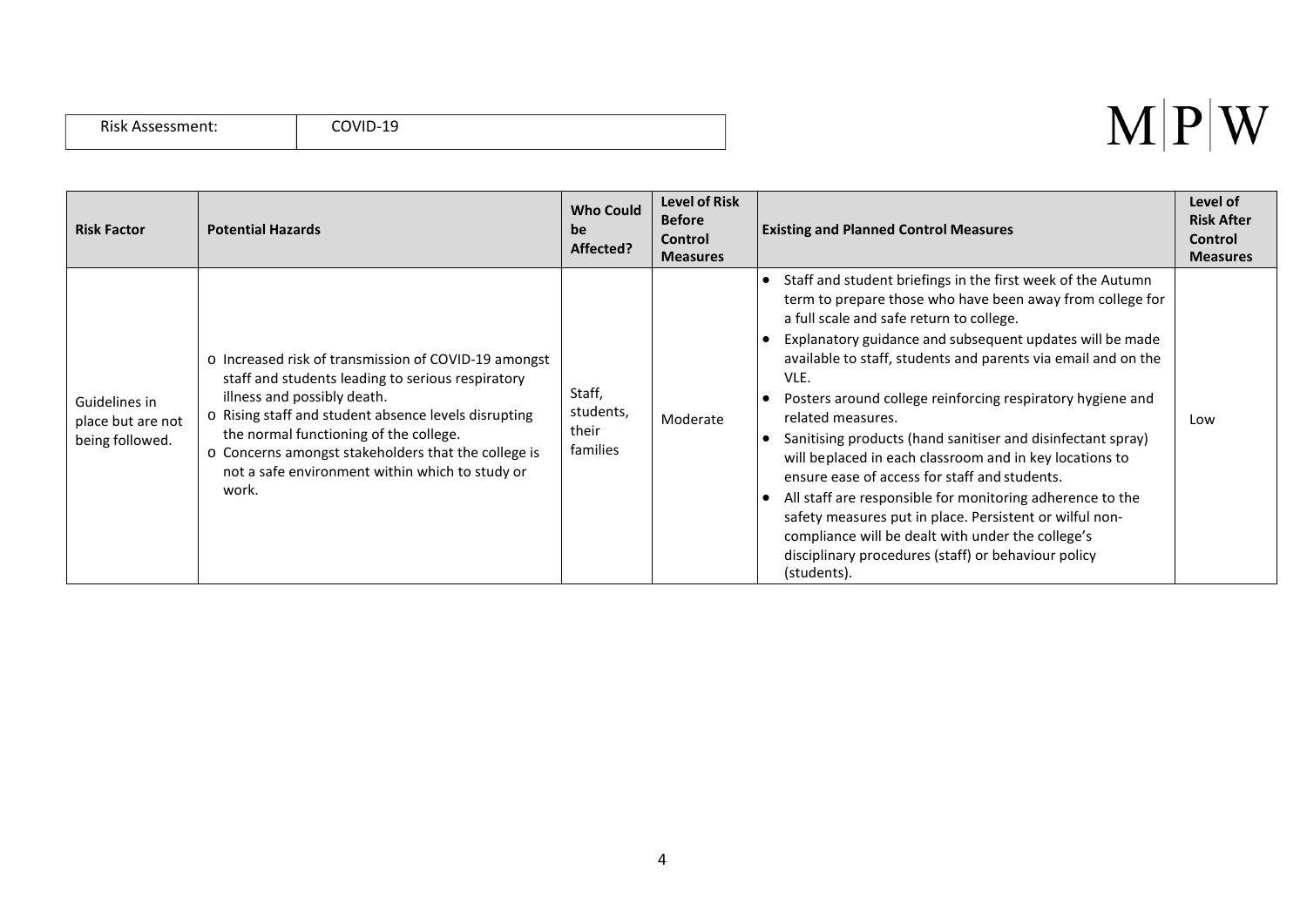|  | Risk Assessment: |
|--|------------------|
|--|------------------|

| <b>Risk Factor</b>                                                             | <b>Potential Hazards</b>                                                     | <b>Who Could</b><br>be<br>Affected?      | <b>Level of Risk</b><br><b>Before</b><br>Control<br><b>Measures</b> | <b>Existing and Planned Control Measures</b>                                                                                                                                                                                                                                                                                                                                                                                                                                                                                                                                                                                                                                                                                                                                                                                                                                                                                                                                                                                                                                                                                                                                                                                                                                                                        | Level of<br><b>Risk After</b><br>Control<br><b>Measures</b> |
|--------------------------------------------------------------------------------|------------------------------------------------------------------------------|------------------------------------------|---------------------------------------------------------------------|---------------------------------------------------------------------------------------------------------------------------------------------------------------------------------------------------------------------------------------------------------------------------------------------------------------------------------------------------------------------------------------------------------------------------------------------------------------------------------------------------------------------------------------------------------------------------------------------------------------------------------------------------------------------------------------------------------------------------------------------------------------------------------------------------------------------------------------------------------------------------------------------------------------------------------------------------------------------------------------------------------------------------------------------------------------------------------------------------------------------------------------------------------------------------------------------------------------------------------------------------------------------------------------------------------------------|-------------------------------------------------------------|
| Inadequate<br>communications<br>with stakeholders<br>and training of<br>staff. | o Staff do not understand the safety procedures that<br>have to be followed. | Staff,<br>students,<br>their<br>families | Moderate                                                            | This risk assessment and the mitigation measures contained<br>$\bullet$<br>within it have been produced in consultation with a wide<br>range of staff.<br>This risk assessment will be shared with all staff and training<br>will be provided at the beginning of the Autumn term to<br>ensure understanding of:<br>understanding of the measures put in place and limit<br>$\circ$<br>transmission of the COVID-19 virus.<br>The NHS Test and Trace process:<br>$\circ$<br>https://www.gov.uk/guidance/nhs-test-and-trace-<br>how-it-works#the-nhs-coronavirus-app<br>Copies of the training materials will be uploaded on to the<br>VLE so that they can be used as a reference source.<br>Guidance will be provided to ensure PPE is used properly<br>$\bullet$<br>and disposed of in a safe manner to reduce the risk of self-<br>contamination.<br>Regular update bulletins from SMT will be provided as the<br>situation evolves to keep staff informed about updated<br>guidance and how the college intends to respond to it.<br>The implementation of this risk assessment and the<br>effectiveness of the measures in place will be a standing<br>agenda item for all college committees to promote<br>engagement and monitor the effectiveness of the system of<br>controls that have been put in place. | Low                                                         |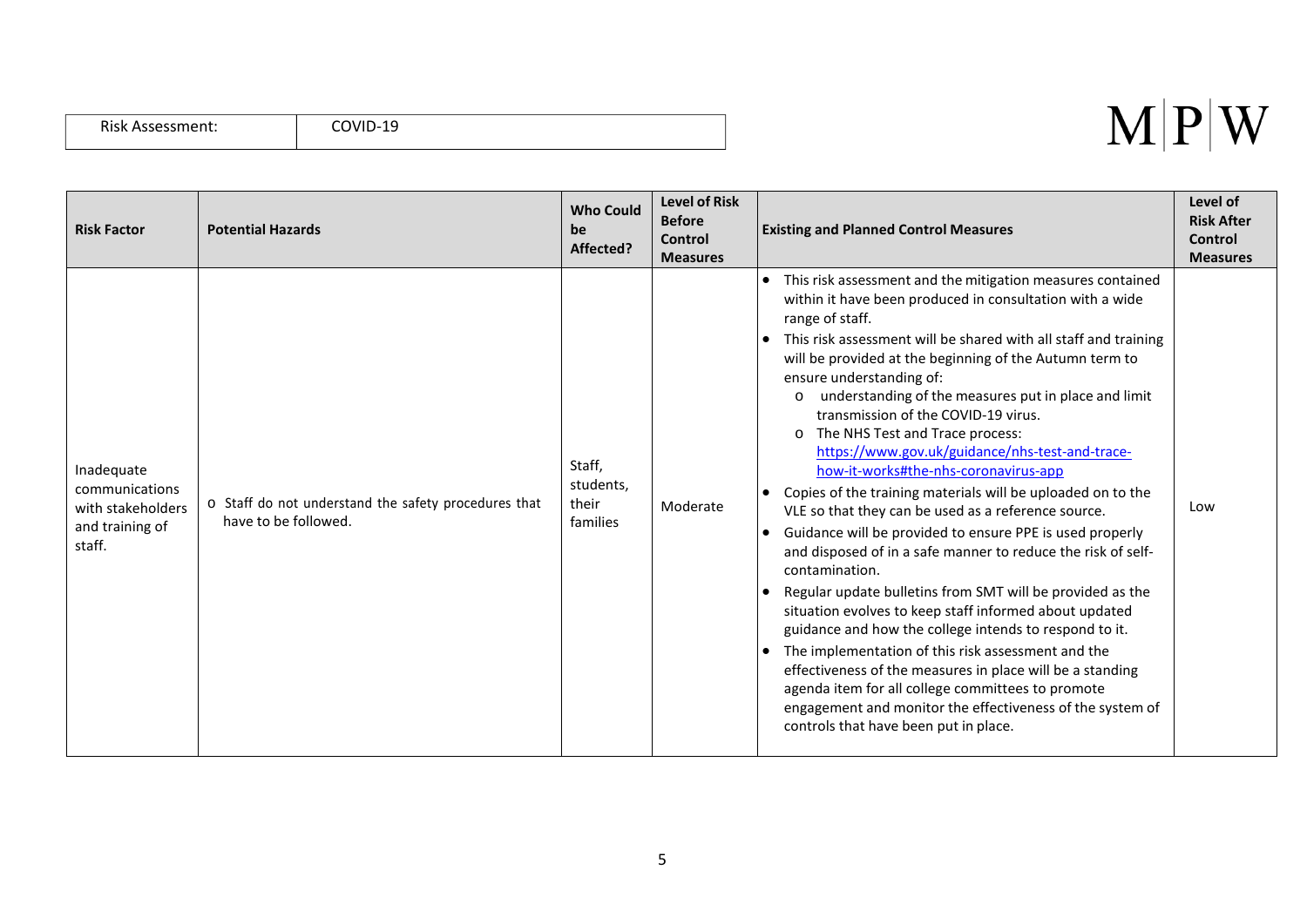| Risk Assessment: |  |
|------------------|--|
|------------------|--|

#### $M|P|W$

| <b>Risk Factor</b>                                                        | <b>Potential Hazards</b>                                                                                                                                                   | <b>Who Could</b><br>be<br>Affected? | <b>Level of Risk</b><br><b>Before</b><br><b>Control</b><br><b>Measures</b> | <b>Existing and Planned Control Measures</b>                                                                                                                                                                                                                                                                                                                                                                                                                                                                                                                                                                                                                                                                                                                                                                    | Level of<br><b>Risk After</b><br>Control<br><b>Measures</b> |
|---------------------------------------------------------------------------|----------------------------------------------------------------------------------------------------------------------------------------------------------------------------|-------------------------------------|----------------------------------------------------------------------------|-----------------------------------------------------------------------------------------------------------------------------------------------------------------------------------------------------------------------------------------------------------------------------------------------------------------------------------------------------------------------------------------------------------------------------------------------------------------------------------------------------------------------------------------------------------------------------------------------------------------------------------------------------------------------------------------------------------------------------------------------------------------------------------------------------------------|-------------------------------------------------------------|
| Failure to make<br>adequate<br>safeguarding<br>provision for<br>students. | o Members of DSL team absent because self-isolating<br>or contracting the virus themselves.<br>o Vulnerable students do not receive appropriate<br>support and protection. | Vulnerable<br>students              | Substantial                                                                | DSL team is of a sufficient size to provide help and support<br>$\bullet$<br>to staff and students in relation to new welfare concerns and<br>the management of referrals, even if members of the<br>safeguarding team are having to isolate.<br>Safeguarding and welfare policies updated so there is a<br>greater focus on mental wellbeing<br>Returning and new students are asked to disclose any<br>welfare needs they may have that have not previously been<br>disclosed so that welfare risk assessments can be conducted<br>and suitable support put in place.<br>Safeguarding work and contact with vulnerable students can<br>be done remotely via MS Teams in the event that they have<br>to socially isolate<br>Staff are trained on safeguarding in the event that<br>remote learning is required | Low                                                         |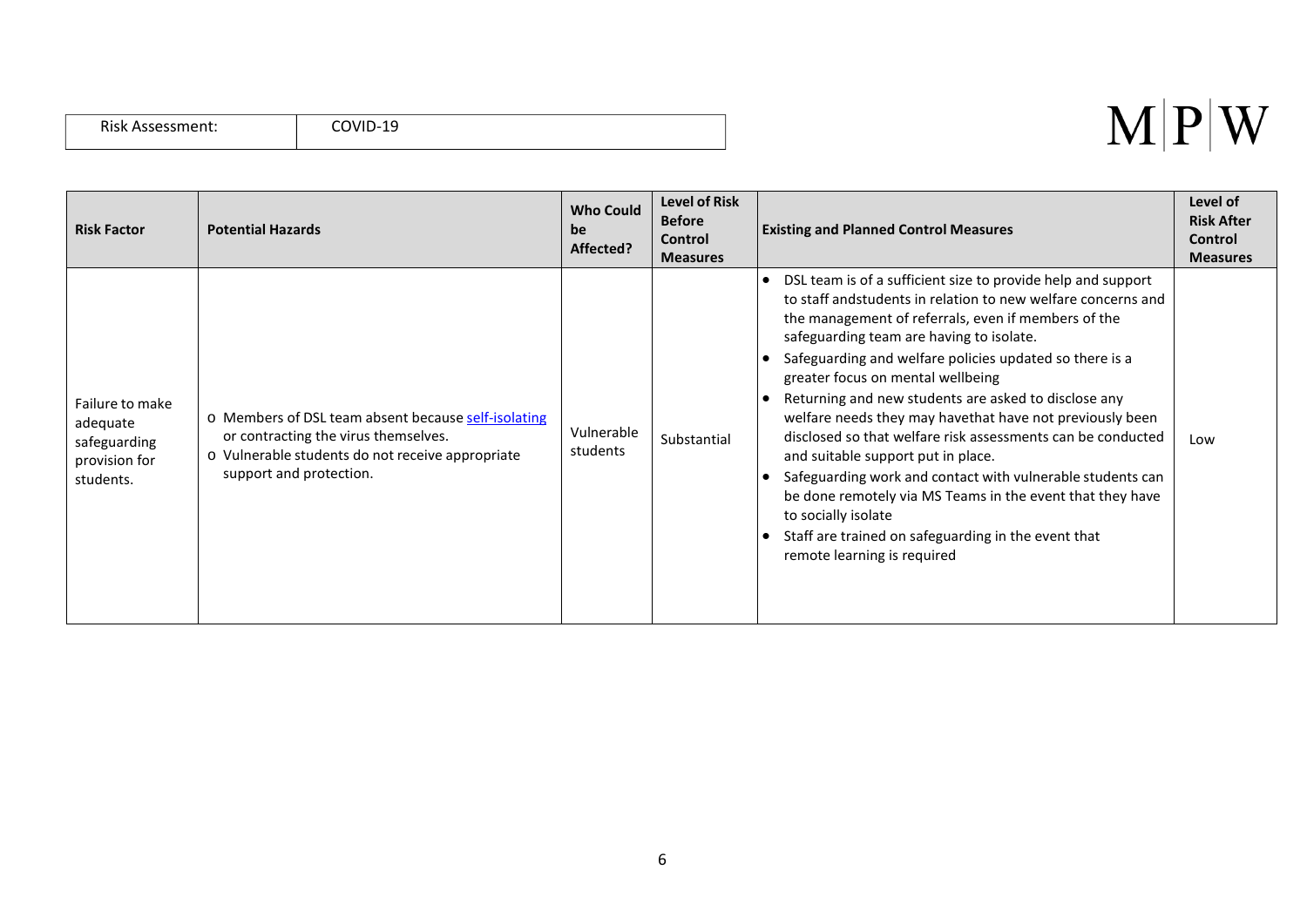|  | Risk Assessment: |
|--|------------------|
|--|------------------|

| <b>Risk Factor</b>                                   | <b>Potential Hazards</b>                                                                                                                                           | <b>Who Could</b><br>be<br>Affected?            | <b>Level of Risk</b><br><b>Before</b><br>Control<br><b>Measures</b> | <b>Existing and Planned Control Measures</b>                                                                                                                                                                                                                                                                                                                                                                                                                                                                                                                                                                                                                                                                                                                                                                                                                                                                                                                 | Level of<br><b>Risk After</b><br>Control<br><b>Measures</b> |
|------------------------------------------------------|--------------------------------------------------------------------------------------------------------------------------------------------------------------------|------------------------------------------------|---------------------------------------------------------------------|--------------------------------------------------------------------------------------------------------------------------------------------------------------------------------------------------------------------------------------------------------------------------------------------------------------------------------------------------------------------------------------------------------------------------------------------------------------------------------------------------------------------------------------------------------------------------------------------------------------------------------------------------------------------------------------------------------------------------------------------------------------------------------------------------------------------------------------------------------------------------------------------------------------------------------------------------------------|-------------------------------------------------------------|
| Students who are<br>shielding or self-<br>isolating. | o Increased risk of infection leading to serious<br>respiratory illness and possibly death.<br>O Disruption to learning and adverse consequences<br>for wellbeing. | Shielding<br>or self-<br>isolating<br>students | Substantial                                                         | In a verysmall number of cases students may have been<br>advised by aspecialist health professional that it is still<br>inappropriate for them to return to college at the moment.<br>Under these circumstances, a welfare care plan will be<br>drawn up, one element of which will be access to remote<br>learning facilities and appropriate levels of pastoral care.<br>Localised increases in transmission rates may result in<br>students (or family members) having to shield once again.<br>Disruption to their education will be minimised by the<br>provision of access to remote learning facilities and<br>appropriate levels of pastoral care.<br>Some students will be unable to attend because they are<br>self-isolating and have had symptoms or positive test result<br>themselves. Disruption to their education will be<br>minimised by the provision of access to remote learning<br>facilities and appropriate levels of pastoral care. | Low                                                         |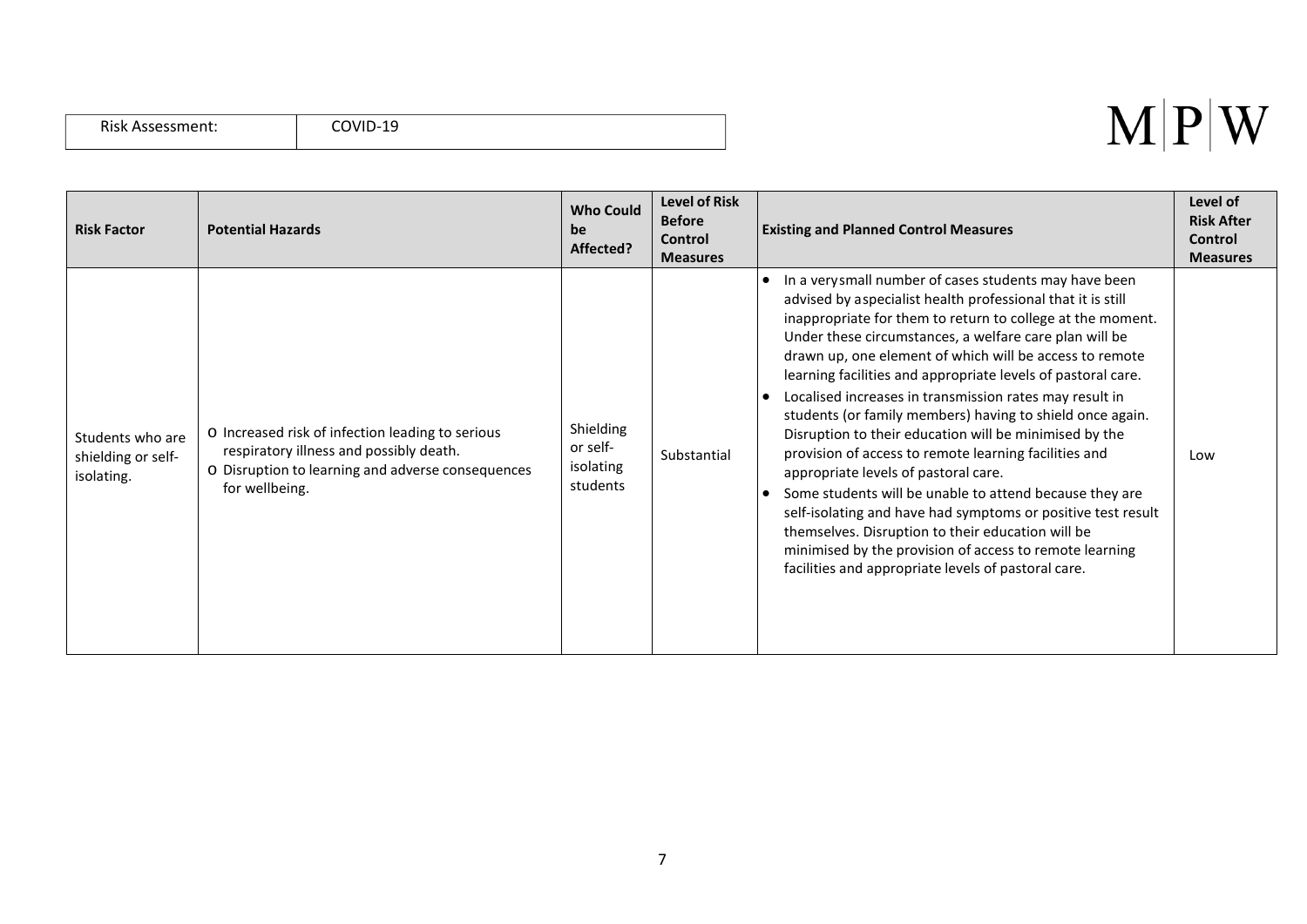|  | Risk Assessment: |
|--|------------------|
|--|------------------|

| <b>Risk Factor</b>                                                                    | <b>Potential Hazards</b>                                                                                                                                                                                                                                                                                                                                                                                            | <b>Who Could</b><br>be<br>Affected? | <b>Level of Risk</b><br><b>Before</b><br><b>Control</b><br><b>Measures</b> | <b>Existing and Planned Control Measures</b>                                                                                                                                                                                                                                                                                                                                                                                                                                                                                                                                                                                                                                                                                                                                                                                                                                                                                                                                                                                                                                                                                                                                                                                                                                                                                                                                                                                 | Level of<br><b>Risk After</b><br>Control<br><b>Measures</b> |
|---------------------------------------------------------------------------------------|---------------------------------------------------------------------------------------------------------------------------------------------------------------------------------------------------------------------------------------------------------------------------------------------------------------------------------------------------------------------------------------------------------------------|-------------------------------------|----------------------------------------------------------------------------|------------------------------------------------------------------------------------------------------------------------------------------------------------------------------------------------------------------------------------------------------------------------------------------------------------------------------------------------------------------------------------------------------------------------------------------------------------------------------------------------------------------------------------------------------------------------------------------------------------------------------------------------------------------------------------------------------------------------------------------------------------------------------------------------------------------------------------------------------------------------------------------------------------------------------------------------------------------------------------------------------------------------------------------------------------------------------------------------------------------------------------------------------------------------------------------------------------------------------------------------------------------------------------------------------------------------------------------------------------------------------------------------------------------------------|-------------------------------------------------------------|
| Inadequate<br>measures in place<br>to support<br>vulnerable and<br>higher risk staff. | o Some staff members are more vulnerable to<br>catching the virus and experiencing more severe<br>respiratory symptoms which could be fatal.<br>o Serious illness may cause staff members to be<br>unable to work for long periods of time, causing<br>disruption to the college's education provision.<br>o Staff who are forced to self-isolate for a long period<br>of time may experience mental health issues. | Vulnerable<br>staff                 | Substantial                                                                | Individual risk assessments will be carried out for all staff<br>$\Omega$<br>who are clinically extremely vulnerable (CEV), clinically<br>vulnerable (including pregnant staff) or at increased risk due<br>to their age, a disability, ethnic background or some other<br>reason. These risk assessments will be reviewed on a regular<br>basis or on request from the vulnerable person to take into<br>account changing circumstances.<br>o The mitigation measures, particularly those relating to<br>vaccination, hygiene and isolation, outlined in this risk<br>assessment reflect the latest government guidance and<br>should allow most staff toreturn to work safely.<br>O Sanitising products will be available to all staff and face<br>coverings will be provided where necessary<br>O For employees who are CEV or live with CEV people, we will<br>consider the feasibility of them working from home. Where<br>it is feasible, MPW will provide equipment for people to<br>work from home safely and effectively; for example, by<br>providing remote access to work systems and IT support.<br>Vulnerable staff to be reminded about access to free<br>$\Omega$<br>counselling service in case they require additional support<br>during this time.<br>o All staff members are encouraged to continue to follow<br>advice issued by Public Health England and contact their GP<br>or NHS 111 if concerned. | Moderate                                                    |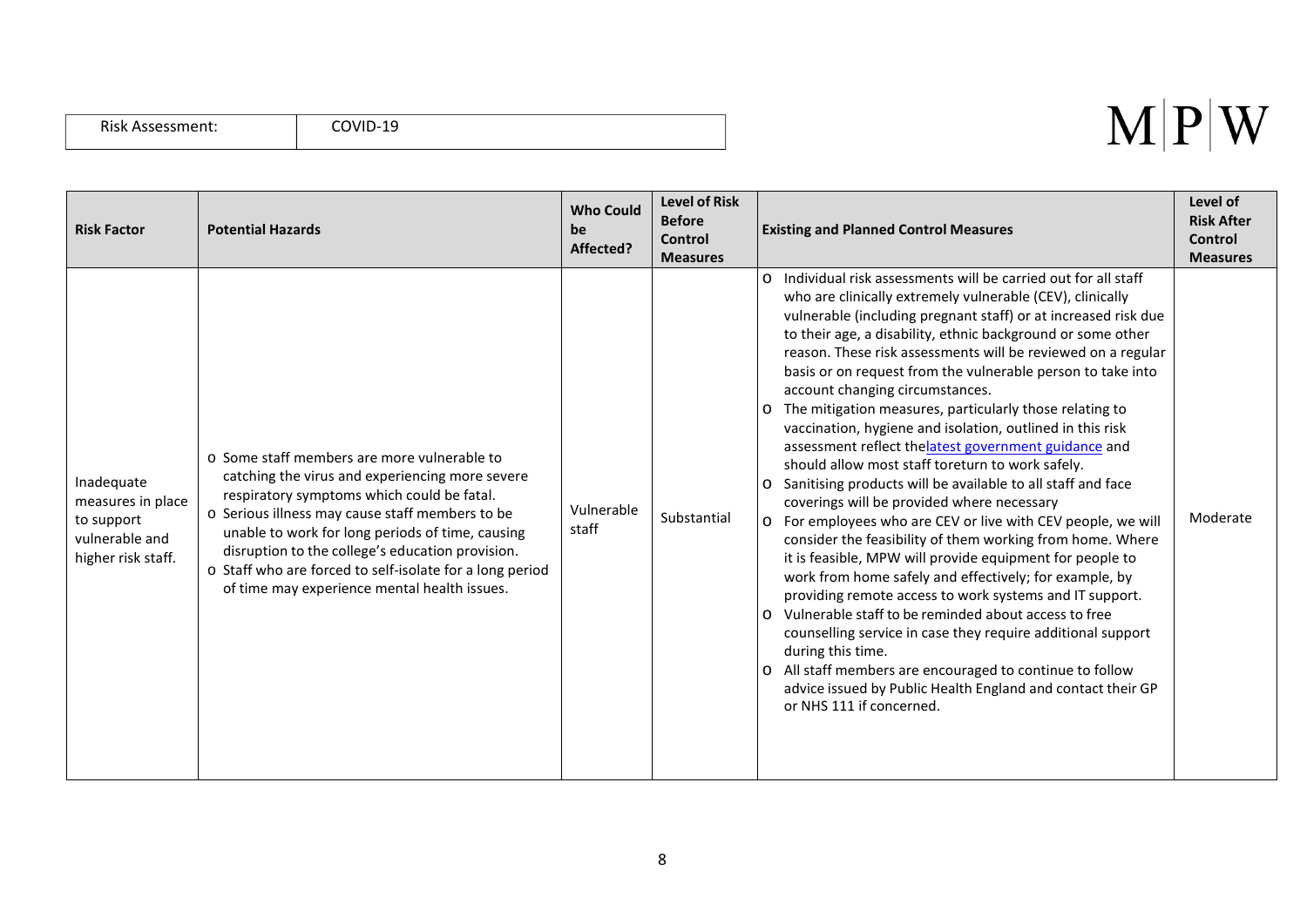|  | Risk Assessment: |
|--|------------------|
|--|------------------|

#### $M|P|W$

| <b>Risk Factor</b>                                                                       | <b>Potential Hazards</b>                                                         | <b>Who Could</b><br>be<br>Affected?                                                       | <b>Level of Risk</b><br><b>Before</b><br><b>Control</b><br><b>Measures</b> | <b>Existing and Planned Control Measures</b>                                                                                                                                                                                                                                                                                                                                                                                                                                                                                                                                                                                                                                                                               | Level of<br><b>Risk After</b><br><b>Control</b><br><b>Measures</b> |
|------------------------------------------------------------------------------------------|----------------------------------------------------------------------------------|-------------------------------------------------------------------------------------------|----------------------------------------------------------------------------|----------------------------------------------------------------------------------------------------------------------------------------------------------------------------------------------------------------------------------------------------------------------------------------------------------------------------------------------------------------------------------------------------------------------------------------------------------------------------------------------------------------------------------------------------------------------------------------------------------------------------------------------------------------------------------------------------------------------------|--------------------------------------------------------------------|
| Inadequate hand<br>and respiratory<br>hygiene leading<br>to spread of<br>COVID-19 virus. | o Infection spread leading to serious respiratory<br>illness and possibly death. | Staff,<br>students,<br>their<br>families,<br>contractor,<br>and the<br>wider<br>community | Substantial                                                                | Posters widely distributed around the college reminding<br>everyone to wash or sanitise their hands on arrival and<br>when leaving the college and before and after eating, using<br>the toilet, and after coughing or sneezing.<br>Hands should be washed with liquid soap for at least 20<br>seconds or alcohol-based hand sanitisers should be used.<br>Sanitiser stations will be located at the building entrances<br>and exits and on stair landings. Bottles of sanitiser will also<br>be available in all classrooms, common room areas,<br>libraries/workrooms and in reception areas and the<br>canteen.<br>Toilet lids should be closed before flushing and left closed<br>after use.<br><b>Continued below</b> | Low                                                                |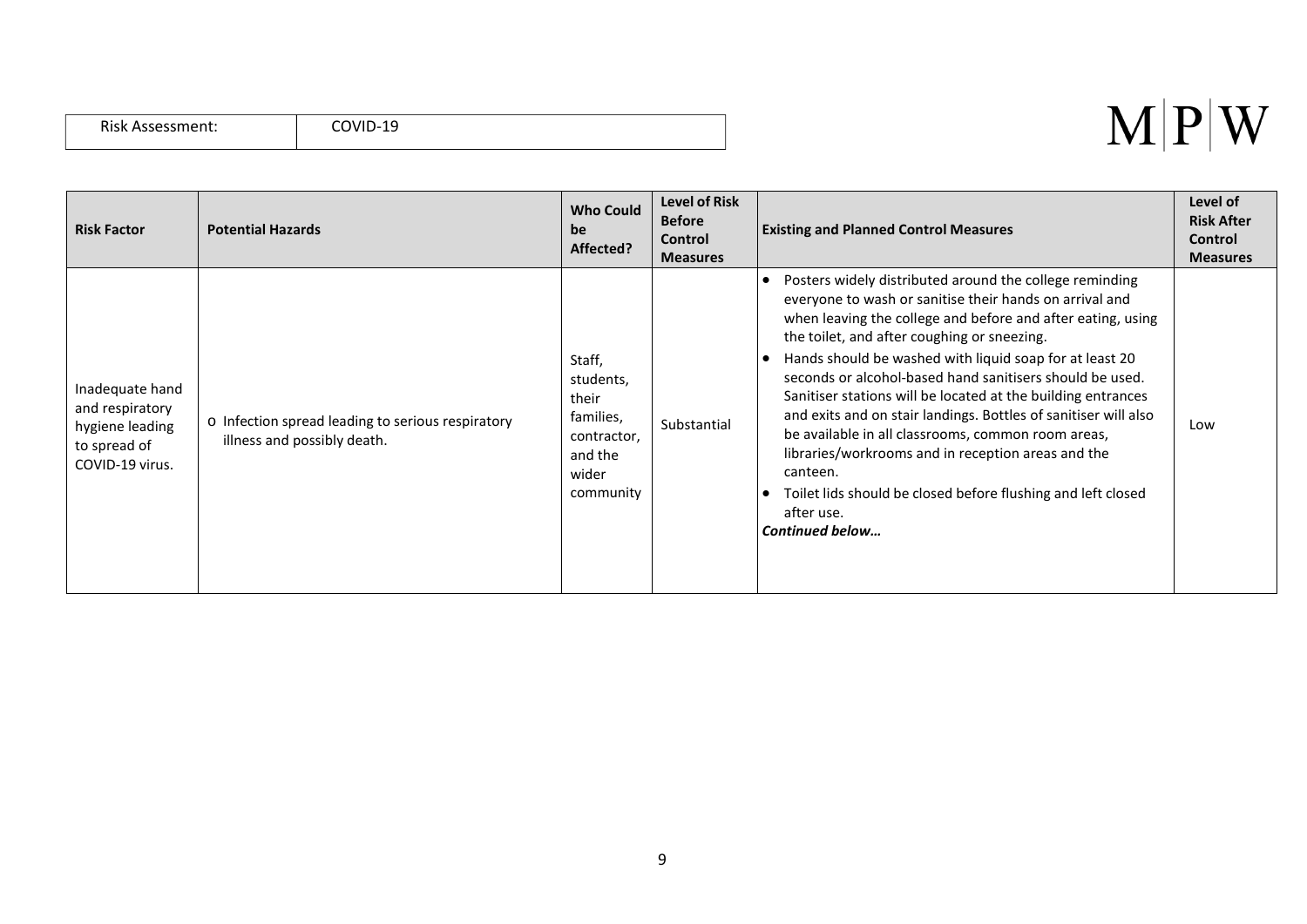| <b>Risk Assessment:</b> |
|-------------------------|
|-------------------------|

| <b>Risk Factor</b> | <b>Potential Hazards</b> | <b>Who Could</b><br>be<br>Affected? | <b>Level of Risk</b><br><b>Before</b><br>Control<br><b>Measures</b> | <b>Existing and Planned Control Measures</b>                                                                                                                                                                                                                                                                                                                                                                                                                                                                                                                                                                                                                                                                                                                                                                                                                                                                                                                                                                                                                                             | Level of<br><b>Risk After</b><br>Control<br><b>Measures</b> |
|--------------------|--------------------------|-------------------------------------|---------------------------------------------------------------------|------------------------------------------------------------------------------------------------------------------------------------------------------------------------------------------------------------------------------------------------------------------------------------------------------------------------------------------------------------------------------------------------------------------------------------------------------------------------------------------------------------------------------------------------------------------------------------------------------------------------------------------------------------------------------------------------------------------------------------------------------------------------------------------------------------------------------------------------------------------------------------------------------------------------------------------------------------------------------------------------------------------------------------------------------------------------------------------|-------------------------------------------------------------|
| Cont.              | Cont.                    | Cont.                               | Cont.                                                               | continued from above.<br>Posters around the college to remind people to cover<br>coughs or sneezes with a tissue (never with hands) which<br>should then immediately be disposed of in the lined pedal<br>bins provided before cleaning hands ('Catch it, bin it, kill it.').<br>These bins will be emptied regularly and tissue supplies will<br>be checked and replenished by cleaning staff as required.<br>Waste only needs to be segregated if an individual shows<br>symptoms or tests positive for the virus. If this occurs, it will<br>be treated as clinical waste and disposed of accordingly.<br>Where possible, classroom windows and doors should be<br>left open to promote ventilation. Doors must be closed<br>when the room is unoccupied. At the end of the day, all<br>doors are to be closed as a fire prevention measure.<br>Air conditioning/heating units do not need to be removed<br>because they do not circulate air to different rooms so can<br>be used as normal.<br>Observance of hygiene rules reinforced by disciplinary<br>sanctions where necessary. | Cont.                                                       |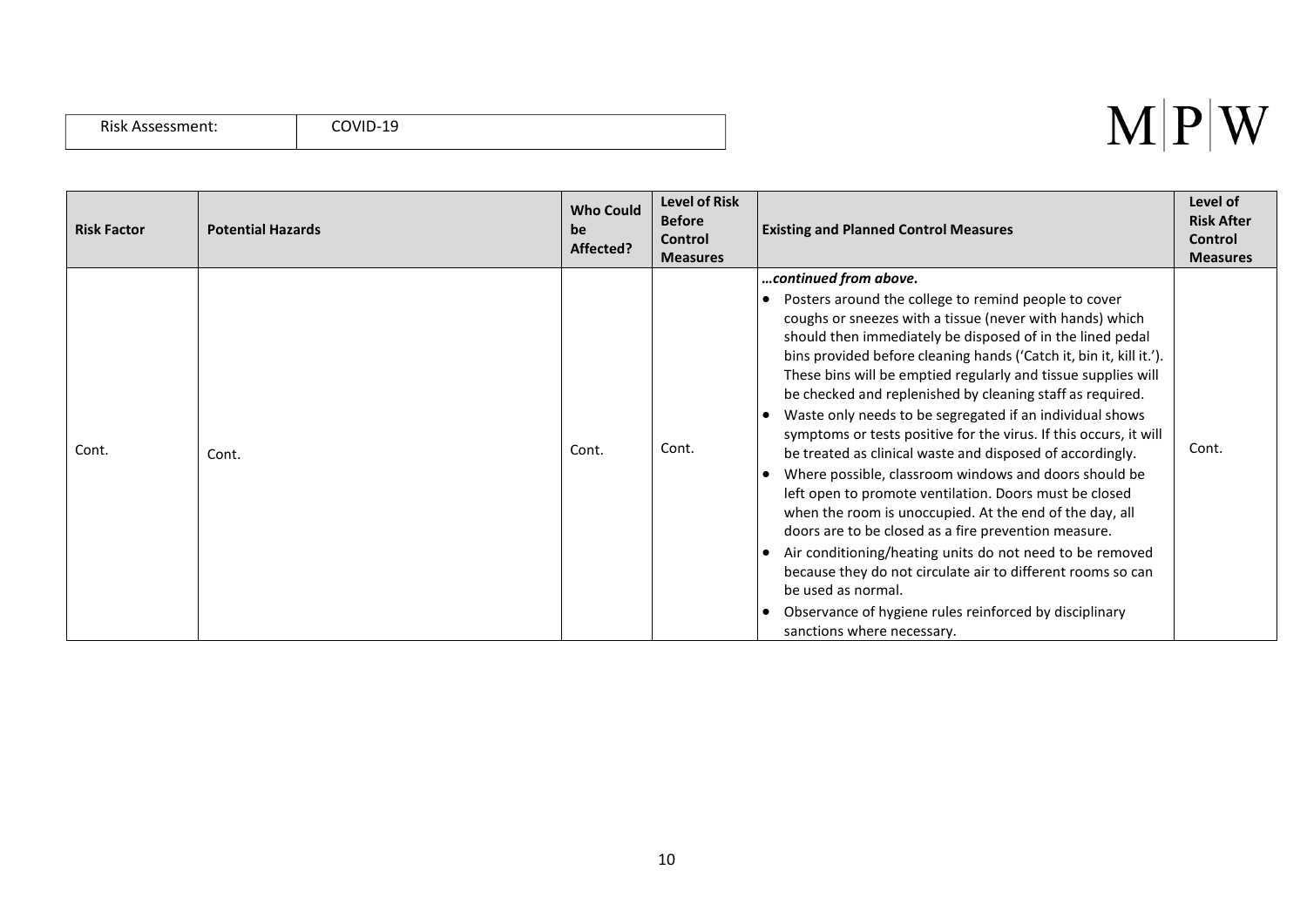| Risk Assessment: |  |
|------------------|--|
|------------------|--|

| <b>Risk Factor</b>                                                                         | <b>Potential Hazards</b>                                                         | <b>Who Could</b><br>be<br>Affected?                                                       | <b>Level of Risk</b><br><b>Before</b><br>Control<br><b>Measures</b> | <b>Existing and Planned Control Measures</b>                                                                                                                                                                                                                                                                                                                                                                                                                                                                                                                                                                                                                                                                                                                                                                                                                                                                                                                                                                                                                       | Level of<br><b>Risk After</b><br><b>Control</b><br><b>Measures</b> |
|--------------------------------------------------------------------------------------------|----------------------------------------------------------------------------------|-------------------------------------------------------------------------------------------|---------------------------------------------------------------------|--------------------------------------------------------------------------------------------------------------------------------------------------------------------------------------------------------------------------------------------------------------------------------------------------------------------------------------------------------------------------------------------------------------------------------------------------------------------------------------------------------------------------------------------------------------------------------------------------------------------------------------------------------------------------------------------------------------------------------------------------------------------------------------------------------------------------------------------------------------------------------------------------------------------------------------------------------------------------------------------------------------------------------------------------------------------|--------------------------------------------------------------------|
| Inadequate<br>personnel<br>protection and<br>PPE to limit<br>spread of COVID-<br>19 virus. | o Infection spread leading to serious respiratory<br>illness and possibly death. | Staff,<br>students,<br>their<br>families,<br>contractor,<br>and the<br>wider<br>community | Substantial                                                         | PPE equipment obtained only from reputable suppliers.<br>$\bullet$<br>The college complies with all the requirements contained<br>$\bullet$<br>within the Safe Schools Charter.<br>PPE equipment has been stockpiled prior to the reopening<br>$\bullet$<br>of the college and a stock control system is in place to<br>ensure sufficient supplies are maintained.<br>Face coverings can be provided to staff and students if<br>requested. In line with current DfE guidance, the wearing<br>of such masks is currently compulsory for staff or students<br>in all areas of the college<br>Face masks must be worn by staff and students when using<br>public transport or visiting local shops.<br>Guidance will be provided to staff and students to ensure<br>PPE is used properly and disposed of in a safe manner to<br>reduce the risk of self-contamination.<br>Please refer to the following for more information:<br>https://www.gov.uk/government/publications/covid-19-<br>personal-protective-equipment-use-for-non-aerosol-<br>generating-procedures | Low                                                                |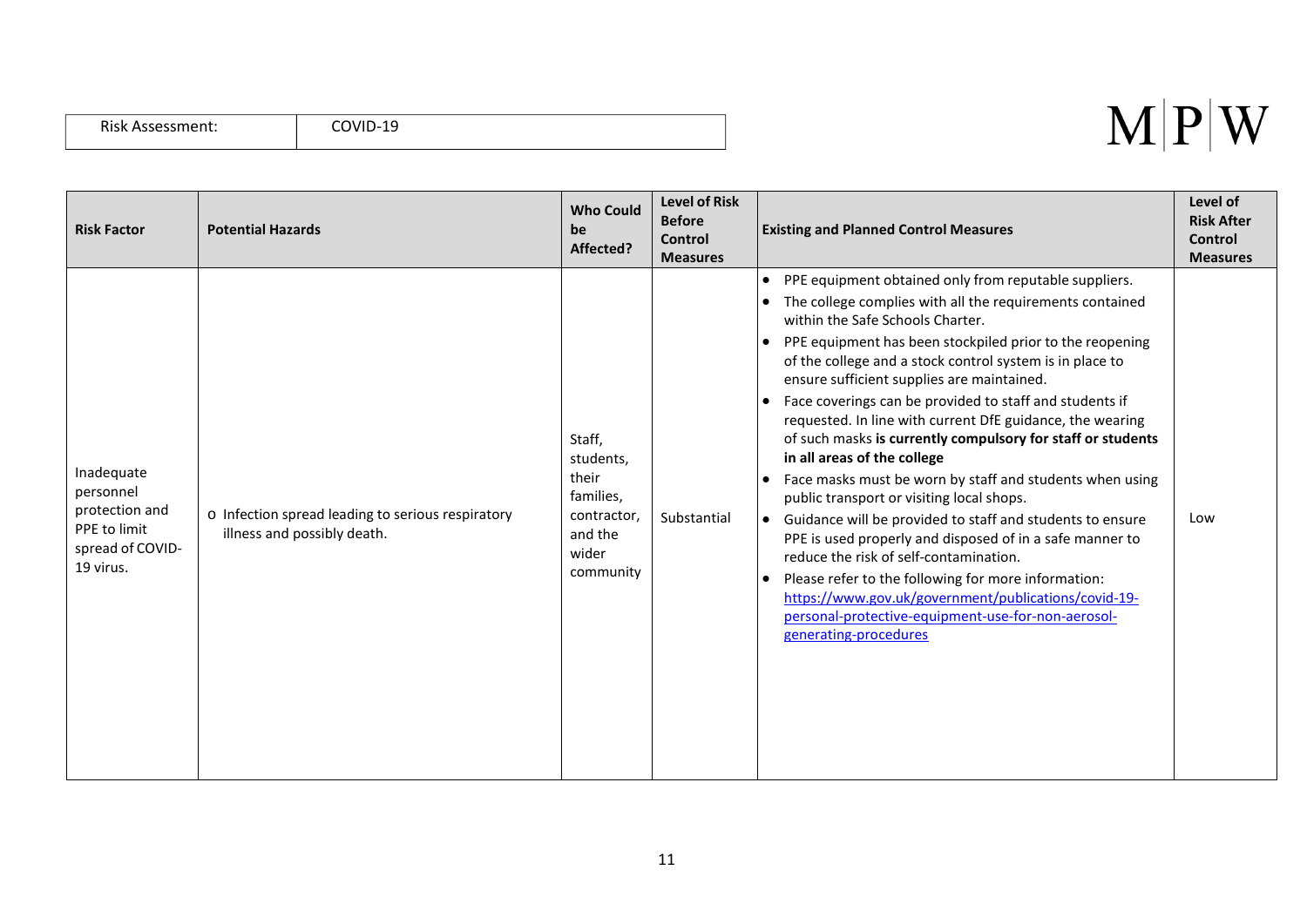|  | Risk Assessment: |
|--|------------------|
|--|------------------|

| <b>Risk Factor</b>                                                                                                                                                   | <b>Potential Hazards</b>                                                                                                                                                                                                                                                                                                                                                                                                                        | <b>Who Could</b><br>be<br>Affected?                                                       | <b>Level of Risk</b><br><b>Before</b><br>Control<br><b>Measures</b> | <b>Existing and Planned Control Measures</b>                                                                                                                                                                                                                                                                                                                                                                                                                                                                                                                                                                                                                                                                                                                                                                                                                                                                                                                                                                                                   | Level of<br><b>Risk After</b><br>Control<br><b>Measures</b> |
|----------------------------------------------------------------------------------------------------------------------------------------------------------------------|-------------------------------------------------------------------------------------------------------------------------------------------------------------------------------------------------------------------------------------------------------------------------------------------------------------------------------------------------------------------------------------------------------------------------------------------------|-------------------------------------------------------------------------------------------|---------------------------------------------------------------------|------------------------------------------------------------------------------------------------------------------------------------------------------------------------------------------------------------------------------------------------------------------------------------------------------------------------------------------------------------------------------------------------------------------------------------------------------------------------------------------------------------------------------------------------------------------------------------------------------------------------------------------------------------------------------------------------------------------------------------------------------------------------------------------------------------------------------------------------------------------------------------------------------------------------------------------------------------------------------------------------------------------------------------------------|-------------------------------------------------------------|
| Infection may be<br>transmitted via<br>the physical<br>college<br>environment.<br>Infection<br>transmitted from<br>home<br>environment to<br>college<br>environment. | o Risk of contagion within college environment and a<br>sudden spike in suspected/confirmed cases at<br>MPW.<br>o Increase risk of infection to students/staff and<br>family members leading to serious respiratory<br>illness and possibly death.<br>o Rising levels absence with negative consequences<br>for student learning and wellbeing.<br>o Disruption to operational working of the college<br>leading to further temporary closures. | Staff,<br>students,<br>their<br>families,<br>contractors<br>and the<br>wider<br>community | Substantial                                                         | Buildings team to identify surfaces that are frequently<br>touched by many people e.g. handrails, door handles (inside<br>and outside), keypads, light switches, shared equipment<br>such as photocopiers. Implement an enhanced cleaning<br>regime which specifies the frequency and level of cleaning<br>required for these items. Cleaning records to be kept and<br>reviewed by SLT on a weekly basis.<br>Cleaning team expanded to support extended cleaning<br>regime.<br>All cleaning staff to have PPE and know how to use it safely.<br>$\bullet$<br>Reduce clutter with only the minimum items left on work<br>and other surfaces. This will facilitate intensive cleaning and<br>reduces the risk of the virus spreading to multiple surfaces.<br>Ensure stock levels of sanitising products are sufficient to<br>sustain these cleaning regimes.<br>Signage throughout the building reminding people to wash<br>and sanitise hands and not touch their faces.<br>Please click here for more information.<br><b>Continued below</b> | Moderate                                                    |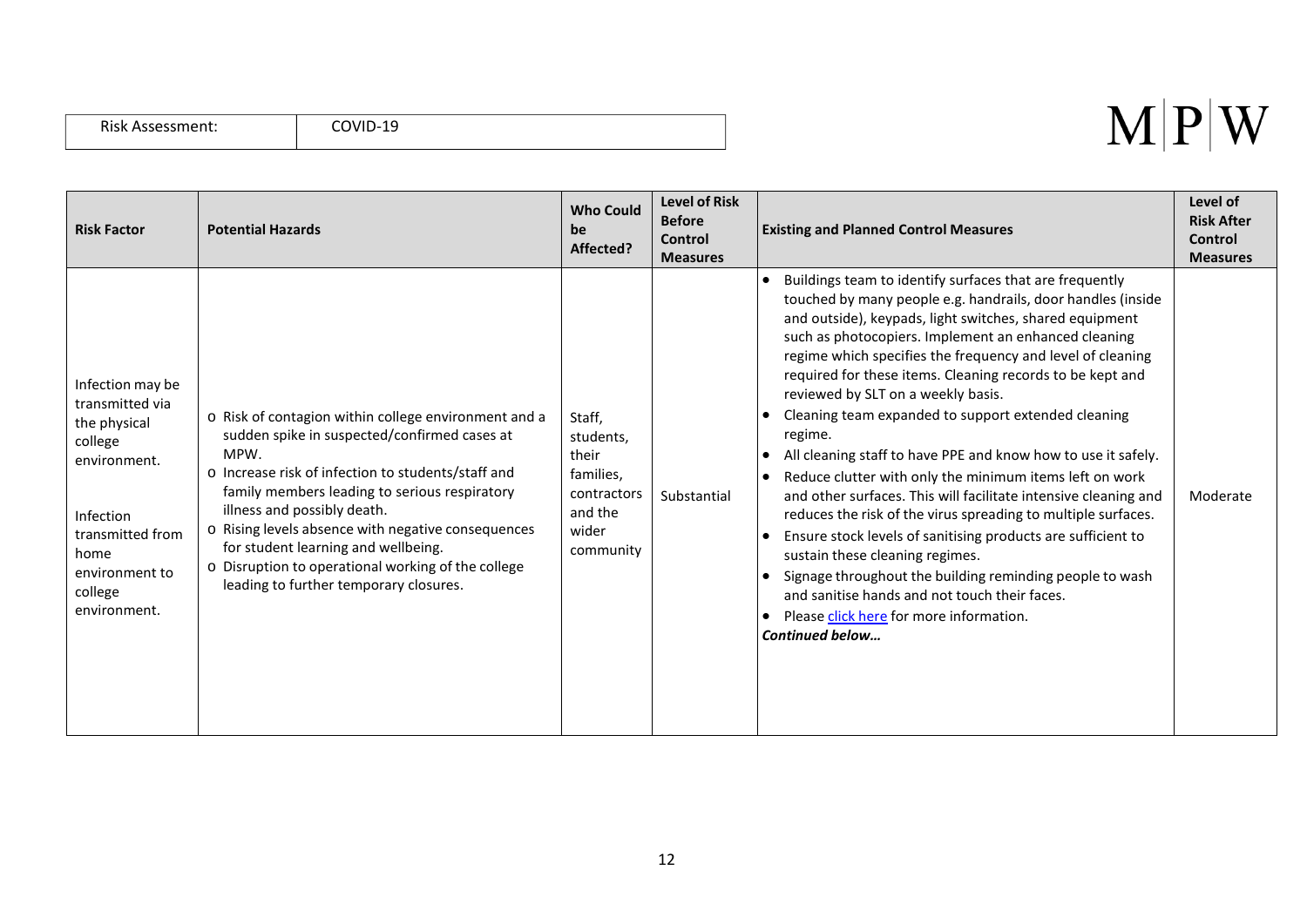#### Risk Assessment: COVID-19

| Cont. | Cont. | Cont. | Cont. | continued from above.<br>Staff and students encouraged to use hand sanitizer.<br>$\bullet$<br>Sanitising products to be kept in key locations throughout<br>the college.<br>Where possible and safe to do so, doors to be left open to<br>$\bullet$<br>reduce contact with surfaces such as door handles.<br>Disinfectant spray should be used on furniture and<br>$\bullet$<br>equipment potentially contaminated by sneezes or coughs.<br>Practical lessons can go ahead provided equipment is<br>$\bullet$<br>cleaned thoroughly before being reused.<br>Hot-desking to be kept to a minimum. Where not possible,<br>$\bullet$<br>workstations will be sanitised between different occupants.<br>Students will be encouraged to submit work electronically.<br>$\bullet$<br>Staff are encouraged to use PPE when marking and pay<br>attention to hand hygiene both during and after marking<br>Students and staff to avoid bringing in any additional items<br>$\bullet$<br>from home into the college environment unless these are<br>absolutely necessary and are appropriately treated before<br>being distributed. Those bringing food into college should<br>not share it with others. | Cont. |
|-------|-------|-------|-------|------------------------------------------------------------------------------------------------------------------------------------------------------------------------------------------------------------------------------------------------------------------------------------------------------------------------------------------------------------------------------------------------------------------------------------------------------------------------------------------------------------------------------------------------------------------------------------------------------------------------------------------------------------------------------------------------------------------------------------------------------------------------------------------------------------------------------------------------------------------------------------------------------------------------------------------------------------------------------------------------------------------------------------------------------------------------------------------------------------------------------------------------------------------------------------------------|-------|
|       |       |       |       |                                                                                                                                                                                                                                                                                                                                                                                                                                                                                                                                                                                                                                                                                                                                                                                                                                                                                                                                                                                                                                                                                                                                                                                                |       |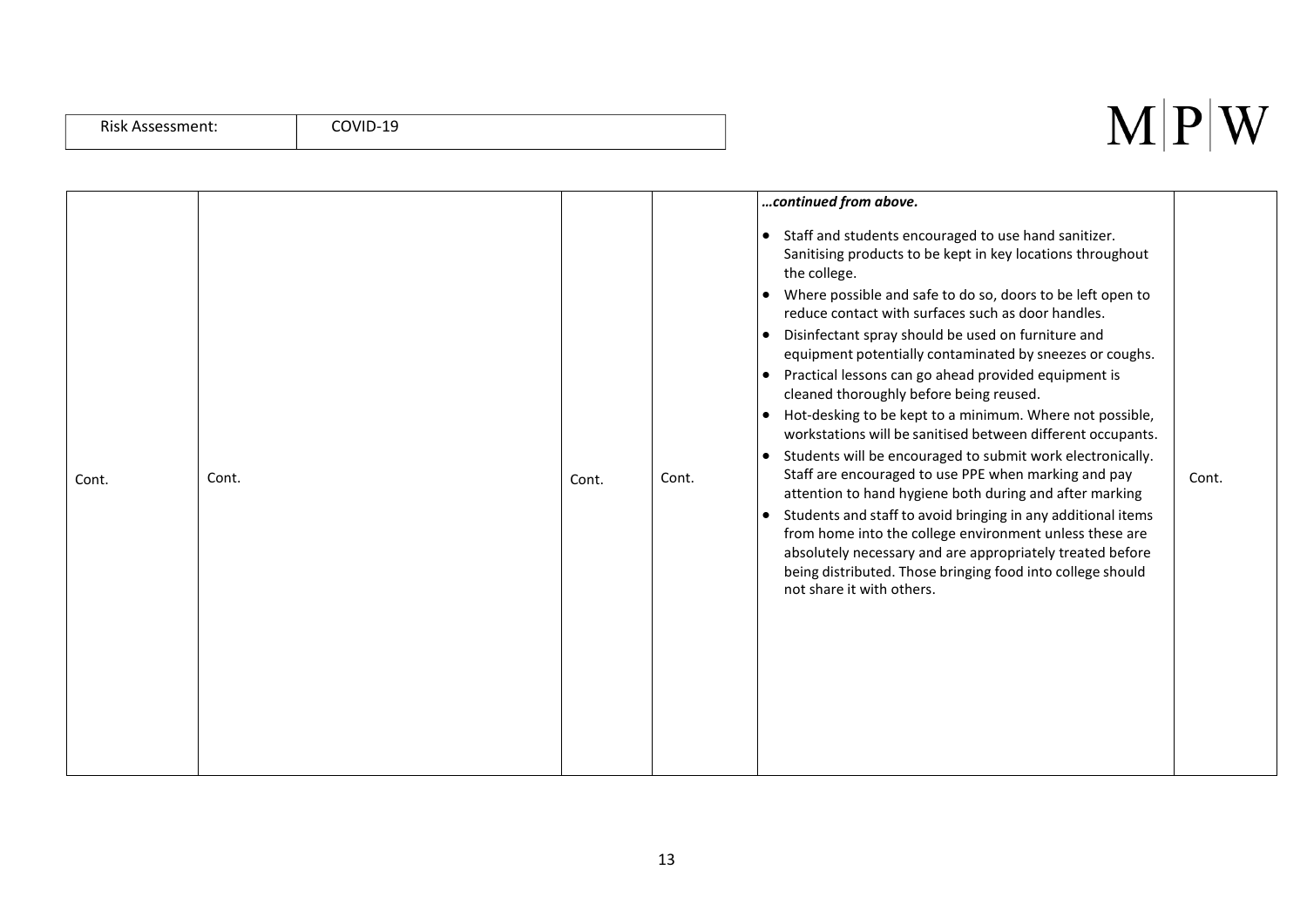| <b>Risk Assessment:</b> |  |
|-------------------------|--|
|-------------------------|--|

| <b>Risk Factor</b> | <b>Potential Hazards</b> | <b>Who Could</b><br>be<br>Affected? | <b>Level of Risk</b><br><b>Before</b><br><b>Control</b><br><b>Measures</b> | <b>Existing and Planned Control Measures</b>                                                                                                                                                                                                                                                                                                                                                                                                                                                                                                                                                                                                                                                                                                                                                                                                                                                                                                                                                                                                                                                                                                                                                                                                                                                                                                      | Level of<br><b>Risk After</b><br><b>Control</b><br><b>Measures</b> |
|--------------------|--------------------------|-------------------------------------|----------------------------------------------------------------------------|---------------------------------------------------------------------------------------------------------------------------------------------------------------------------------------------------------------------------------------------------------------------------------------------------------------------------------------------------------------------------------------------------------------------------------------------------------------------------------------------------------------------------------------------------------------------------------------------------------------------------------------------------------------------------------------------------------------------------------------------------------------------------------------------------------------------------------------------------------------------------------------------------------------------------------------------------------------------------------------------------------------------------------------------------------------------------------------------------------------------------------------------------------------------------------------------------------------------------------------------------------------------------------------------------------------------------------------------------|--------------------------------------------------------------------|
|                    |                          |                                     |                                                                            | Any student or staff member exhibiting symptoms should go<br>home immediately and self-isolate. Isolation currently lasts<br>for 7 days if the individual tests negative on a lateral flow<br>device on day 6 and 7 of the isolation period. If a positive<br>result is gained on day 6 or 7, the individual must isolate for<br>3 more days, bringing the total isolation period to 10 days.<br>The individual must then book a test to see if they have<br>COVID-19. Currently, the processing of test swabs is<br>significantly faster if completed at drive through centres<br>than if they are posted off for testing.<br>If someone tests negative, if they feel well and no longer<br>have symptoms similar to coronavirus (COVID-19), they can<br>stop self-isolating. They could still have another virus, such<br>as a cold or flu $-$ in which case it is still best to avoid contact<br>with other people until they are better. Other members of<br>their household can stop self-isolating<br>If someone tests positive, they should follow the guidance<br>for households with possible or confirmed coronavirus<br>(COVID-19) infection and must continue to self-isolate from<br>the onset of their symptoms and then return to school only<br>if they do not have symptoms other than cough or loss of<br>sense of smell/taste. |                                                                    |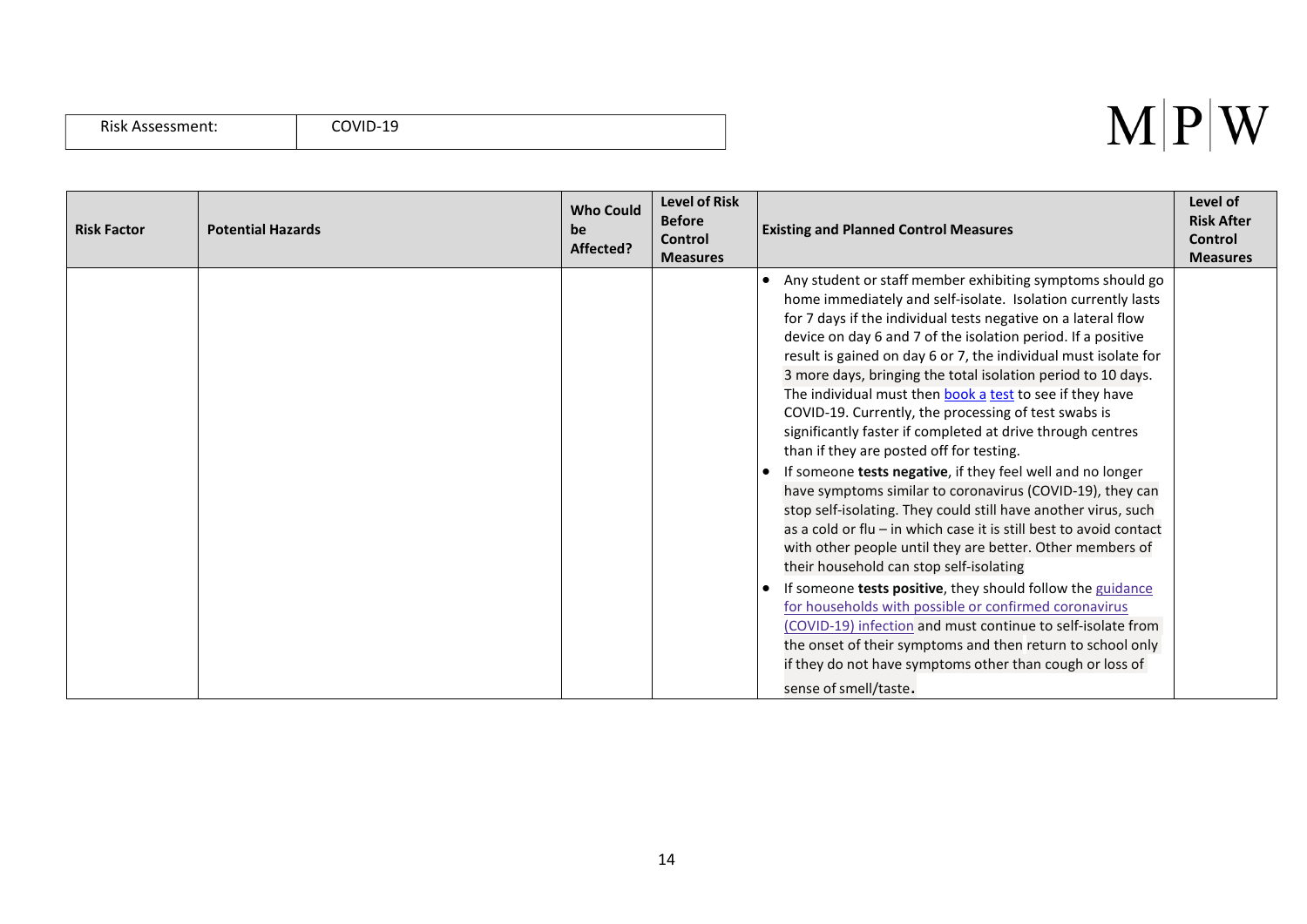| Non-compliance<br>with SD<br>guidance | o Risk of contagion within college environment and<br>sudden spike in suspected/confirmed cases at<br>MPW.<br>o Increase risk of infection to students/staff and<br>family members leading to serious respiratory<br>illness and possibly death.<br>o Rising levels absence with negative consequences<br>for student learning and wellbeing.<br>o Disruption to operational working of the college<br>leading to further temporary closures. | Staff,<br>students,<br>their<br>families<br>and the<br>wider<br>community | Substantial | Although social distancing measures have now ended,<br>staff and students will continue to be briefed on maintain<br>sensible social distancing where possible<br>Entrances and exits to the buildings reconfigured to reduce<br>$\bullet$<br>pinch points at peak times of the day.<br>Layout of classrooms modified to maximise SD. Students will<br>$\bullet$<br>be seated side by side and facing forwards, rather than face<br>to face or side on. Face masks/visors are currently<br>compulsory in classrooms, so should be worn at all times.<br>Staff should remain at the front of the class, ideally 2m from<br>the students. Face masks are currently compulsory for staff<br>in the classroom.<br>Furniture arrangements in staff and student common<br>rooms, libraries and canteen areas modified to facilitate SD<br>rules being met. Some classroom areas have been<br>repurposed to reduce congestion in normally high use areas.<br>Unnecessary furniture removed from classrooms to<br>facilitate wider spacing of desks.<br>Continued below | Moderate |
|---------------------------------------|-----------------------------------------------------------------------------------------------------------------------------------------------------------------------------------------------------------------------------------------------------------------------------------------------------------------------------------------------------------------------------------------------------------------------------------------------|---------------------------------------------------------------------------|-------------|-----------------------------------------------------------------------------------------------------------------------------------------------------------------------------------------------------------------------------------------------------------------------------------------------------------------------------------------------------------------------------------------------------------------------------------------------------------------------------------------------------------------------------------------------------------------------------------------------------------------------------------------------------------------------------------------------------------------------------------------------------------------------------------------------------------------------------------------------------------------------------------------------------------------------------------------------------------------------------------------------------------------------------------------------------------------|----------|
|---------------------------------------|-----------------------------------------------------------------------------------------------------------------------------------------------------------------------------------------------------------------------------------------------------------------------------------------------------------------------------------------------------------------------------------------------------------------------------------------------|---------------------------------------------------------------------------|-------------|-----------------------------------------------------------------------------------------------------------------------------------------------------------------------------------------------------------------------------------------------------------------------------------------------------------------------------------------------------------------------------------------------------------------------------------------------------------------------------------------------------------------------------------------------------------------------------------------------------------------------------------------------------------------------------------------------------------------------------------------------------------------------------------------------------------------------------------------------------------------------------------------------------------------------------------------------------------------------------------------------------------------------------------------------------------------|----------|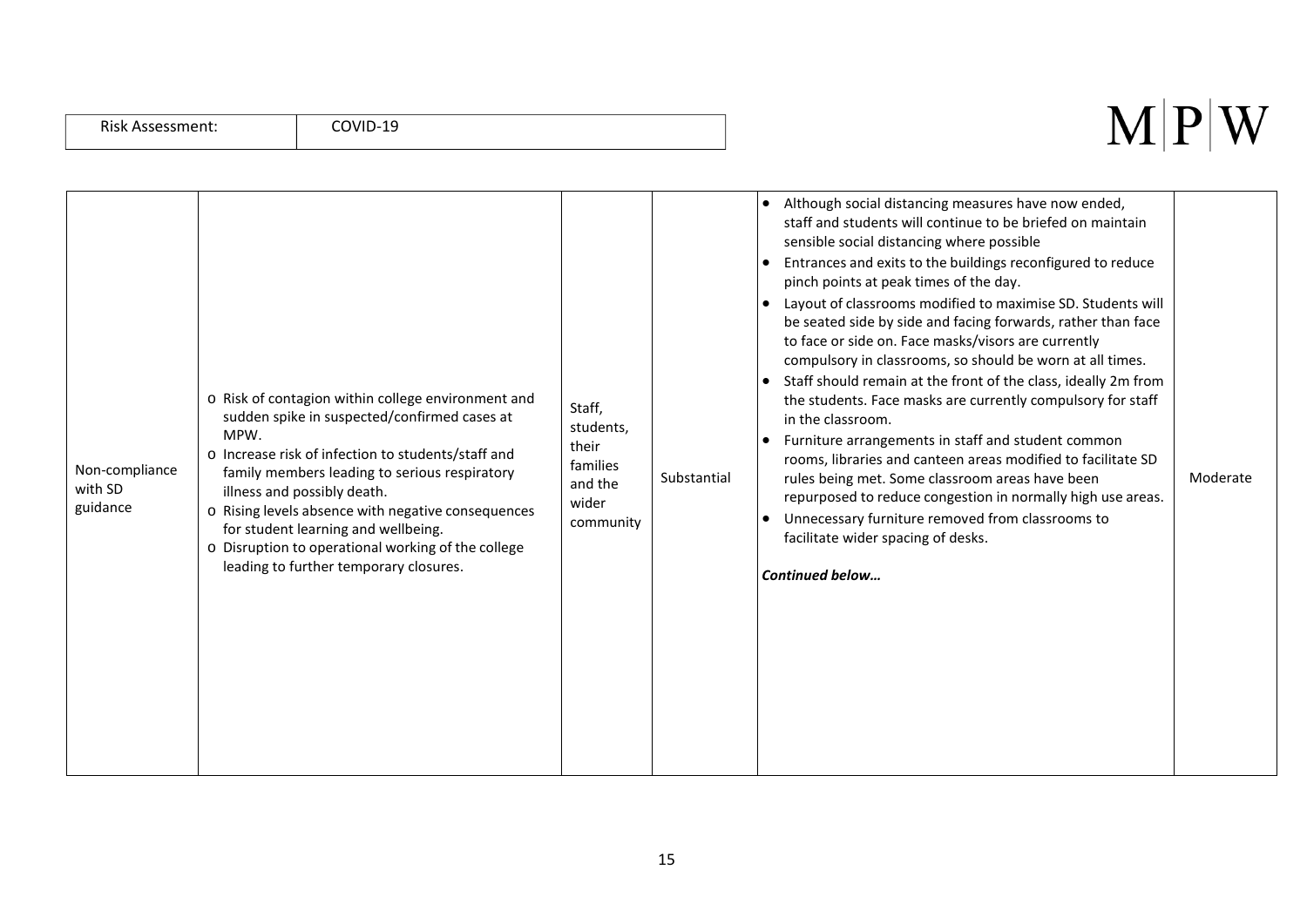#### Risk Assessment: COVID-19

|       |       |       |       | continued from above.                                                                                                                                                                                                                                                                                                                                                                                                                                                                                                                                                                                                                                                                                                                                                                                                                                                                                                             |       |
|-------|-------|-------|-------|-----------------------------------------------------------------------------------------------------------------------------------------------------------------------------------------------------------------------------------------------------------------------------------------------------------------------------------------------------------------------------------------------------------------------------------------------------------------------------------------------------------------------------------------------------------------------------------------------------------------------------------------------------------------------------------------------------------------------------------------------------------------------------------------------------------------------------------------------------------------------------------------------------------------------------------|-------|
| Cont. | Cont. | Cont. | Cont. | Timetable for sixth-form students allows for staggered start<br>$\bullet$<br>and finish times and lunch breaks. These students will be<br>encouraged to go home once their lessons are over.<br>Main entrances and exits to be monitored by staff at peak<br>$\bullet$<br>periods to prevent overcrowding.<br>• Staff using kitchen areas should wear masks and should<br>avoid sharing cups, crockery and cutlery that has not been<br>properly cleaned with warm soapy water<br>Plexiglass barriers have been installed in reception areas to<br>$\bullet$<br>enable them to interact safely with high volumes of people.<br>Staff meetings where possible will be held using MS Teams.<br>$\bullet$<br>Where this is impractical, meetings will be held in large,<br>ventilated rooms with suitable SD measures in place. The<br>number of required attendees will be kept to a minimum<br>as will the length of the meetings. | Cont. |
|       |       |       |       |                                                                                                                                                                                                                                                                                                                                                                                                                                                                                                                                                                                                                                                                                                                                                                                                                                                                                                                                   |       |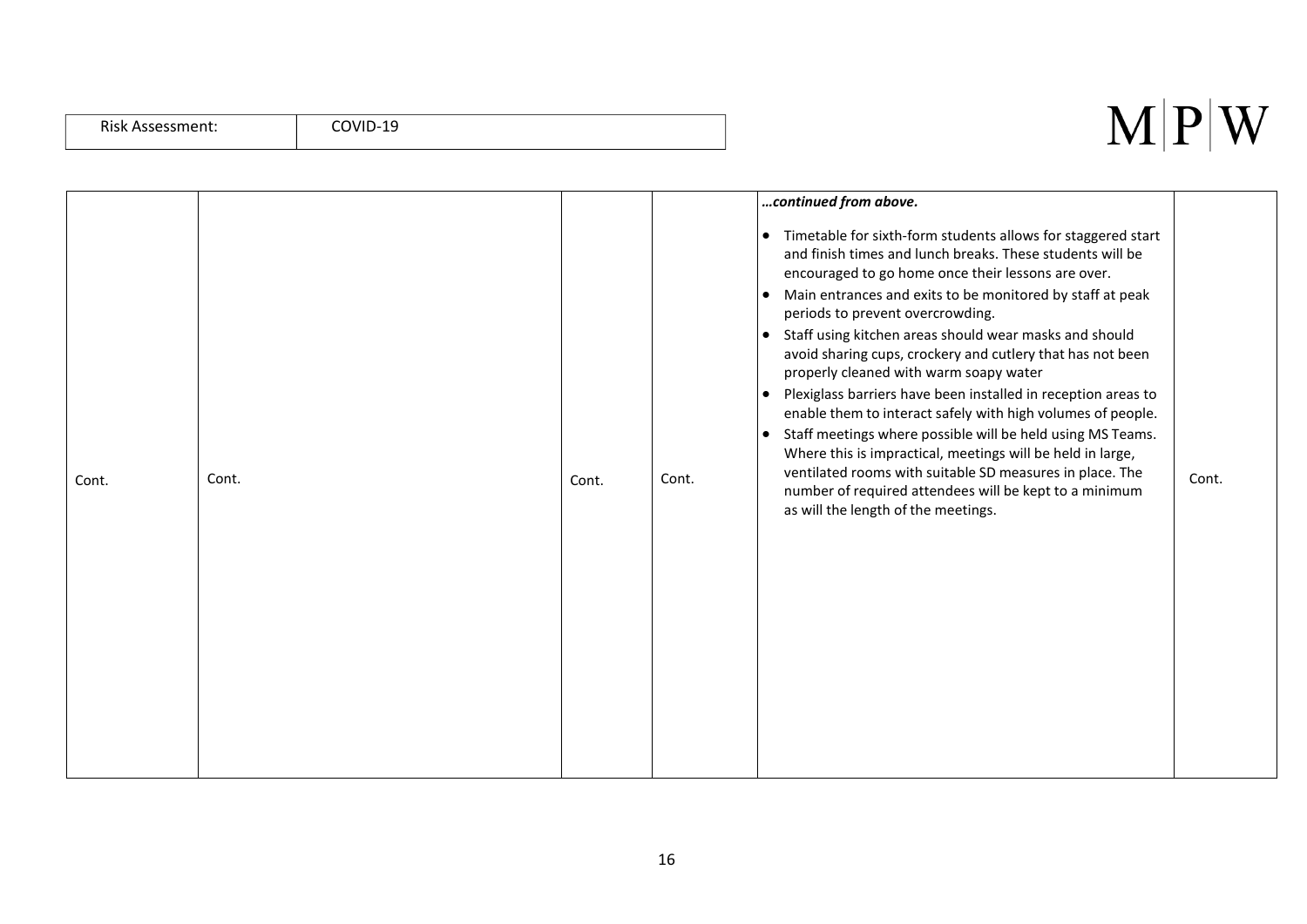| <b>Risk Assessment:</b> |
|-------------------------|
|-------------------------|

| <b>Risk Factor</b>                                                                 | <b>Potential Hazards</b>                                                                                                                                                                                                                                                                         | <b>Who Could</b><br>be<br>Affected?                                       | <b>Level of Risk</b><br><b>Before</b><br><b>Control</b><br><b>Measures</b> | <b>Existing and Planned Control Measures</b>                                                                                                                                                                                                                                                                                                                                                                                                                                                                                                                                                                                                                                                                                                                                                                                                                                                                                                                                                                                                                                                                                                                                                                                                                                                            | Level of<br><b>Risk After</b><br><b>Control</b><br><b>Measures</b> |
|------------------------------------------------------------------------------------|--------------------------------------------------------------------------------------------------------------------------------------------------------------------------------------------------------------------------------------------------------------------------------------------------|---------------------------------------------------------------------------|----------------------------------------------------------------------------|---------------------------------------------------------------------------------------------------------------------------------------------------------------------------------------------------------------------------------------------------------------------------------------------------------------------------------------------------------------------------------------------------------------------------------------------------------------------------------------------------------------------------------------------------------------------------------------------------------------------------------------------------------------------------------------------------------------------------------------------------------------------------------------------------------------------------------------------------------------------------------------------------------------------------------------------------------------------------------------------------------------------------------------------------------------------------------------------------------------------------------------------------------------------------------------------------------------------------------------------------------------------------------------------------------|--------------------------------------------------------------------|
| Suspected or<br>confirmed case in<br>household of<br>student or a<br>member staff. | o Student or staff member also becomes infected and<br>transmits virus to other members of the college<br>community.<br>o Infection leading to serious respiratory illness and<br>possibly death.<br>o Staff member unable to attend causing disruption<br>to the college's day-to-day operation | Staff,<br>students,<br>their<br>families<br>and the<br>wider<br>community | Substantial                                                                | Guidance issued to all stakeholders stipulates:<br>$\bullet$<br>• If an individual is contacted by NHS Test and Trace,<br>they must isolate according to the instructions given<br>If an individual becomes ill themselves, they must<br>$\bullet$<br>remain at home, and self-isolate. Isolation currently<br>lasts for 7 days if the individual tests negative on a<br>lateral flow device on day 6 and 7 of the isolation<br>period. If a positive result is gained on day 6 or 7, the<br>individual must isolate for 3 more days, bringing the<br>total isolation period to 10 days. The individual must<br>then book a test to see if they have COVID-19.<br>Currently, the processing of test swabs is significantly<br>faster if completed at drive through centres than if<br>they are posted off for testing.<br>Contingency staffing measures are in place to cover<br>staff absence, with staff able to work from home if not<br>ill themselves.<br>Individuals are not required to self-isolate if they live in the<br>$\bullet$<br>same household as someone with COVID-19, or are a close<br>contact of someone with COVID-19, and any of the following<br>apply:<br>•they have no symptoms of Covid-19<br>•they are fully vaccinated<br>•they are below the age of 18 years and 6 months | Moderate/<br>Low                                                   |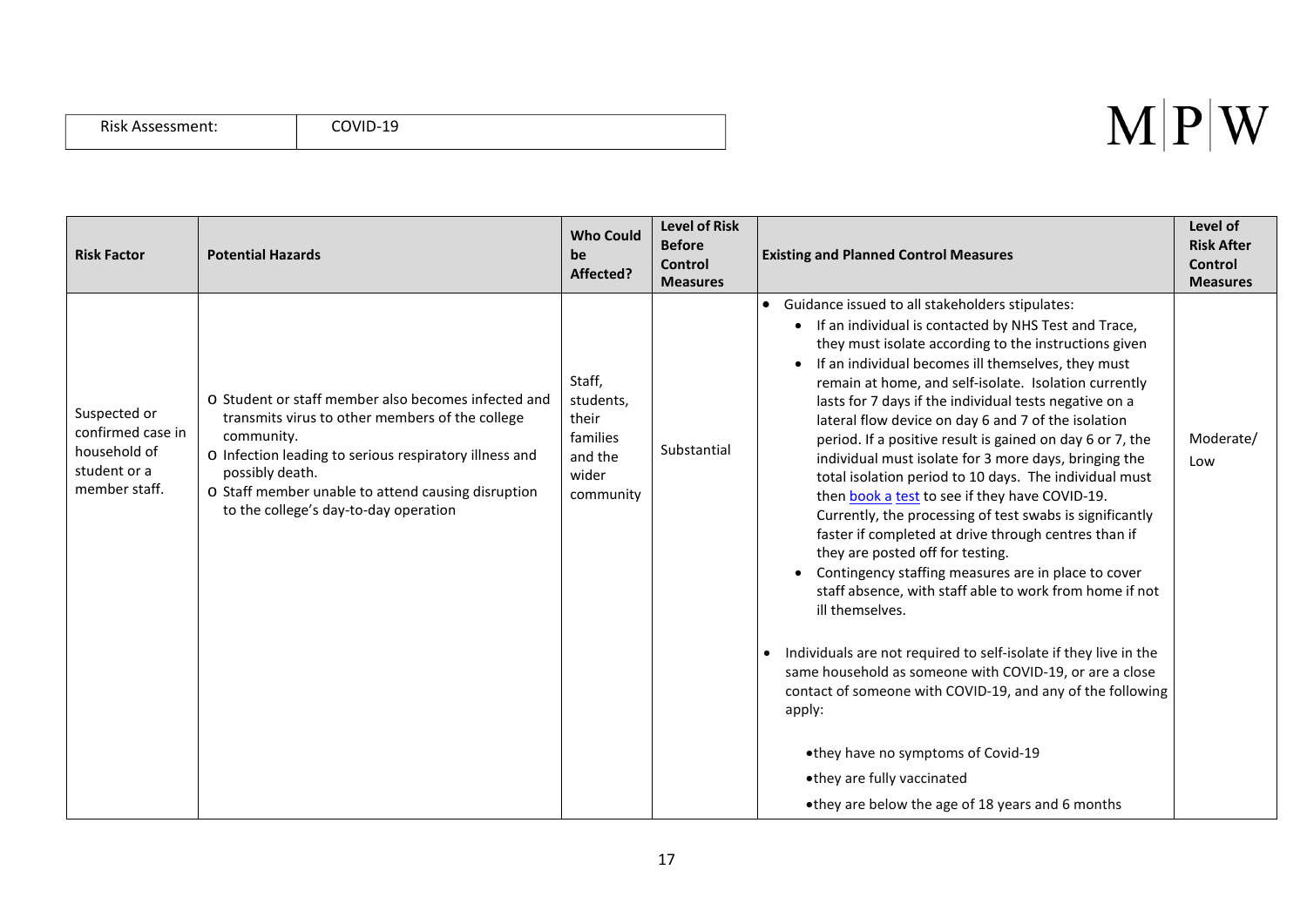| Risk Assessment: | COVID-19 |                                                                                                                                                                                                                                                                                                                                                                                        |
|------------------|----------|----------------------------------------------------------------------------------------------------------------------------------------------------------------------------------------------------------------------------------------------------------------------------------------------------------------------------------------------------------------------------------------|
|                  |          | •they have taken part in or are currently part of an<br>approved COVID-19 vaccine trial<br>•they are not able to get vaccinated for medical reasons<br>Please refer to the following for guidance:<br>$\bullet$<br>https://www.gov.uk/government/publications/covid-19-<br>stay-at-home-guidance/stay-at-home-guidance-for-<br>households-with-possible-coronavirus-covid-19-infection |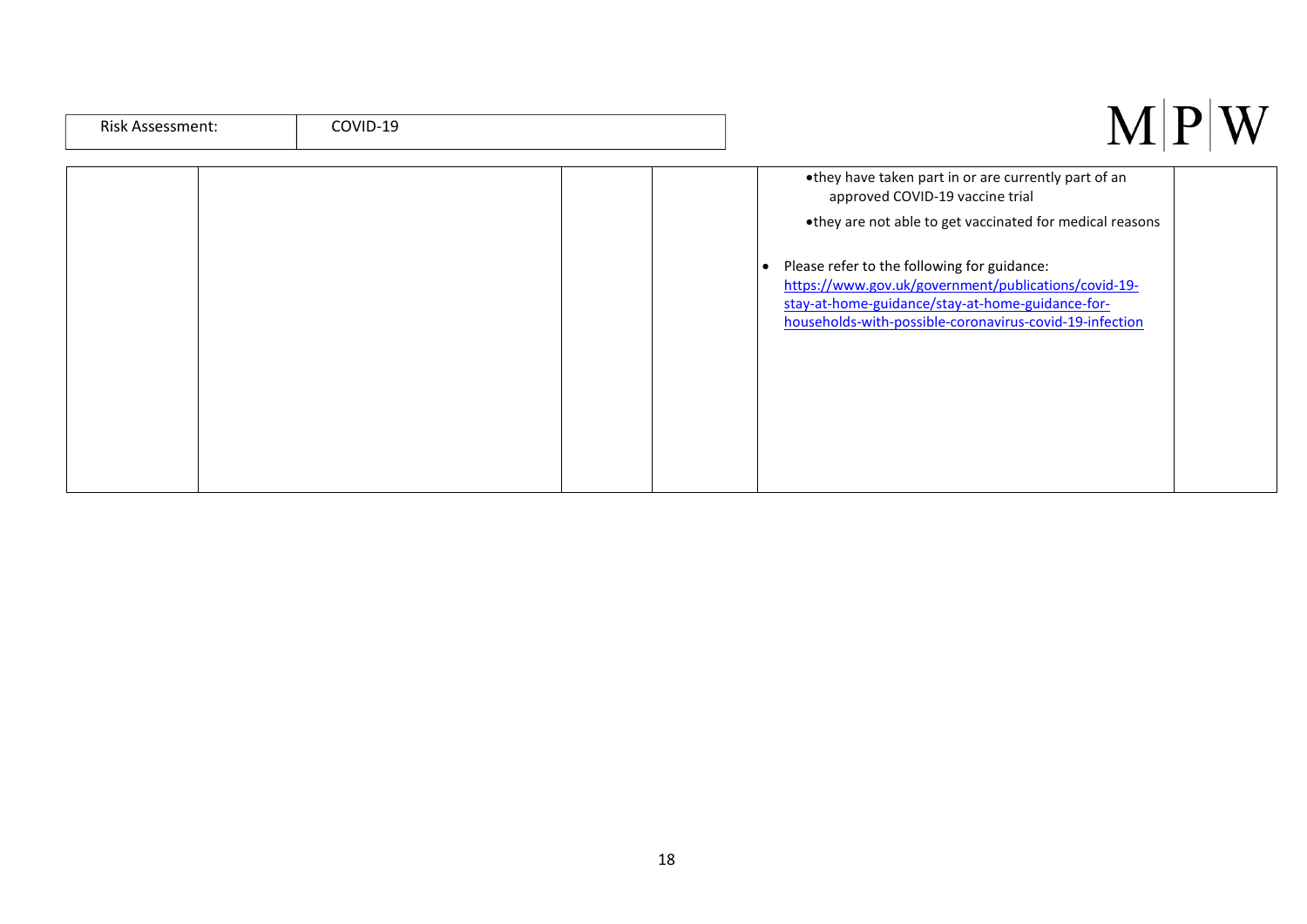| Student or a<br>member of staff<br>exhibits<br>symptoms at<br>college. | o Increase risk of infection to students/staff and<br>family members leading to serious respiratory<br>illness and possibly death.<br>o Rising levels of absence with negative consequences<br>for student learning and wellbeing of students and<br>staff.<br>o Disruption to operational working of the college<br>leading to further temporary closures. | Staff,<br>students,<br>their<br>families<br>and the<br>wider<br>community | Substantial | Students or staff must not come into college if they have<br>$\bullet$<br>COVID-19 symptoms (a new continual cough, a temperature<br>in excess of 37.8°C, loss or change in normal sense of smell<br>or taste) or have tested positive.<br>If these symptoms develop whilst in college the following<br>$\bullet$<br>protocol is to be followed:<br>o Ill individual should report to their Personal Tutor or line<br>manager.<br>o Students will be quarantined until appropriate<br>arrangements can be made for them to be collected by a<br>member of their family or household. The door to the<br>room being used for quarantine purposes should be<br>closed but the windows kept open to facilitate<br>ventilation. If they need to use the bathroom, it should<br>be reserved for their exclusive use until it can be cleaned<br>and disinfected.<br>Moderate<br>o If the symptoms are very severe it should be treated as a<br>medical emergency and 999 called.<br>Health and Safety manager will be notified and will<br>$\circ$<br>arrange cleaning of areas that may have been<br>contaminated.<br>Everyone who has had any contact with someone who is<br>$\circ$<br>unwell should wash or sanitise their hands thoroughly.<br>In the case of students, a member of the Personal Tutor<br>$\circ$<br>team will notify the parents or guardian.<br>The individual concerned will be advised to book a test<br>$\circ$<br>by contacting 119 and notify the college immediately<br>once the result of the test is known.<br><b>Continued below</b> |
|------------------------------------------------------------------------|-------------------------------------------------------------------------------------------------------------------------------------------------------------------------------------------------------------------------------------------------------------------------------------------------------------------------------------------------------------|---------------------------------------------------------------------------|-------------|----------------------------------------------------------------------------------------------------------------------------------------------------------------------------------------------------------------------------------------------------------------------------------------------------------------------------------------------------------------------------------------------------------------------------------------------------------------------------------------------------------------------------------------------------------------------------------------------------------------------------------------------------------------------------------------------------------------------------------------------------------------------------------------------------------------------------------------------------------------------------------------------------------------------------------------------------------------------------------------------------------------------------------------------------------------------------------------------------------------------------------------------------------------------------------------------------------------------------------------------------------------------------------------------------------------------------------------------------------------------------------------------------------------------------------------------------------------------------------------------------------------------------------------------------------------|
|------------------------------------------------------------------------|-------------------------------------------------------------------------------------------------------------------------------------------------------------------------------------------------------------------------------------------------------------------------------------------------------------------------------------------------------------|---------------------------------------------------------------------------|-------------|----------------------------------------------------------------------------------------------------------------------------------------------------------------------------------------------------------------------------------------------------------------------------------------------------------------------------------------------------------------------------------------------------------------------------------------------------------------------------------------------------------------------------------------------------------------------------------------------------------------------------------------------------------------------------------------------------------------------------------------------------------------------------------------------------------------------------------------------------------------------------------------------------------------------------------------------------------------------------------------------------------------------------------------------------------------------------------------------------------------------------------------------------------------------------------------------------------------------------------------------------------------------------------------------------------------------------------------------------------------------------------------------------------------------------------------------------------------------------------------------------------------------------------------------------------------|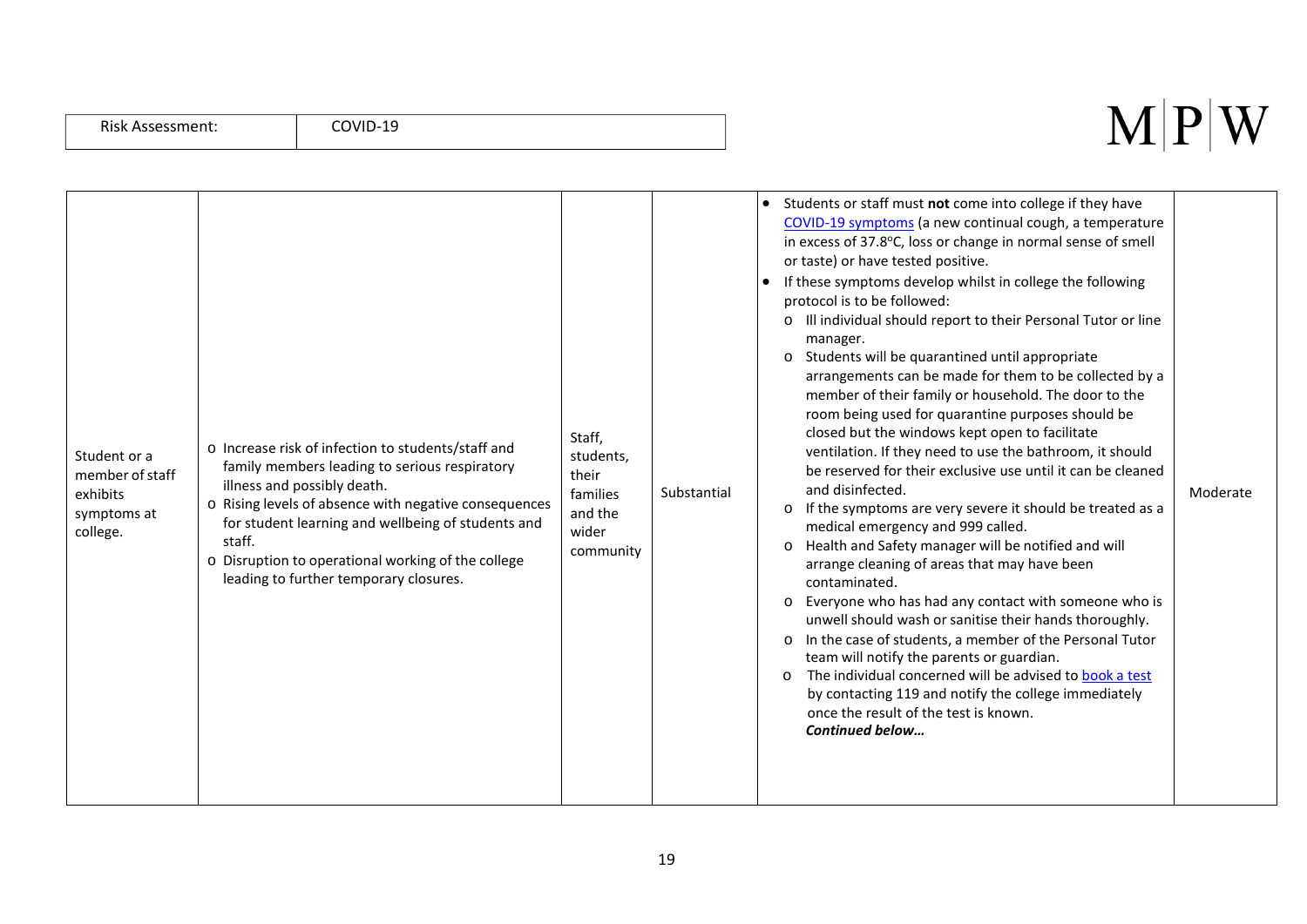| <b>Risk Assessment:</b> | …וי^^<br>ં ખ<br><b>COVID-19</b> |
|-------------------------|---------------------------------|
|                         |                                 |

#### $M|P|W$

| <b>Risk Factor</b> | <b>Potential Hazards</b> | <b>Who Could</b><br>be<br>Affected? | <b>Level of Risk</b><br><b>Before</b><br><b>Control</b><br><b>Measures</b> | <b>Existing and Planned Control Measures</b>                                                                                                                                                                                                                                                                                                                                                                                                                                                                                                                                                                                                                                                                                                 | Level of<br><b>Risk After</b><br>Control<br><b>Measures</b> |
|--------------------|--------------------------|-------------------------------------|----------------------------------------------------------------------------|----------------------------------------------------------------------------------------------------------------------------------------------------------------------------------------------------------------------------------------------------------------------------------------------------------------------------------------------------------------------------------------------------------------------------------------------------------------------------------------------------------------------------------------------------------------------------------------------------------------------------------------------------------------------------------------------------------------------------------------------|-------------------------------------------------------------|
| Cont.              | Cont.                    | Cont.                               | Cont.                                                                      | continued from above.<br>Note: Anyone who has helped a symptomatic person does not<br>need to go home to self-isolate unless they develop<br>symptoms themselves.<br>If a test is not obtained, the individual must self-isolate for<br>$\bullet$<br>the full 10 days.<br>If the symptomatic individual tests negative for COVID-19:<br>$\bullet$<br>o If they feel well and no longer have COVID-19 symptoms,<br>they can stop self-isolating.<br>If the symptomatic individual tests positive for COVID-19<br>$\bullet$<br>(see below).<br>Remote access to lessons will be available to those well<br>$\bullet$<br>enough to do so.<br>College counselling service available to all students should<br>$\bullet$<br>they require support. | Cont.                                                       |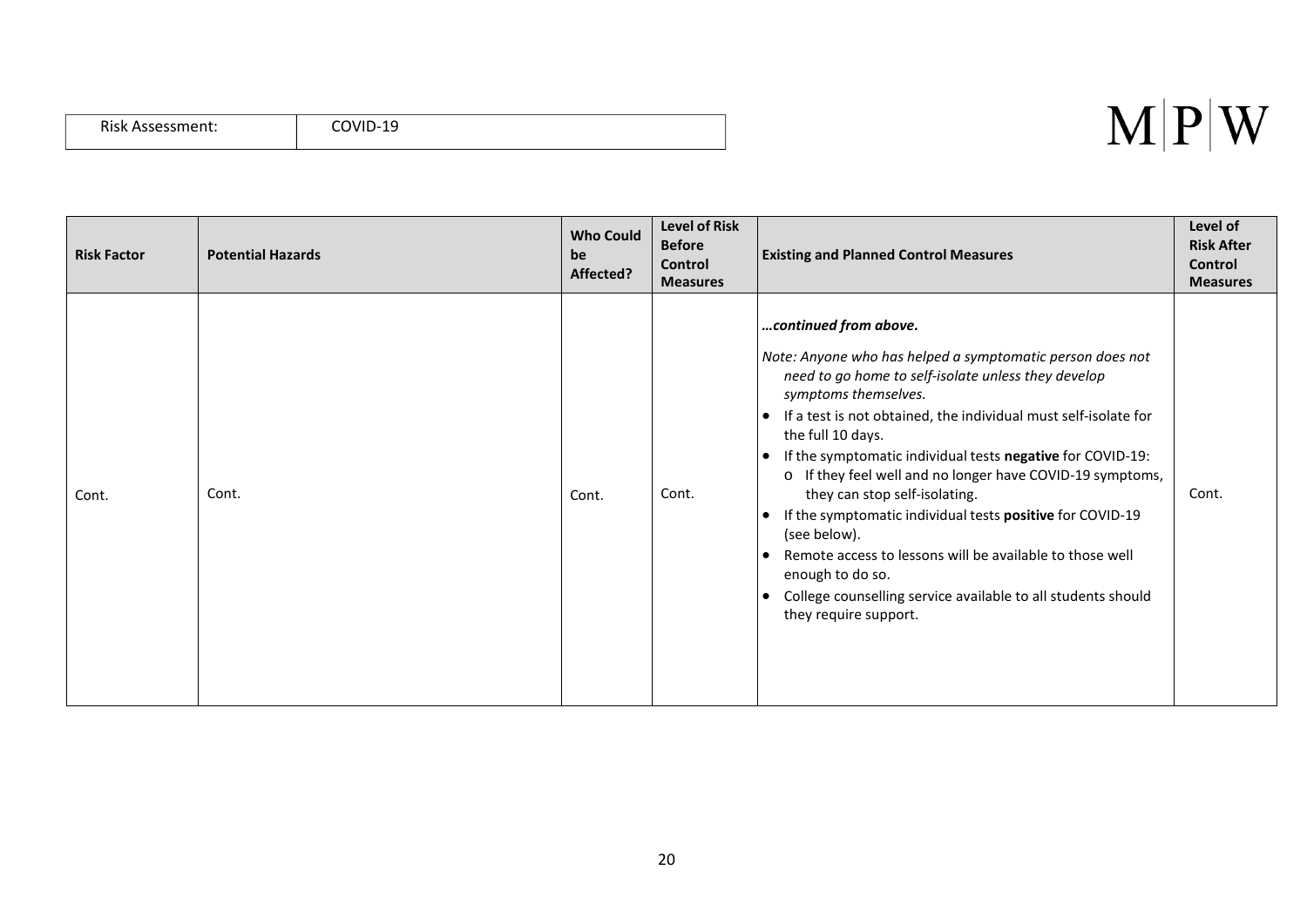|  | <b>Risk Assessment:</b> |  |
|--|-------------------------|--|
|--|-------------------------|--|

| Confirmed case of<br>COVID-19 with<br>the college<br>community. | o Increase risk of infection to students/staff and<br>family members leading to serious respiratory<br>illness and possibly death.<br>o Rising levels absence with negative consequences<br>for student learning and wellbeing of students and<br>staff.<br>o Disruption to operational working of the college<br>leading to further temporary closures. | Staff,<br>students,<br>their<br>families<br>and the<br>wider<br>community | Substantial | $\bullet$<br>$\bullet$ | • Notification procedures for confirmed cases of COVID-19<br>will be widely publicised to facilitate a swift response to<br>reduce the risks of further transmission.<br>The Principal will contact the local health protection team<br>to notify them of the positive cases. The college will carry<br>out a risk assessment to confirm who has been in close<br>contact with the person during the period that they were<br>infectious. The college then informs these individuals to<br>immediately book a PCR test and then continue to test<br>using Lateral Flow Devices for 7 days. At present, there is no<br>need for close contacts to self-isolate as long as they have<br>no symptoms and test negative.<br>The Principal will also make a separate RIDDOR report to the<br>HSE if a member of staff is believed to have contracted<br>COVID-19 whilst at work<br>Individuals are not required to self-isolate if they live in the<br>same household as someone with COVID-19, or are a close<br>contact of someone with COVID-19, and any of the following<br>apply:<br>•they do not have symptoms of Covid-19<br>•they are fully vaccinated<br>•they are below the age of 18 years and 6 months<br>•they have taken part in or are currently part of an<br>approved COVID-19 vaccine trial<br>•they are not able to get vaccinated for medical reasons<br>If none of the above apply, it is possible that the health<br>protection team will advise us to send home those people<br>who have been identified as being most at risk of<br>contracting COVID-19, advising them to self-isolate. | Moderate |
|-----------------------------------------------------------------|----------------------------------------------------------------------------------------------------------------------------------------------------------------------------------------------------------------------------------------------------------------------------------------------------------------------------------------------------------|---------------------------------------------------------------------------|-------------|------------------------|-------------------------------------------------------------------------------------------------------------------------------------------------------------------------------------------------------------------------------------------------------------------------------------------------------------------------------------------------------------------------------------------------------------------------------------------------------------------------------------------------------------------------------------------------------------------------------------------------------------------------------------------------------------------------------------------------------------------------------------------------------------------------------------------------------------------------------------------------------------------------------------------------------------------------------------------------------------------------------------------------------------------------------------------------------------------------------------------------------------------------------------------------------------------------------------------------------------------------------------------------------------------------------------------------------------------------------------------------------------------------------------------------------------------------------------------------------------------------------------------------------------------------------------------------------------------------------------------------------------|----------|
|-----------------------------------------------------------------|----------------------------------------------------------------------------------------------------------------------------------------------------------------------------------------------------------------------------------------------------------------------------------------------------------------------------------------------------------|---------------------------------------------------------------------------|-------------|------------------------|-------------------------------------------------------------------------------------------------------------------------------------------------------------------------------------------------------------------------------------------------------------------------------------------------------------------------------------------------------------------------------------------------------------------------------------------------------------------------------------------------------------------------------------------------------------------------------------------------------------------------------------------------------------------------------------------------------------------------------------------------------------------------------------------------------------------------------------------------------------------------------------------------------------------------------------------------------------------------------------------------------------------------------------------------------------------------------------------------------------------------------------------------------------------------------------------------------------------------------------------------------------------------------------------------------------------------------------------------------------------------------------------------------------------------------------------------------------------------------------------------------------------------------------------------------------------------------------------------------------|----------|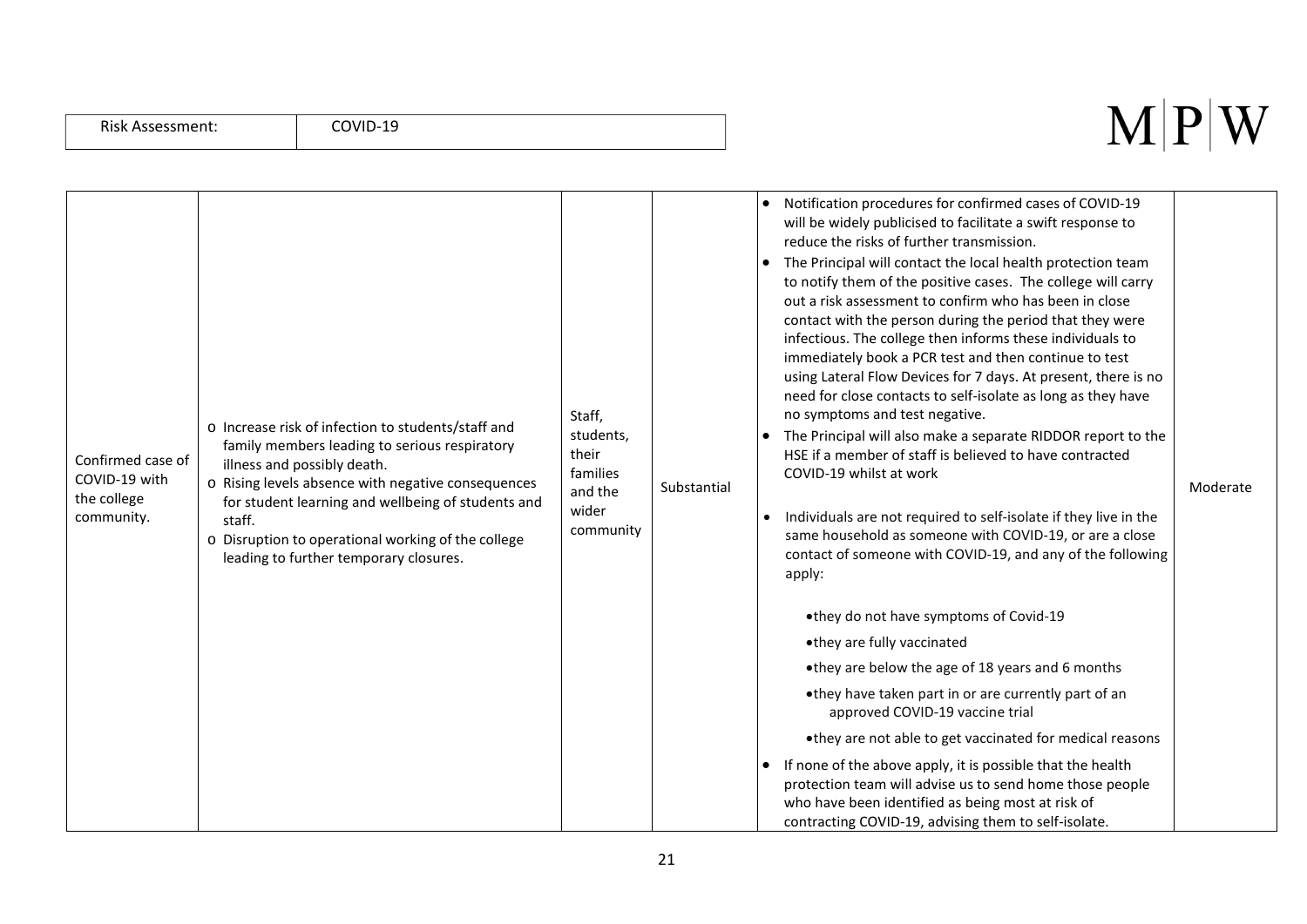| Risk Assessment: |  |
|------------------|--|
|------------------|--|

| • If someone in a class or group that has been identified as a |
|----------------------------------------------------------------|
| close contact of a positive case develops symptoms             |
| themselves, the following steps will be followed:              |
|                                                                |
| The individuals concerned will be asked to get a test,         |
| and:                                                           |
| o If the test delivers a negative result, they can return      |
| to college immediately.                                        |
| o If the test result is positive, they should inform the       |
| college immediately and must self-isolate for the              |
| period stated in the current guidelines and then               |
| return to college only when their temperature returns          |
| to normal. Cough and loss of smell and taste                   |
| symptoms can persist for some weeks after the                  |
| person ceases to be infectious.                                |
| o For more information, please see:                            |
| https://www.gov.uk/government/publications/covid-              |
| 19-stay-at-home-guidance/stay-at-home-guidance-for-            |
| households-with-possible-coronavirus-covid-19-                 |
| infection                                                      |
|                                                                |
|                                                                |
|                                                                |
|                                                                |
|                                                                |
|                                                                |
|                                                                |
|                                                                |
|                                                                |
|                                                                |
|                                                                |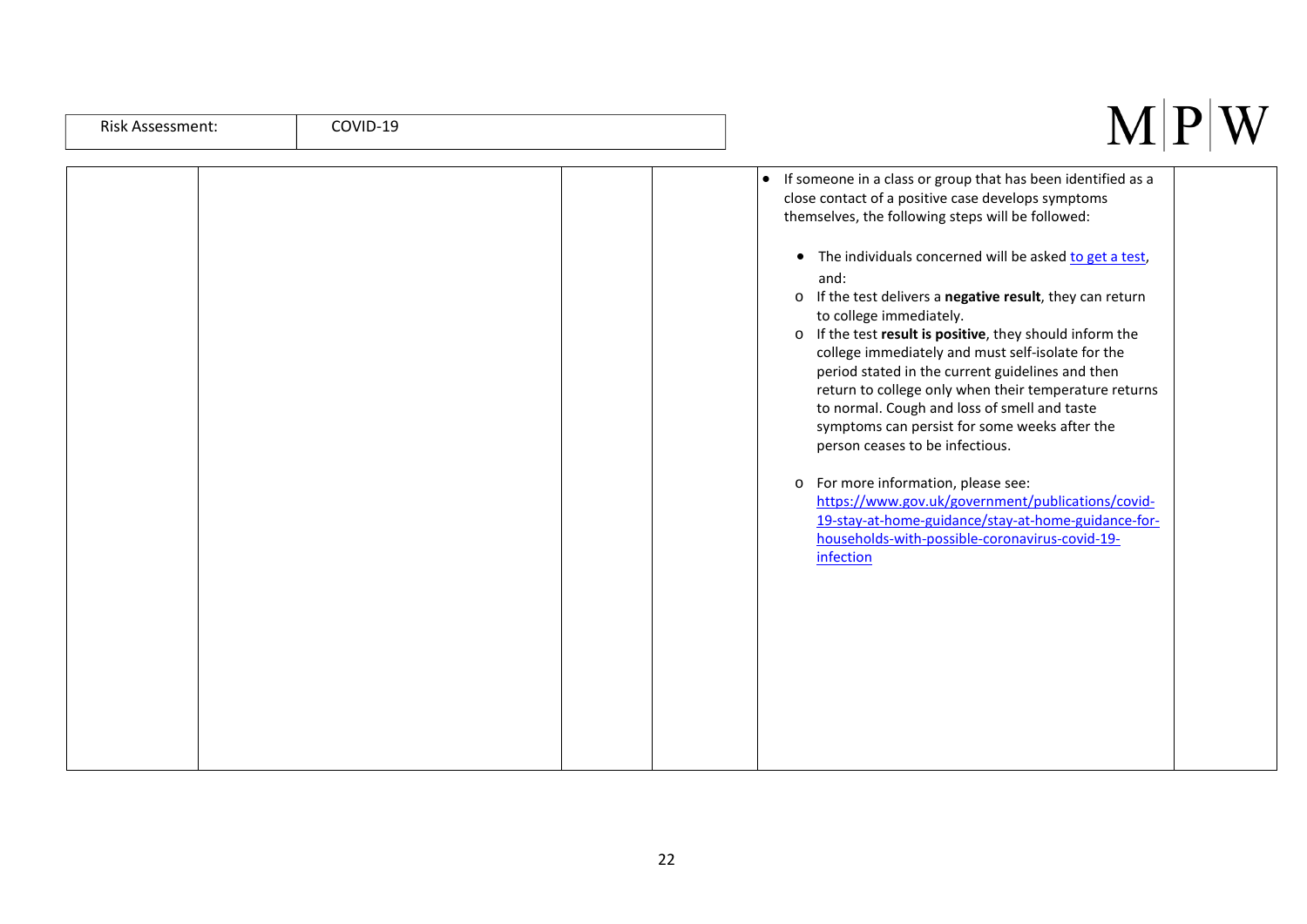| Risk Assessment: |  |
|------------------|--|
|------------------|--|

| <b>Risk Factor</b>                                                                          | <b>Potential Hazards</b>                                                                                                                                                                                                                                                                                                                                    | <b>Who Could</b><br>be<br>Affected?                                       | <b>Level of Risk</b><br><b>Before</b><br>Control<br><b>Measures</b> | <b>Existing and Planned Control Measures</b>                                                                                                                                                                                                                                                                                                                                                                                                                                                                                                                                                                                                                                                                                                                                                                                                                                                                                                                                                                     | Level of<br><b>Risk After</b><br><b>Control</b><br><b>Measures</b> |
|---------------------------------------------------------------------------------------------|-------------------------------------------------------------------------------------------------------------------------------------------------------------------------------------------------------------------------------------------------------------------------------------------------------------------------------------------------------------|---------------------------------------------------------------------------|---------------------------------------------------------------------|------------------------------------------------------------------------------------------------------------------------------------------------------------------------------------------------------------------------------------------------------------------------------------------------------------------------------------------------------------------------------------------------------------------------------------------------------------------------------------------------------------------------------------------------------------------------------------------------------------------------------------------------------------------------------------------------------------------------------------------------------------------------------------------------------------------------------------------------------------------------------------------------------------------------------------------------------------------------------------------------------------------|--------------------------------------------------------------------|
| Ineffective<br>containment of<br>an outbreak.                                               | o Increase risk of infection to students/staff and<br>family members leading to serious respiratory<br>illness and possibly death.<br>o Rising levels of absence with negative consequences<br>for student learning and wellbeing of students and<br>staff.<br>o Disruption to operational working of the college<br>leading to further temporary closures. | Staff,<br>students,<br>their<br>families<br>and the<br>wider<br>community | Substantial                                                         | If the college has confirmed cases above the current<br>$\bullet$<br>threshold within 14 days, or an increase in sickness absence<br>where COVID-19 is suspected, it may be deemed an<br>'outbreak' and the local health protection team may advise<br>that additional measuresneed to be implemented. In the<br>unlikely event that these precautionary measures are not<br>reducing transmission ratesa temporary closure of the<br>college may be necessary.<br>Remote access to lessons will be available to those well<br>enough to attend them.<br>MPW has a tested contingency plan in place to continue to<br>deliver a full timetable of lessons and pastoral support in<br>the event of temporary closure of the college (refer to the<br>separate Education Continuity Plan).<br>In the event of a full closure the Independent Schools<br>Inspectorate will be informed.<br>College counselling service will be available to students and<br>staff in all circumstances should they require support. | Low                                                                |
| Family member of<br>staff member<br>becomes<br>seriously ill or<br>dies due to<br>COVID-19. | o Staff member likely to experience grief, sadness and<br>possibly increased anxiety.<br>o Staff member may feel unable to work for a period<br>of time.<br>o Disruption to student learning or operational<br>working of the college.                                                                                                                      | Staff/<br><b>Students</b>                                                 | Moderate                                                            | Staff member to follow normal procedures for unplanned<br>cover, to allow continuity of education for students.<br>Staff permitted to take compassionate leave to manage<br>situation, mentally and logistically, before returning to<br>work.<br>Staff members have access to college counselling service,<br>should they require additional support at this time.                                                                                                                                                                                                                                                                                                                                                                                                                                                                                                                                                                                                                                              | Low                                                                |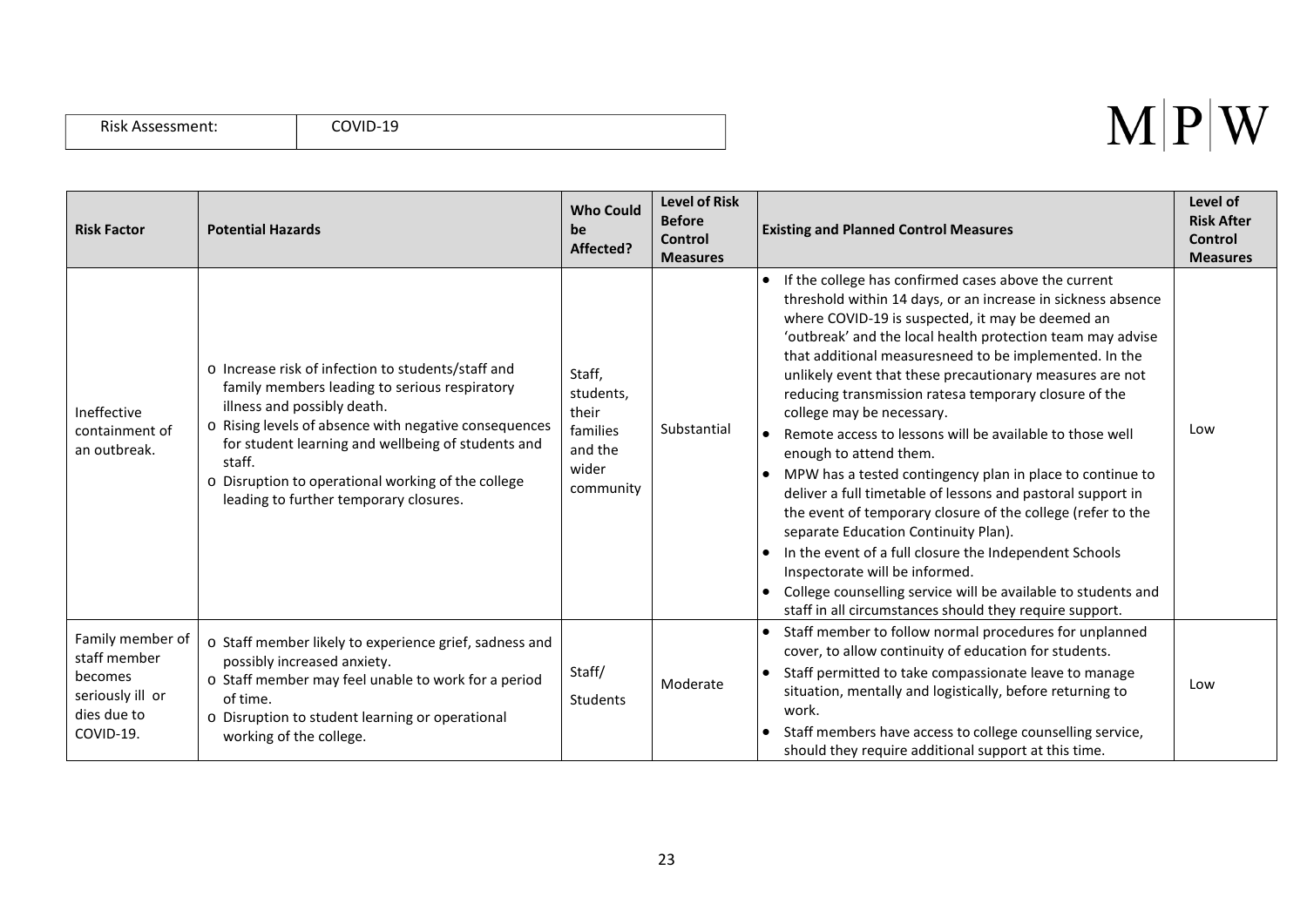|  | Risk Assessment: |
|--|------------------|
|--|------------------|

| <b>Risk Factor</b>                                                                                         | <b>Potential Hazards</b>                                                                                                                                                                                                                                                                                                                                                                                                                                                       | <b>Who Could</b><br>be<br>Affected?                  | <b>Level of Risk</b><br><b>Before</b><br><b>Control</b><br><b>Measures</b> | <b>Existing and Planned Control Measures</b>                                                                                                                                                                                                                                                                                                                                                                                                                                                                                                                                                                                                                                                                                                                                                                                                                                                                                                                                                                                                                                                                                                                                                                                                                                                                                                                         | Level of<br><b>Risk After</b><br><b>Control</b><br><b>Measures</b> |
|------------------------------------------------------------------------------------------------------------|--------------------------------------------------------------------------------------------------------------------------------------------------------------------------------------------------------------------------------------------------------------------------------------------------------------------------------------------------------------------------------------------------------------------------------------------------------------------------------|------------------------------------------------------|----------------------------------------------------------------------------|----------------------------------------------------------------------------------------------------------------------------------------------------------------------------------------------------------------------------------------------------------------------------------------------------------------------------------------------------------------------------------------------------------------------------------------------------------------------------------------------------------------------------------------------------------------------------------------------------------------------------------------------------------------------------------------------------------------------------------------------------------------------------------------------------------------------------------------------------------------------------------------------------------------------------------------------------------------------------------------------------------------------------------------------------------------------------------------------------------------------------------------------------------------------------------------------------------------------------------------------------------------------------------------------------------------------------------------------------------------------|--------------------------------------------------------------------|
| Staff absence<br>increases<br>Catering staff<br>absent - closure<br>of canteen<br>Cleaning staff<br>absent | O Quality of lessons deteriorate as frequency of<br>'cover' lessons increases.<br>o Students' learning and exam preparations suffer.<br>o Students/staff unable to buy coffee/food at<br>canteen, which may negatively impact morale.<br>o Insufficient cleaning staff to sustain enhanced<br>cleaning regimes in place leading to increased risk<br>of COVID-19 transmission.<br>o Disruption to operational working of the college<br>leading to further temporary closures. | Staff,<br>students<br>and other<br>building<br>users | Moderate                                                                   | MS Teams allows staff members who are well but self-<br>$\bullet$<br>isolating to continue to work/teach from home, reducing<br>the impact of teacher absence.<br>If a tutor is ill, recordings of lessons provided to parallel<br>groups can be made available in cases where a subject<br>specialist is unable to provide cover in real time.<br>Marking of submitted work can, by agreement, be done by<br>$\bullet$<br>other members of the department.<br>Capacity already exists in staffroom areas for the making of<br>tea and coffee. Drinking water can also be obtained from<br>water dispensers.<br>To reduce the risk of queuing all members of the college<br>$\bullet$<br>community will be encouraged to bring drinks and food<br>from home. Alternatively, takeaway food can be obtained<br>from local sandwich bars and coffee shops as long face<br>masks are worn and hands are washed before and after the<br>consumption of food.<br>The working hours of cleaning staff have been increased and<br>$\bullet$<br>the team has been expanded to build in spare capacity<br>In the event of significant staff absence due to illness, the<br>$\bullet$<br>SLT will review whether the college can continue to operate<br>safely. If temporary closure is deemed appropriate, the<br>college's remote working contingency plan will be activated. | Low                                                                |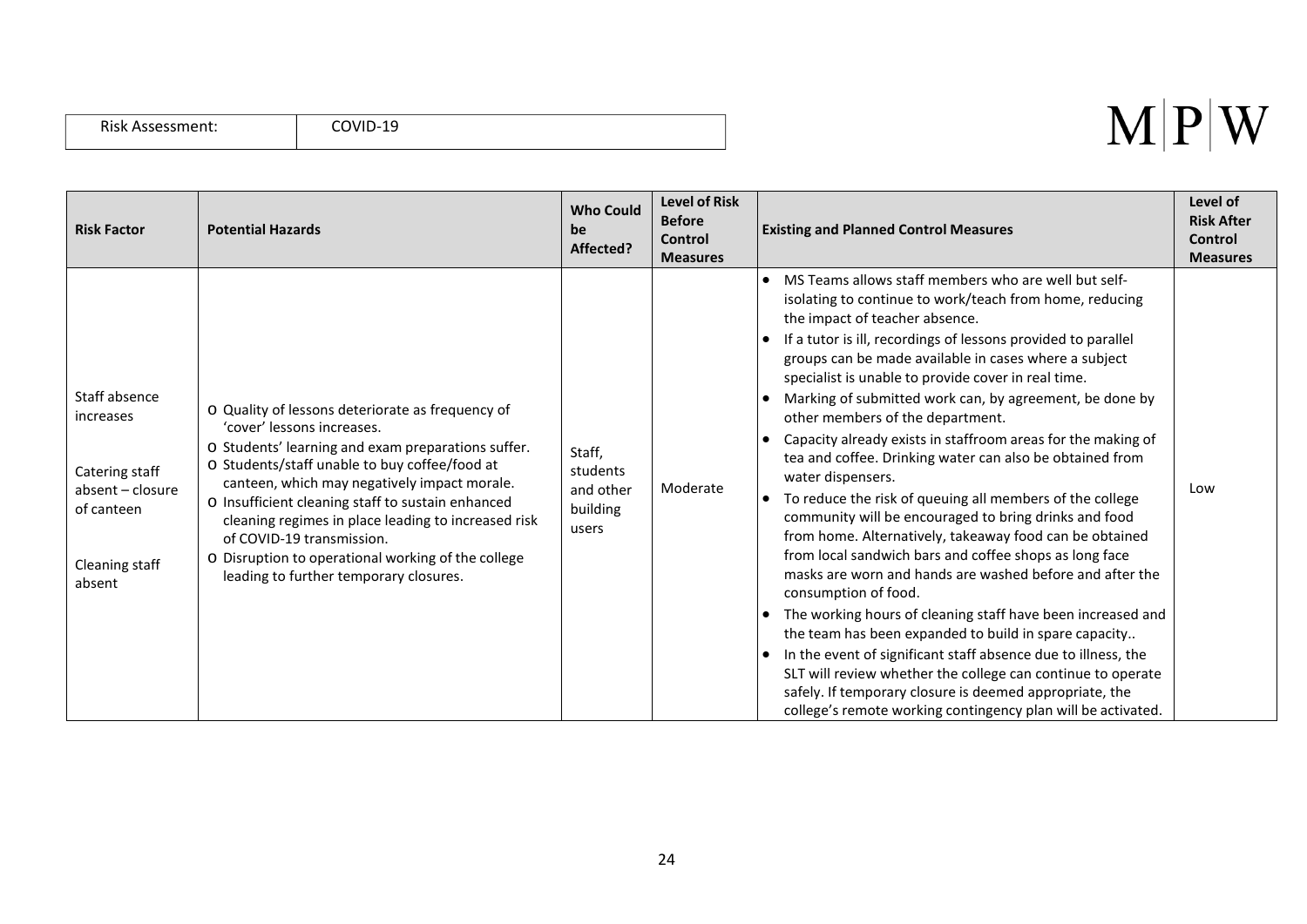| Risk Assessment: | JOVID-1 <sup>r</sup> |
|------------------|----------------------|

#### $M|P|W$

| <b>Risk Factor</b>                                             | <b>Potential Hazards</b>                                                  | <b>Who Could</b><br>be<br>Affected?             | <b>Level of Risk</b><br><b>Before</b><br>Control<br><b>Measures</b> | <b>Existing and Planned Control Measures</b>                                                                                                                                                                                                                                                                                                                                                                                      | Level of<br><b>Risk After</b><br><b>Control</b><br><b>Measures</b> |
|----------------------------------------------------------------|---------------------------------------------------------------------------|-------------------------------------------------|---------------------------------------------------------------------|-----------------------------------------------------------------------------------------------------------------------------------------------------------------------------------------------------------------------------------------------------------------------------------------------------------------------------------------------------------------------------------------------------------------------------------|--------------------------------------------------------------------|
| Using public<br>transport to<br>travel to and from<br>college. | o Infection leading to serious respiratory illness and<br>possibly death. | Staff and<br>students,<br>and their<br>families | Substantial                                                         | Staff and students encouraged to walk or cycle to college<br>where possible.<br>Family members may be able to drive and drop-off and<br>collect.<br>Reminding people that the wearing of face masks is<br>recommended on public transport.<br>Staggered start times, where possible, to facilitate the<br>avoidance of peak periods.<br>https://www.gov.uk/guidance/coronavirus-covid-19-safer-<br>travel-guidance-for-passengers | Moderate                                                           |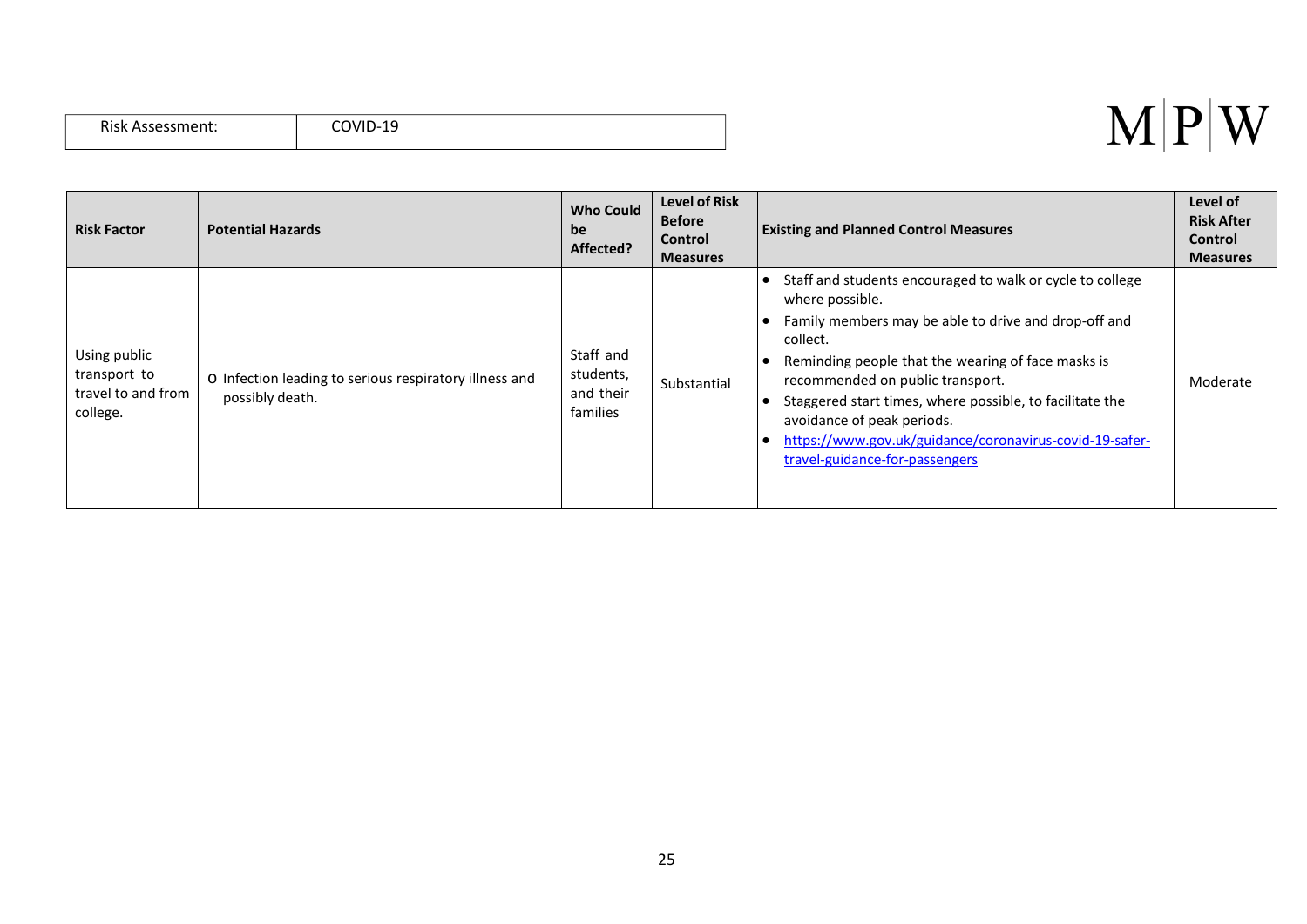| Risk Assessment: |
|------------------|
|------------------|

| <b>Risk Factor</b>         | <b>Potential Hazards</b>                                                                                                                                                                                                                                                                               | <b>Who Could</b><br>be<br>Affected?                                       | <b>Level of Risk</b><br><b>Before</b><br>Control<br><b>Measures</b> | <b>Existing and Planned Control Measures</b>                                                                                                                                                                                                                                                                                                                                                                                                                                                                                                                                                                                                                                                                                                                                                                                                                                                                                                                                                                                                                                                                             | Level of<br><b>Risk After</b><br><b>Control</b><br><b>Measures</b> |
|----------------------------|--------------------------------------------------------------------------------------------------------------------------------------------------------------------------------------------------------------------------------------------------------------------------------------------------------|---------------------------------------------------------------------------|---------------------------------------------------------------------|--------------------------------------------------------------------------------------------------------------------------------------------------------------------------------------------------------------------------------------------------------------------------------------------------------------------------------------------------------------------------------------------------------------------------------------------------------------------------------------------------------------------------------------------------------------------------------------------------------------------------------------------------------------------------------------------------------------------------------------------------------------------------------------------------------------------------------------------------------------------------------------------------------------------------------------------------------------------------------------------------------------------------------------------------------------------------------------------------------------------------|--------------------------------------------------------------------|
| Inappropriate<br>behaviour | o Increased risk of infection leading to serious<br>respiratory illness and possibly death.<br>o Stakeholder confidence in the college's ability to<br>provide a safe environment is undermined.<br>o Inappropriate online behaviour may result in<br>welfare/safeguarding issues and disrupt learning | Staff,<br>students,<br>their<br>families<br>and the<br>wider<br>community | Moderate                                                            | Behaviour policy updated to reflect additional expectations<br>of students' behaviour to limit the transmission of COVID-19<br>to others.<br>During induction the rules will be explained to all students<br>as will the consequences of deliberately breaking these<br>rules, including the sanctions that may be imposed. This<br>information will also be communicated parents in the<br>Guidelines to students and parents document.<br>Changes to college rules may be necessary to reflect<br>evolving government guidance. Under these circumstances,<br>the updated rules will be communicated to students,<br>parents and staff by email.<br>It is possible that adverse experiences and/or a lack of<br>routines during lockdown may contribute to disengagement<br>with education upon returning to college, resulting in<br>increased incidence of poor behaviour. Tutors and members<br>of the Personal Tutor team will work closely with these<br>students, their parents and possibly external support<br>agencies to help them reintegrate into college life and<br>conform to expected behaviour norms. | Low                                                                |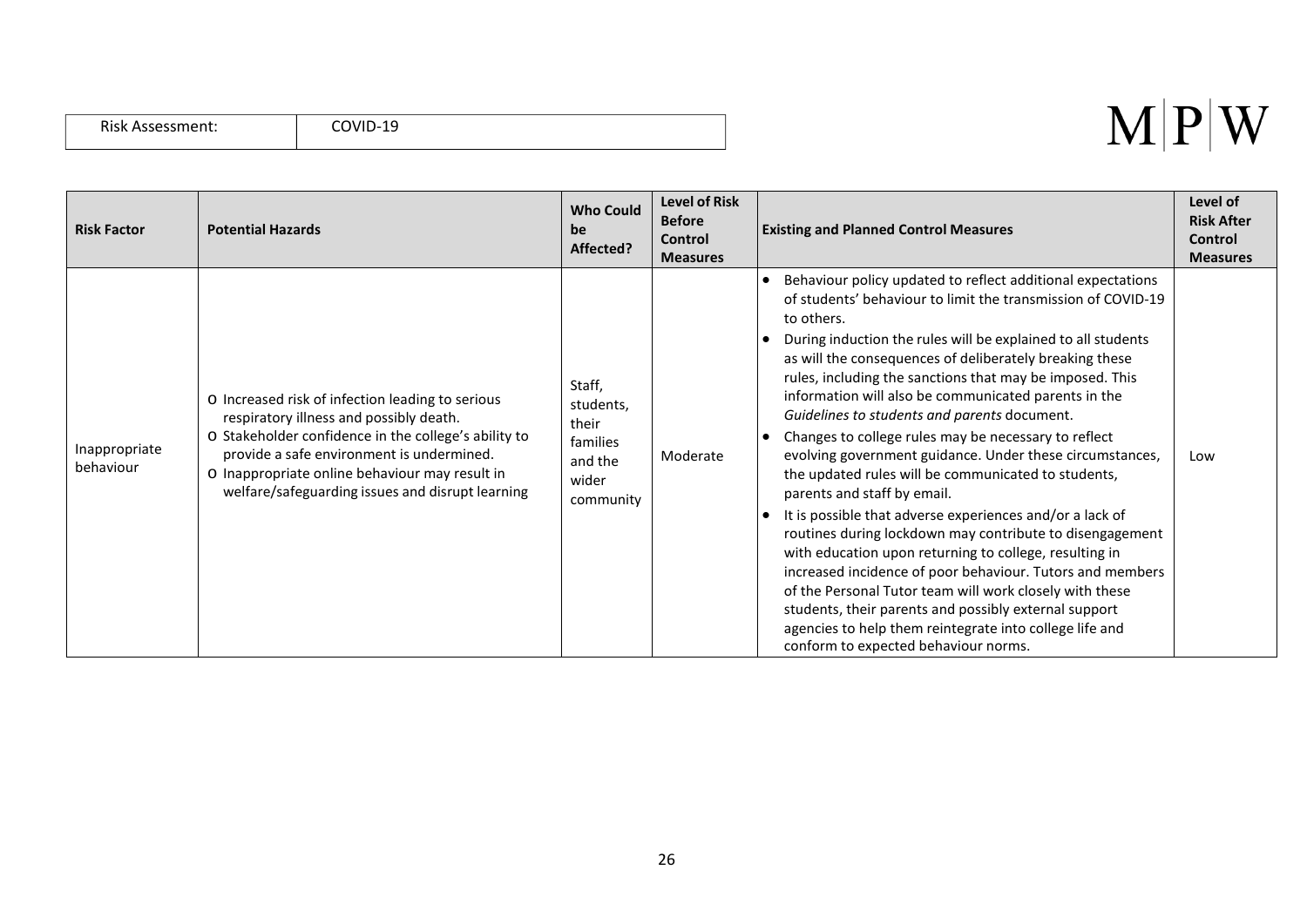| Risk Assessment: |
|------------------|
|------------------|

| <b>Risk Factor</b> | <b>Potential Hazards</b>                                                                                                                                                                                                                                                                                                                                                                        | <b>Who Could</b><br>be<br>Affected? | <b>Level of Risk</b><br><b>Before</b><br><b>Control</b><br><b>Measures</b> | <b>Existing and Planned Control Measures</b>                                                                                                                                                                                                                                                                                                                                                                                                                                                                                                                                                                                                                                                                                                                                                                                                                                                                                                                                                                                                                                                                                                                                                                                                                                                          | Level of<br><b>Risk After</b><br><b>Control</b><br><b>Measures</b> |
|--------------------|-------------------------------------------------------------------------------------------------------------------------------------------------------------------------------------------------------------------------------------------------------------------------------------------------------------------------------------------------------------------------------------------------|-------------------------------------|----------------------------------------------------------------------------|-------------------------------------------------------------------------------------------------------------------------------------------------------------------------------------------------------------------------------------------------------------------------------------------------------------------------------------------------------------------------------------------------------------------------------------------------------------------------------------------------------------------------------------------------------------------------------------------------------------------------------------------------------------------------------------------------------------------------------------------------------------------------------------------------------------------------------------------------------------------------------------------------------------------------------------------------------------------------------------------------------------------------------------------------------------------------------------------------------------------------------------------------------------------------------------------------------------------------------------------------------------------------------------------------------|--------------------------------------------------------------------|
| Poor attendance.   | o Lack of routine and adverse experiences in<br>lockdown may contribute to a lack of engagement<br>with education leading to lower attendance levels.<br>o Pupils feel underprepared for upcoming exams due<br>to poor attendance.<br>o Face to face lessons no longer viable if majority of<br>pupils not in college.<br>o End of year and external exam results may be<br>adversely affected. | Students                            | Moderate                                                                   | Guidelines provided to students and parents makes clear<br>that attendance is compulsory for all students from the<br>beginning of the Autumn term unless one of a narrow range<br>of exemptions apply. Specifically, if they are self-isolating,<br>they have a letter from a clinician stating they should<br>remain at home or they are unable to re-renter the country<br>due to travel restrictions. Staff will be notified of this by<br>email so they can prepare accordingly.<br>The usual registration and absence follow-up procedures<br>will continue to apply. Those who fail to attend lessons<br>without a legitimate reason will face disciplinary sanctions<br>in line with college's behaviour policy.<br>Children missing from education procedures will be<br>followed if a prolonged student absence (more than 10<br>days) is unaccounted for.<br>MS Teams allows students who are well but self-isolating,<br>$\bullet$<br>shielding or are unable to travel to the UK continue to learn<br>from home.<br>In the event of widespread absence due to illness, the SLT<br>will review the viability of the college remaining open.<br>However, absences are more likely to be due to self-<br>isolation and, in these circumstances, students can continue<br>to learn remotely. | Low                                                                |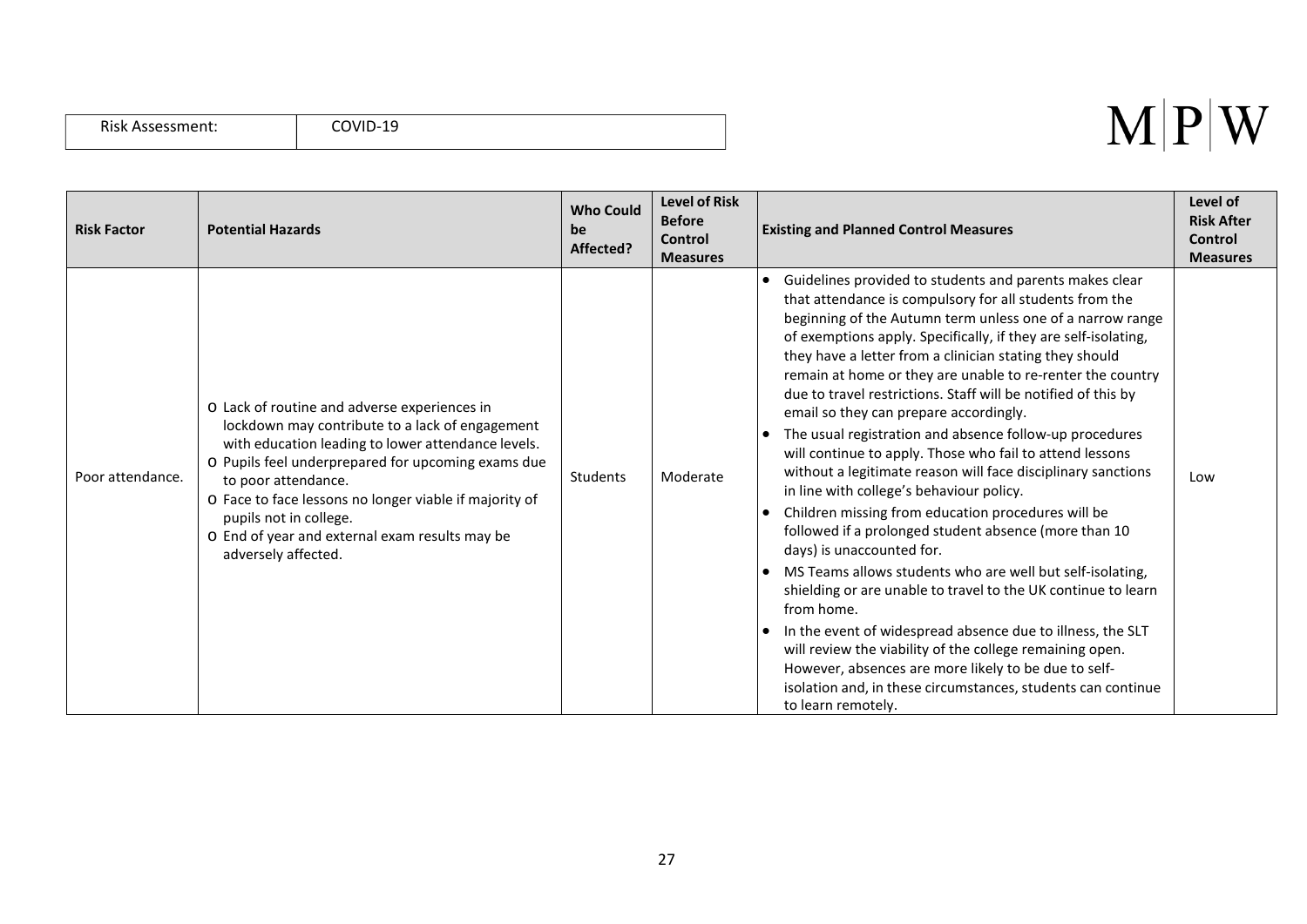|  | Risk Assessment: |
|--|------------------|
|--|------------------|

| <b>Risk Factor</b>                                                                 | <b>Potential Hazards</b>                                                  | <b>Who Could</b><br>be<br>Affected? | <b>Level of Risk</b><br><b>Before</b><br>Control<br><b>Measures</b> | <b>Existing and Planned Control Measures</b>                                                                                                                                                                                                                                                                                                                                                                                                                                                                                                                                                                                                                                                                                                                                                                                                                                                                                                                                                                                                                                                                 | Level of<br><b>Risk After</b><br><b>Control</b><br><b>Measures</b> |
|------------------------------------------------------------------------------------|---------------------------------------------------------------------------|-------------------------------------|---------------------------------------------------------------------|--------------------------------------------------------------------------------------------------------------------------------------------------------------------------------------------------------------------------------------------------------------------------------------------------------------------------------------------------------------------------------------------------------------------------------------------------------------------------------------------------------------------------------------------------------------------------------------------------------------------------------------------------------------------------------------------------------------------------------------------------------------------------------------------------------------------------------------------------------------------------------------------------------------------------------------------------------------------------------------------------------------------------------------------------------------------------------------------------------------|--------------------------------------------------------------------|
| Visitors and the<br>spread of COVID-<br>19.                                        | o Infection leading to serious respiratory illness and<br>possibly death. | Staff and<br>students               | Moderate                                                            | Unscheduled visitors to the premises will be discouraged.<br>Where possible, these meetings will take place remotely<br>using MS Teams.<br>Where face-to-face meetings are necessary, these will take<br>place by appointment. The college's hygiene rules will be<br>explained on arrival. Disposable face masks will be<br>provided tovisitors who do not have one. Any visitors will<br>be asked to carry out a Lateral Flow Test before arrival.<br>Essential maintenance and testing of equipment will<br>continue. The Buildings Manger is responsible for explaining<br>the college's hygiene protocols and for ensuring facemasks<br>are worn for the duration of the visit.<br>An electronic record is kept of all visitors which includes<br>contact details, arrival and departure times, and details of<br>who was being visited. This information will be used in the<br>NHS 'Test and Trace' process in the event of confirmed case<br>of COVID-19.<br>The screen of the electronic entry system will be sanitised at<br>$\bullet$<br>regular intervals throughout the day by reception staff. | Low                                                                |
| Increased<br>exposure to the<br>COVID-19 virus<br>whilst on<br>educational visits. | o Infection leading to serious respiratory illness and<br>possibly death. | Staff and<br>students               | Moderate                                                            | Individual visits will be reviewed at the time of planning in<br>$\bullet$<br>the light of prevailing COVID-19 situation. All involved in<br>planning will be informed that a visit may be cancelled at<br>any point due to changes in national guidance.<br>Educational visits may still take place on a risk assessment<br>$\bullet$<br>basis. Specifically, EVC must be satisfied that the<br>arrangements for travel and at the destination meet COVID-<br>19 hygiene and SD requirements.                                                                                                                                                                                                                                                                                                                                                                                                                                                                                                                                                                                                               | Low                                                                |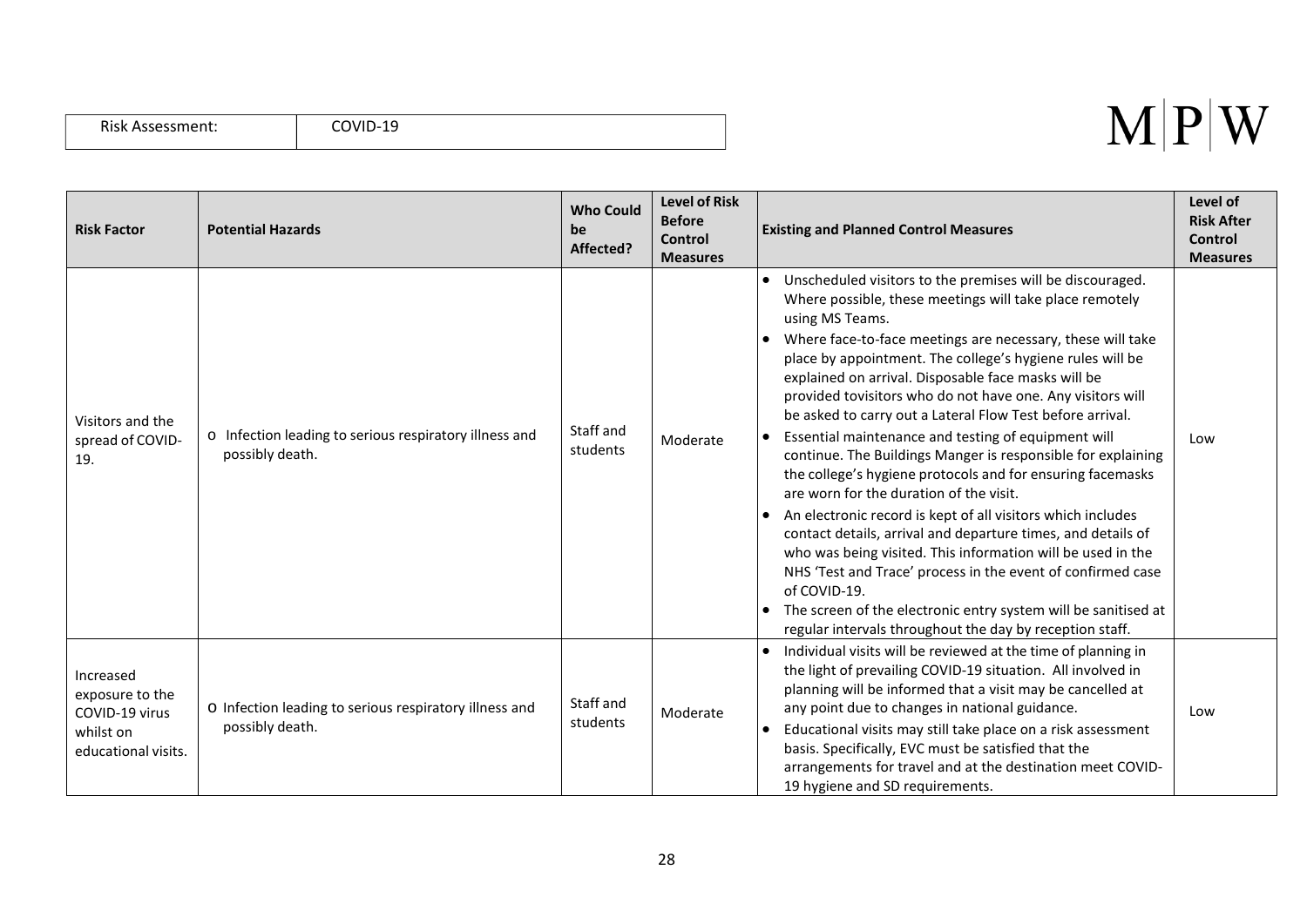| Increased<br>exposure to the<br>COVID-19 virus<br>whilst<br>participating in<br>science practical<br>activities | o Infection leading to serious respiratory illness and<br>possibly death. | Staff and<br>students | Moderate | Students and staff should wash their hands using soap and<br>$\bullet$<br>water (not alcohol-based sanitisers) before and after<br>handling equipment<br>Lab coats should not be shared but tutors may continue to<br>$\bullet$<br>wear their own lab coat. Students should purchase their<br>own labcoats or college ones should be washed after each<br>use in accordance with the manufacturer's instructions.<br>After use lab coats should be stored in sealed bin liners until<br>laundered.<br>Safety glasses should not be shared and should be sanitised<br>$\bullet$<br>between every use in line with CLEAPSS' guidance<br>After use equipment should be meticulously cleaned by the<br>$\bullet$<br>lab technician. Where meticulous cleaning is not possible<br>due to fragility, the equipment must be quarantined for 72<br>hours.<br>Reagent bottles used by students should be quarantined.<br>This does not apply to stock bottles used by the lab<br>Technician<br>Practical activities involving cheek cell sampling, breathing-<br>$\bullet$<br>based or activities involving the use of saliva or blowing<br>should not take place | Low |
|-----------------------------------------------------------------------------------------------------------------|---------------------------------------------------------------------------|-----------------------|----------|----------------------------------------------------------------------------------------------------------------------------------------------------------------------------------------------------------------------------------------------------------------------------------------------------------------------------------------------------------------------------------------------------------------------------------------------------------------------------------------------------------------------------------------------------------------------------------------------------------------------------------------------------------------------------------------------------------------------------------------------------------------------------------------------------------------------------------------------------------------------------------------------------------------------------------------------------------------------------------------------------------------------------------------------------------------------------------------------------------------------------------------------------------|-----|
|-----------------------------------------------------------------------------------------------------------------|---------------------------------------------------------------------------|-----------------------|----------|----------------------------------------------------------------------------------------------------------------------------------------------------------------------------------------------------------------------------------------------------------------------------------------------------------------------------------------------------------------------------------------------------------------------------------------------------------------------------------------------------------------------------------------------------------------------------------------------------------------------------------------------------------------------------------------------------------------------------------------------------------------------------------------------------------------------------------------------------------------------------------------------------------------------------------------------------------------------------------------------------------------------------------------------------------------------------------------------------------------------------------------------------------|-----|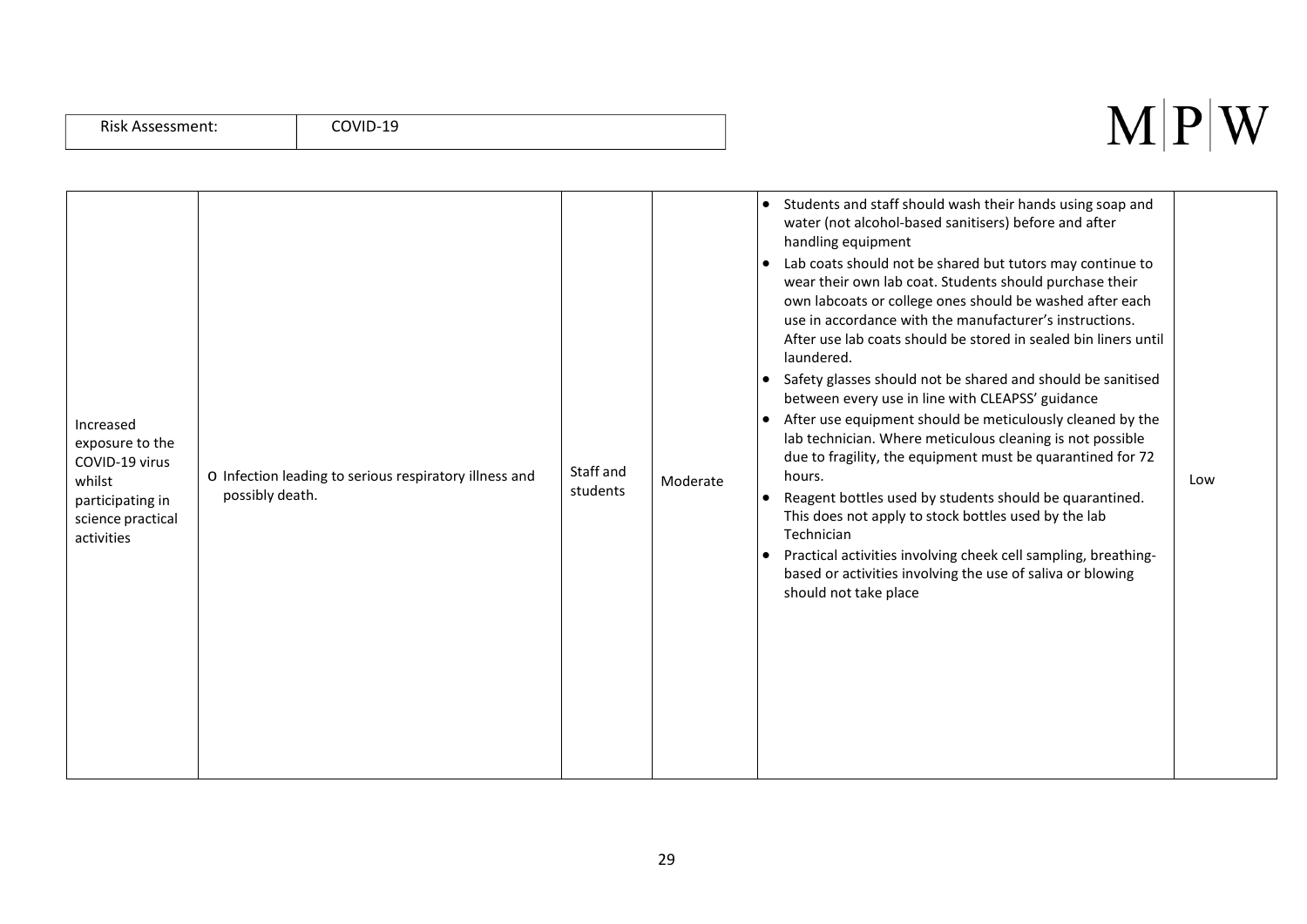| <b>Risk Assessment:</b> | COVID-19 |
|-------------------------|----------|
|-------------------------|----------|

| <b>Risk Factor</b>                                                                                          | <b>Potential Hazards</b>                                                  | <b>Who Could</b><br>be<br>Affected? | <b>Level of Risk</b><br><b>Before</b><br>Control<br><b>Measures</b> | <b>Existing and Planned Control Measures</b>                                                                                                                                                                                                                                                                                                                                                                                                                                                                                                                                                                                                                                                                                                                                                                                                                                                                                                                 | Level of<br><b>Risk After</b><br><b>Control</b><br><b>Measures</b> |
|-------------------------------------------------------------------------------------------------------------|---------------------------------------------------------------------------|-------------------------------------|---------------------------------------------------------------------|--------------------------------------------------------------------------------------------------------------------------------------------------------------------------------------------------------------------------------------------------------------------------------------------------------------------------------------------------------------------------------------------------------------------------------------------------------------------------------------------------------------------------------------------------------------------------------------------------------------------------------------------------------------------------------------------------------------------------------------------------------------------------------------------------------------------------------------------------------------------------------------------------------------------------------------------------------------|--------------------------------------------------------------------|
| Increased<br>exposure to the<br>COVID-19 virus<br>whilst<br>participating in<br>art practical<br>activities | o Infection leading to serious respiratory illness and<br>possibly death. | Staff and<br>students               | Moderate                                                            | Students to sanitise their hands every time they enter or<br>$\bullet$<br>leave the art rooms.<br>Tutor has a space or workstation from where they can<br>$\bullet$<br>safely run the lesson, set out materials and lesson<br>resources and manage demonstrations or presentations.<br>Sufficient time at the start and end of lesson to be<br>$\bullet$<br>allocated for setting up, clearing up and hand-washing.<br>Posters in all art rooms reminding everyone to wash or<br>$\bullet$<br>sanitise their hands and specific equipment on arrival and<br>when leaving the art rooms.<br>Students to clean their brushes as normal and then<br>sanitise in preparation for the next student<br>Sanitiser sprays and wipes to be used for cleaning all<br>$\bullet$<br>materials used during lessons<br>Moving around during lessons to be kept to an absolute<br>$\bullet$<br>minimum but sufficient for effective supervision of<br>practical activities. | Low                                                                |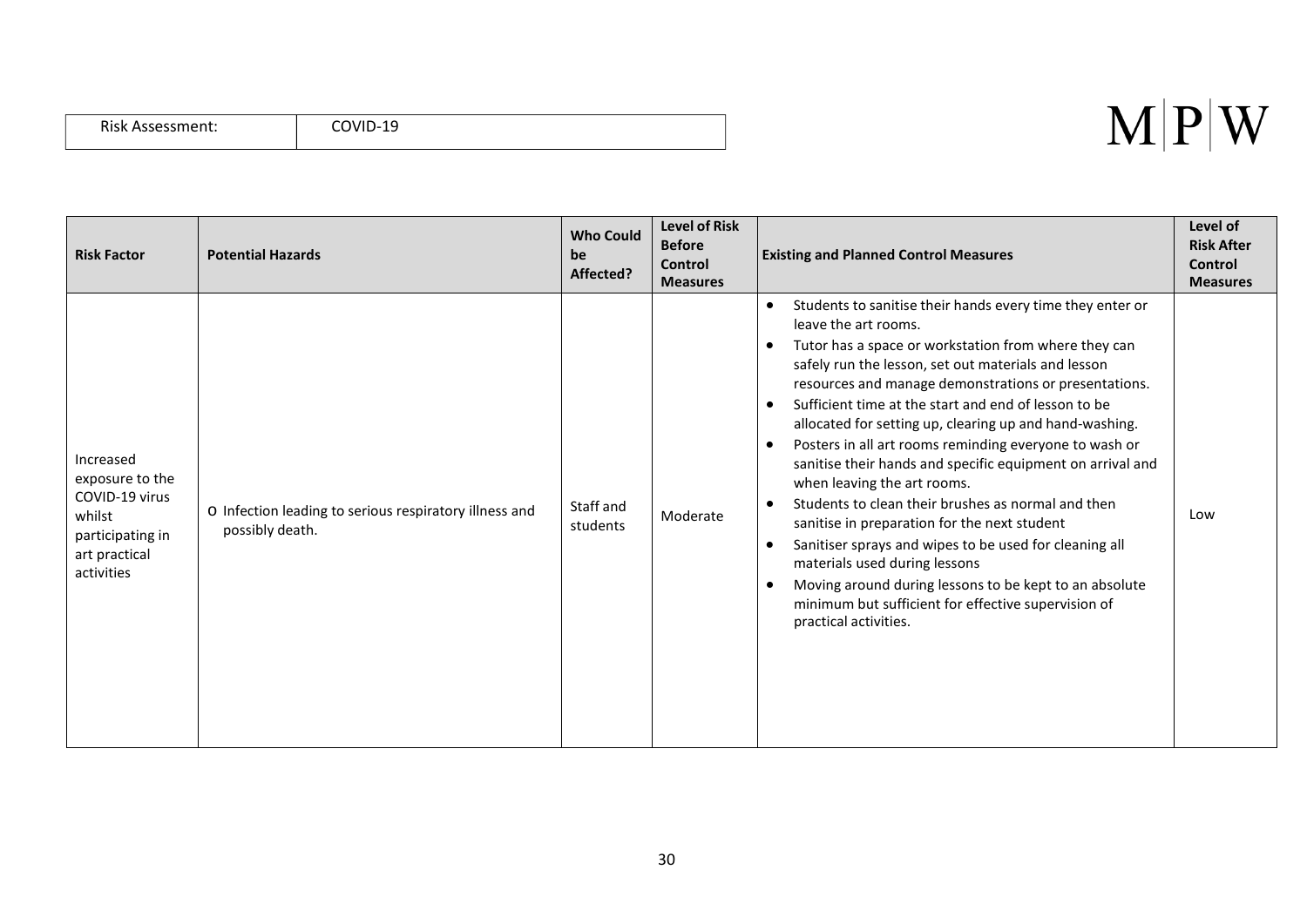|  | Risk Assessment: |
|--|------------------|
|--|------------------|

| <b>Risk Factor</b>                                                                                      | <b>Potential Hazards</b>                                                  | <b>Who Could</b><br>be<br>Affected? | <b>Level of Risk</b><br><b>Before</b><br>Control<br><b>Measures</b> | <b>Existing and Planned Control Measures</b>                                                                                                                                                                                                                                                                                                                                                                                                                                                                                                                                                                                                                                                                                                                                                                                                                                                                                                                                                                                                                                                                            | Level of<br><b>Risk After</b><br>Control<br><b>Measures</b> |
|---------------------------------------------------------------------------------------------------------|---------------------------------------------------------------------------|-------------------------------------|---------------------------------------------------------------------|-------------------------------------------------------------------------------------------------------------------------------------------------------------------------------------------------------------------------------------------------------------------------------------------------------------------------------------------------------------------------------------------------------------------------------------------------------------------------------------------------------------------------------------------------------------------------------------------------------------------------------------------------------------------------------------------------------------------------------------------------------------------------------------------------------------------------------------------------------------------------------------------------------------------------------------------------------------------------------------------------------------------------------------------------------------------------------------------------------------------------|-------------------------------------------------------------|
| Increased<br>exposure to the<br>COVID-19 virus<br>whilst<br>participating in<br>sporting<br>activities. | o Infection leading to serious respiratory illness and<br>possibly death. | Students                            | Moderate                                                            | Sporting activities, particularly those taking place outdoors,<br>will continue if permitted by prevailing government<br>guidance.<br>Where possible, the transportation of staff and students to<br>sports venues will be done by mini-buses/coaches rather<br>than by public transport. The providers of these vehicles will<br>be required to demonstrate that suitable cleaning regimes<br>are in place to minimise the risks of viral infection through<br>contact with surfaces within the vehicle. Students will be<br>required to sanitise their hands when boarding and<br>disembarking. Whilst on the vehicle the accompanying<br>tutors will ensure there is adequate ventilation<br>National governing-body guidelines will be monitored<br>regarding the future resumption of contact sports such as<br>rugby and football<br>Sports equipment will be cleaned thoroughly after it is used<br>External facilities will only be used if a detailed risk<br>$\bullet$<br>assessment is provided outlining the system of controls in<br>place to maintain high standards of hygiene and social<br>distancing. | Low                                                         |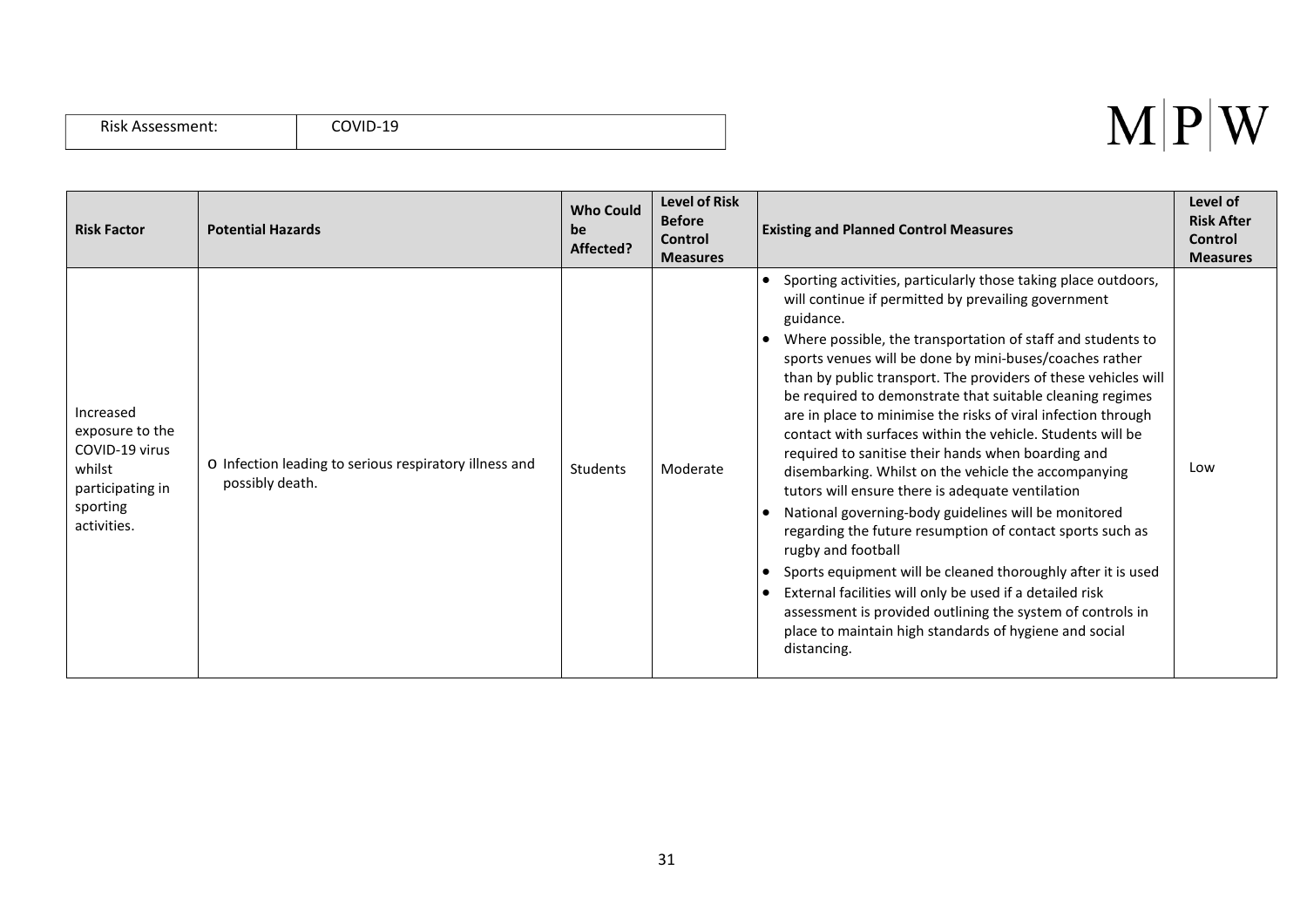| Risk Assessment: |  |
|------------------|--|
|------------------|--|

| <b>Risk Factor</b>                                                                   | <b>Potential Hazards</b>                                                                                                                                                           | <b>Who Could</b><br>be<br>Affected? | <b>Level of Risk</b><br><b>Before</b><br>Control<br><b>Measures</b> | <b>Existing and Planned Control Measures</b>                                                                                                                                                                                                                                                                                                                                                                                                                                                                                                                                                                                                                                                                                                        | Level of<br><b>Risk After</b><br>Control<br><b>Measures</b> |
|--------------------------------------------------------------------------------------|------------------------------------------------------------------------------------------------------------------------------------------------------------------------------------|-------------------------------------|---------------------------------------------------------------------|-----------------------------------------------------------------------------------------------------------------------------------------------------------------------------------------------------------------------------------------------------------------------------------------------------------------------------------------------------------------------------------------------------------------------------------------------------------------------------------------------------------------------------------------------------------------------------------------------------------------------------------------------------------------------------------------------------------------------------------------------------|-------------------------------------------------------------|
| Increased risk of<br>transmission of<br>the COVID-19<br>virus during fire<br>drills. | o Difficulty in maintaining social distance during the<br>evacuation may facilitate transmission of the<br>infection leading to serious respiratory illness and<br>possibly death. | Students                            | Moderate                                                            | Termly fire drills will continue to ensure all members of the<br>college community understand fire evacuation procedures.<br>Face masks will be worn at all times when in the building<br>during the evacuation<br>Assembly points will be more widely spaced to facilitate<br>social distancing and fire notices around the college will be<br>amended to reflect these new arrangements.<br>The duration of fire drills is short therefore proximity to a<br>potentially infected person will be of very limited duration.<br>At the end of the drill, classes and accompanying staff will<br>only be allowed to re-enter the buildings on a staggered<br>basis to prevent congestion around sanitiser stations, in<br>corridors or on stairways. |                                                             |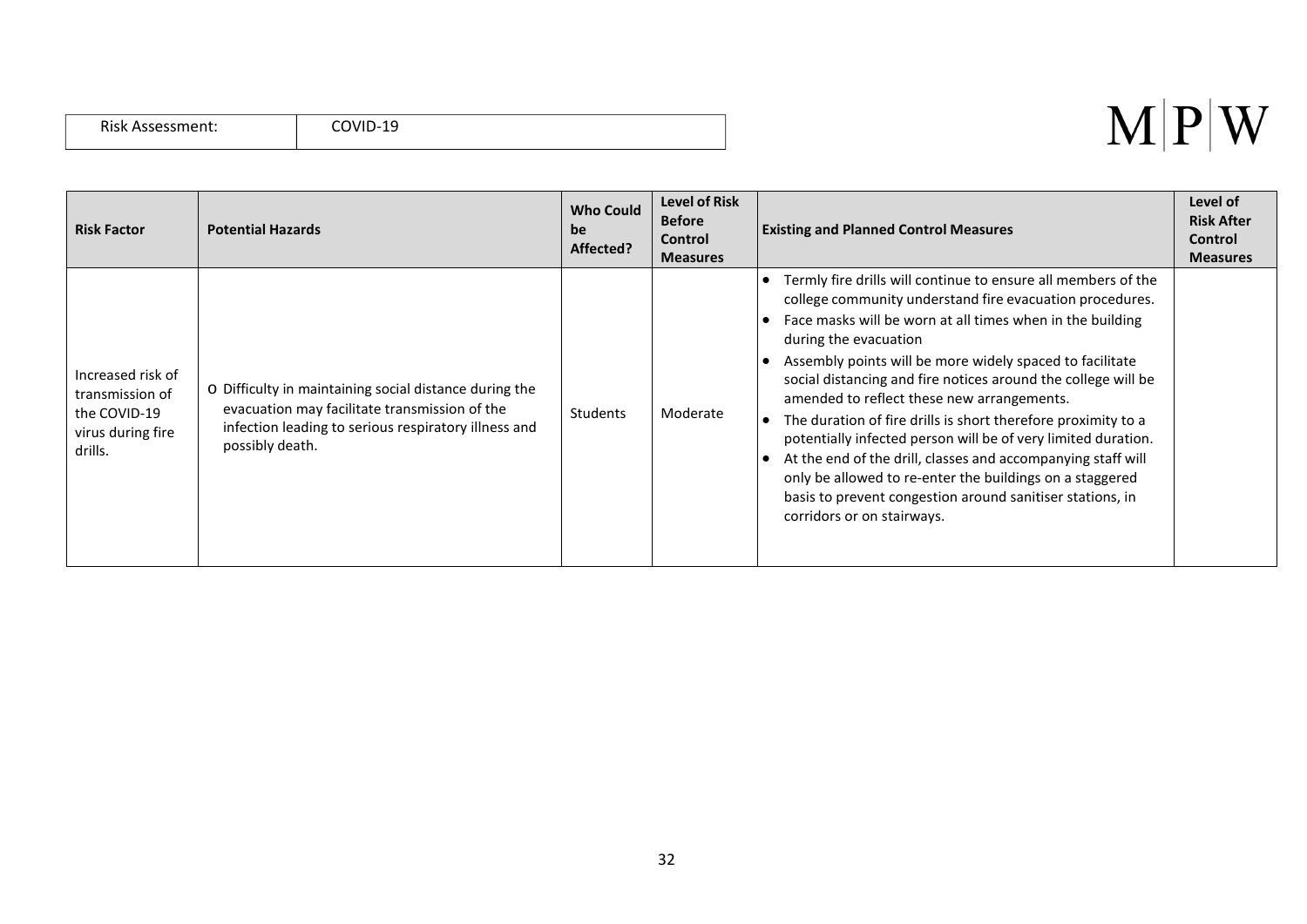|  | Risk Assessment: |
|--|------------------|
|--|------------------|

| <b>Risk Factor</b>                                                      | <b>Potential Hazards</b>                                                                                                                                                                                                      | <b>Who Could</b><br>be<br>Affected? | <b>Level of Risk</b><br><b>Before</b><br>Control<br><b>Measures</b> | <b>Existing and Planned Control Measures</b>                                                                                                                                                                                                                                                                                                                                                                                                                                                                                                                                                                                                                                                                                                                                                                                                                                                                                                                                                                                                                                                                                                                                                                                                                                                                                                                             | Level of<br><b>Risk After</b><br><b>Control</b><br><b>Measures</b> |
|-------------------------------------------------------------------------|-------------------------------------------------------------------------------------------------------------------------------------------------------------------------------------------------------------------------------|-------------------------------------|---------------------------------------------------------------------|--------------------------------------------------------------------------------------------------------------------------------------------------------------------------------------------------------------------------------------------------------------------------------------------------------------------------------------------------------------------------------------------------------------------------------------------------------------------------------------------------------------------------------------------------------------------------------------------------------------------------------------------------------------------------------------------------------------------------------------------------------------------------------------------------------------------------------------------------------------------------------------------------------------------------------------------------------------------------------------------------------------------------------------------------------------------------------------------------------------------------------------------------------------------------------------------------------------------------------------------------------------------------------------------------------------------------------------------------------------------------|--------------------------------------------------------------------|
| Vulnerable<br>students in the<br>college feel<br>distressed/<br>unsafe. | o Triggers or exacerbates existing mental health<br>issues.<br>O Academic progress of all students adversely<br>affected.<br>o Students not previously considered 'vulnerable'<br>become 'vulnerable' in current environment. | <b>Students</b>                     | High                                                                | Pastoral team will use initial student meetings to identify<br>those with heightened vulnerability. These are likely to<br>include individuals who have not coped well during<br>lockdown; those who have developed anxieties related to<br>the virus; those who have experienced bereavement in their<br>immediate or wider family; and those from BAME<br>communities fearing they may be at increased risk.<br>Personal Tutor team, all of whom have received mental<br>health training, to closely monitor vulnerable students and<br>refer them to college counsellor or external specialists if<br>required.<br>Heightened focus on physical and mental wellbeing and<br>resilience within PHSE provision for students of all ages.<br>Personal Tutor team to meet all tutees weekly to monitor<br>re-engagement with educational activities and for signs of<br>deteriorating mental health.<br>Close liaison with parents to discuss concerns and the<br>strategies that can be put in place to provide support and<br>reassurance about the measures the college has put in place<br>to reduce the risk of infection.<br>Provide additional COVID-19 support guidance for parents<br>and students on the VLE.<br>In cases where a phased return to full-time education is<br>necessary, MS Teams will be used to enable students to<br>access lessons remotely. | Moderate                                                           |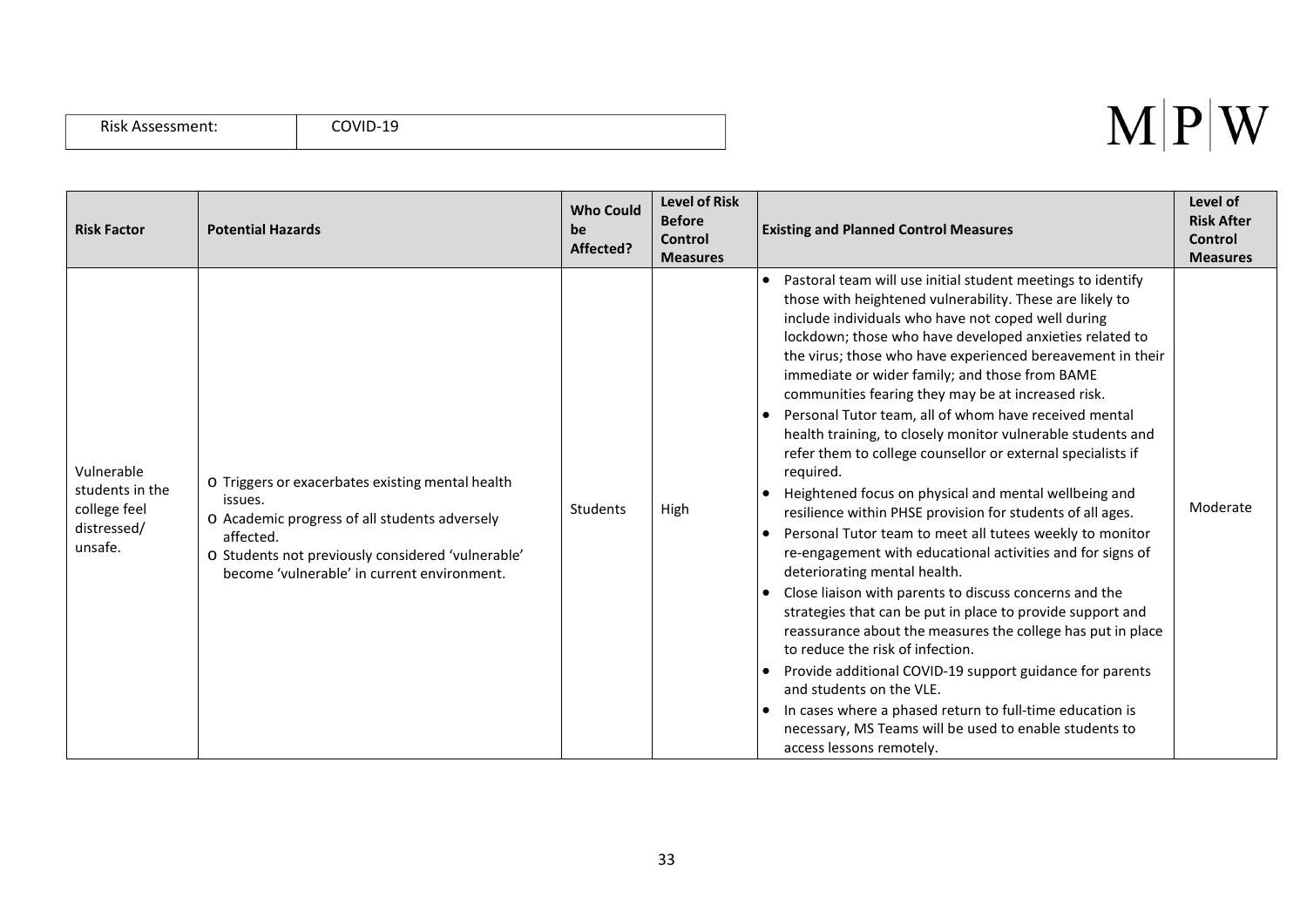|  | Risk Assessment: |
|--|------------------|
|--|------------------|

| <b>Risk Factor</b>                                     | <b>Potential Hazards</b>                                                                                                                                  | <b>Who Could</b><br>be<br>Affected? | <b>Level of Risk</b><br><b>Before</b><br>Control<br><b>Measures</b> | <b>Existing and Planned Control Measures</b>                                                                                                                                                                                                                                                                                                                                                                                                                                                                                                                                                                                                                                                                                                                                                                                                                                                                                                                                                                                                                                                                                                                                                                                                                                                         | Level of<br><b>Risk After</b><br>Control<br><b>Measures</b> |
|--------------------------------------------------------|-----------------------------------------------------------------------------------------------------------------------------------------------------------|-------------------------------------|---------------------------------------------------------------------|------------------------------------------------------------------------------------------------------------------------------------------------------------------------------------------------------------------------------------------------------------------------------------------------------------------------------------------------------------------------------------------------------------------------------------------------------------------------------------------------------------------------------------------------------------------------------------------------------------------------------------------------------------------------------------------------------------------------------------------------------------------------------------------------------------------------------------------------------------------------------------------------------------------------------------------------------------------------------------------------------------------------------------------------------------------------------------------------------------------------------------------------------------------------------------------------------------------------------------------------------------------------------------------------------|-------------------------------------------------------------|
| Staff in the<br>college feel<br>distressed/<br>unsafe. | o Poor morale.<br>o Adverse consequences for individual's mental<br>health.<br>o Quality of lessons, pastoral care and college<br>management deteriorate. | Staff                               | Moderate                                                            | This risk assessment will be shared with all staff and training<br>will be provided to ensure understanding of the measures<br>put in place to limit transmission of the COVID-19 virus.<br>Regular update bulletins from SMT will be provided as the<br>situation evolves to keep staff informed about updated<br>guidance and how the college intends to respond to it.<br>Most college-based roles are not ideally suited to home<br>working during term-time and our expectation is that most<br>staff will return to work at the beginning of the Autumn<br>term. MPW will consider home working for administrative<br>staff or for those who may be at increased risk of severe ill-<br>health if they contact the virus.<br>Senior staff will monitor the wellbeing of those working<br>from home, on furlough or who are shielding and help them<br>stay connected to the rest of the workforce, especially if the<br>majority of their colleagues are on on-site.<br>Targeted support for mental health and wellbeing will be<br>provided by the college counsellor. Other sources of mental<br>health support such as the Education Support Partnership<br>will be publicised.<br>Where work-related issues present themselves, the HSE's<br>Stress Management Standards will be followed. | Low                                                         |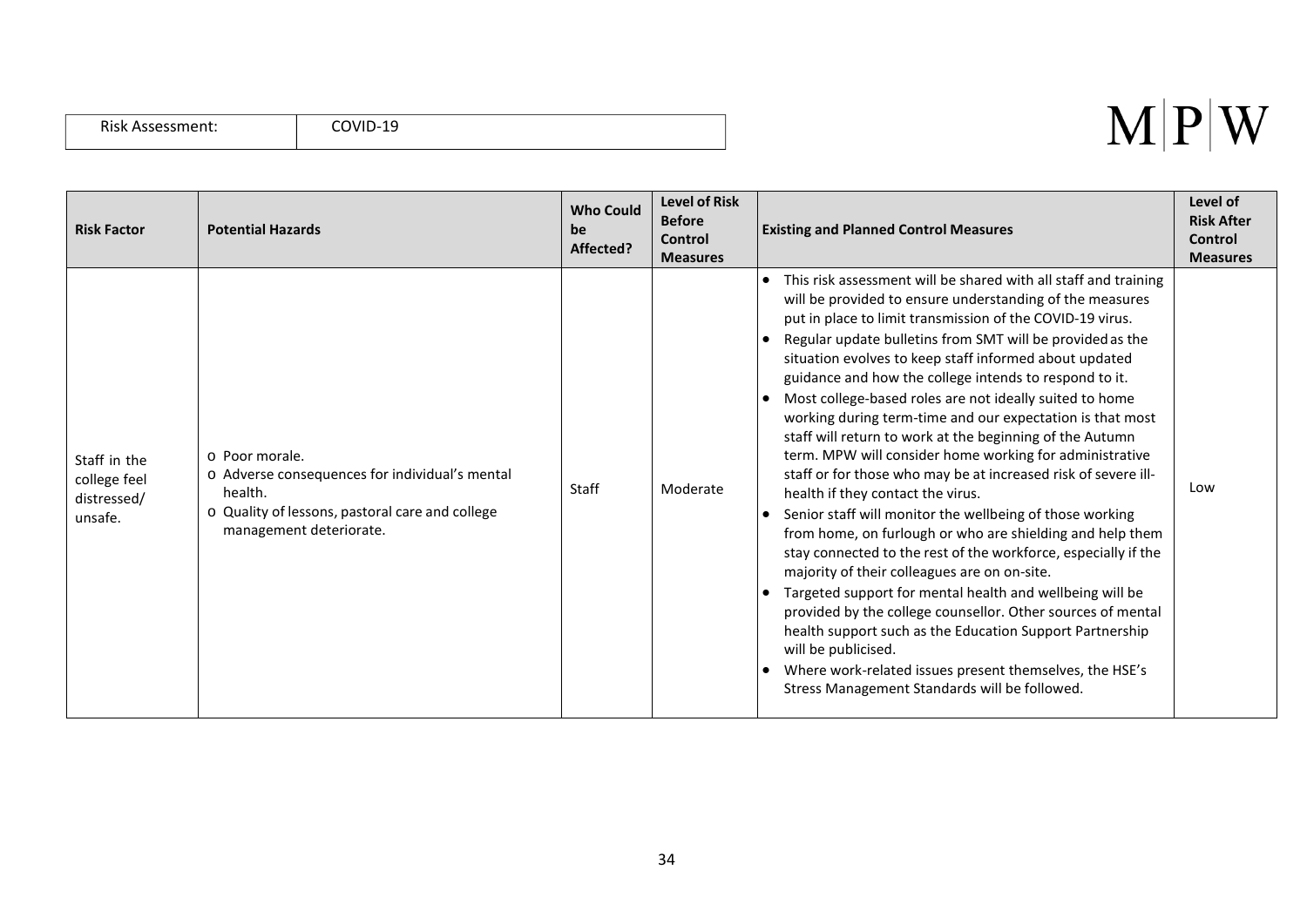| <b>Risk Assessment:</b> | $\mathbf{L}$<br>. .<br>-- |
|-------------------------|---------------------------|
|                         |                           |

#### $M|P|W$

| <b>Risk Factor</b>                             | <b>Potential Hazards</b>                                                                                                | <b>Who Could</b><br>be<br>Affected? | <b>Level of Risk</b><br><b>Before</b><br><b>Control</b><br><b>Measures</b> | <b>Existing and Planned Control Measures</b>                                                                                                                                                                                                                                                                                                                                                                      | Level of<br><b>Risk After</b><br><b>Control</b><br><b>Measures</b> |
|------------------------------------------------|-------------------------------------------------------------------------------------------------------------------------|-------------------------------------|----------------------------------------------------------------------------|-------------------------------------------------------------------------------------------------------------------------------------------------------------------------------------------------------------------------------------------------------------------------------------------------------------------------------------------------------------------------------------------------------------------|--------------------------------------------------------------------|
| GCSE/A Level<br>exam preparation<br>disrupted. | o Negatively impact grades.<br>o Cause students to feel worried/anxious/stressed.<br>o Students disengage with studies. | Staff<br>Student                    | Moderate                                                                   | Staff and students trained on remote learning via MS<br>Teams.<br>Lessons continue as normal (remotely via MS Teams) in the<br>case of a college closure, and TAs can continue to be<br>conducted remotely.<br>Homework continued to be set by teachers via MS Teams,<br>emails and Firefly and students can returned scanned<br>copies/photographs/emails of work back to teachers for<br>feedback and guidance. | Low                                                                |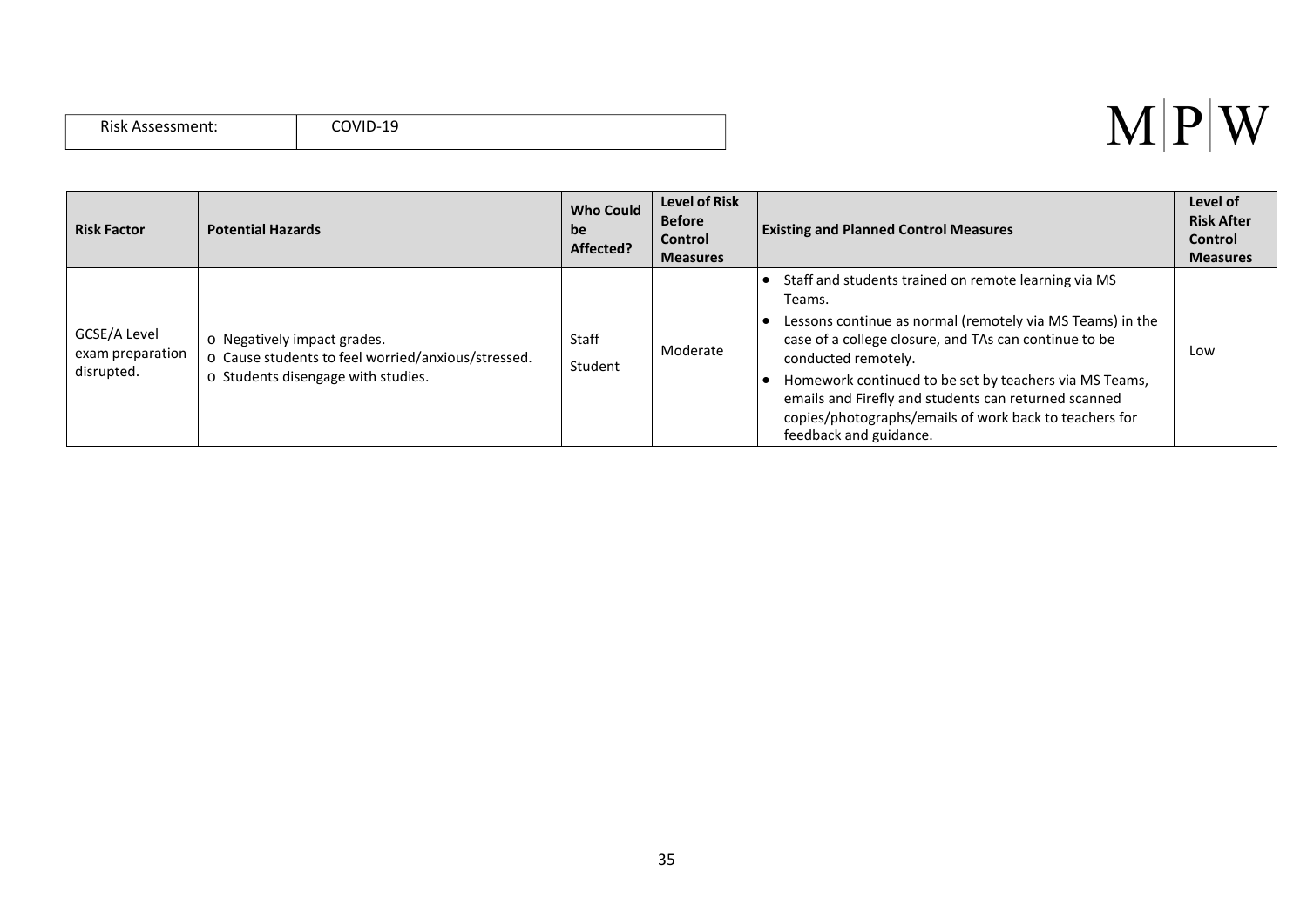|  | Risk Assessment: |
|--|------------------|
|--|------------------|

| <b>Risk Factor</b>                                                       | <b>Potential Hazards</b>                                                                                                                                                                                                                                                                          | <b>Who Could</b><br>be<br>Affected? | <b>Level of Risk</b><br><b>Before</b><br><b>Control</b><br><b>Measures</b> | <b>Existing and Planned Control Measures</b>                                                                                                                                                                                                                                                                                                                                                                                                                                                                                                                                                                                                                                                                                                                                                                                                                                                                                                                                                                                                                                                                                                                                                                                                                       | Level of<br><b>Risk After</b><br><b>Control</b><br><b>Measures</b> |
|--------------------------------------------------------------------------|---------------------------------------------------------------------------------------------------------------------------------------------------------------------------------------------------------------------------------------------------------------------------------------------------|-------------------------------------|----------------------------------------------------------------------------|--------------------------------------------------------------------------------------------------------------------------------------------------------------------------------------------------------------------------------------------------------------------------------------------------------------------------------------------------------------------------------------------------------------------------------------------------------------------------------------------------------------------------------------------------------------------------------------------------------------------------------------------------------------------------------------------------------------------------------------------------------------------------------------------------------------------------------------------------------------------------------------------------------------------------------------------------------------------------------------------------------------------------------------------------------------------------------------------------------------------------------------------------------------------------------------------------------------------------------------------------------------------|--------------------------------------------------------------------|
| Inadequate<br>contingency plans<br>for outbreaks and<br>local lockdowns. | o Severe disruption to student learning and exam<br>preparations.<br>o Decline in staff morale over concerns about safety<br>and income.<br>o Negative effects on physical and mental wellbeing.<br>o Proliferation of safeguarding issues.<br>o Adverse impact on student and staff recruitment. | Staff<br>Students                   | Substantial                                                                | Student learning will continue to be geared towards the<br>public examinations they are due to take. Existing schemes<br>of work will continue to be followed and normal rules about<br>homework and the setting of timed work will continue to<br>apply.<br>The 'normal timetable' will continue to operate with lessons<br>being delivered by means of MS Teams and students will be<br>registered in the usual way. Absences will be followed up by<br>members of the admin team<br>All staff members without access to PC/laptop at home will<br>be provided with a PC by college with MS Teams software<br>pre-downloaded.<br>Firefly will be used to provide resources to students.<br>Existing staff have gained considerable experience of using<br>MS Teams to facilitate remote learning. New staff will be<br>provided with training as part of new staff induction and<br>additional guidance notes are available on theVLE.<br>Staff hints and tips page is available on VLE where staff can<br>share experiences of MS Teams as well as best practices.<br>New students will be shown how to use MS Teams during in<br>induction.<br>IT Support can be provided remotely and will be available to<br>staff, students and parents.<br>Continued below | Low                                                                |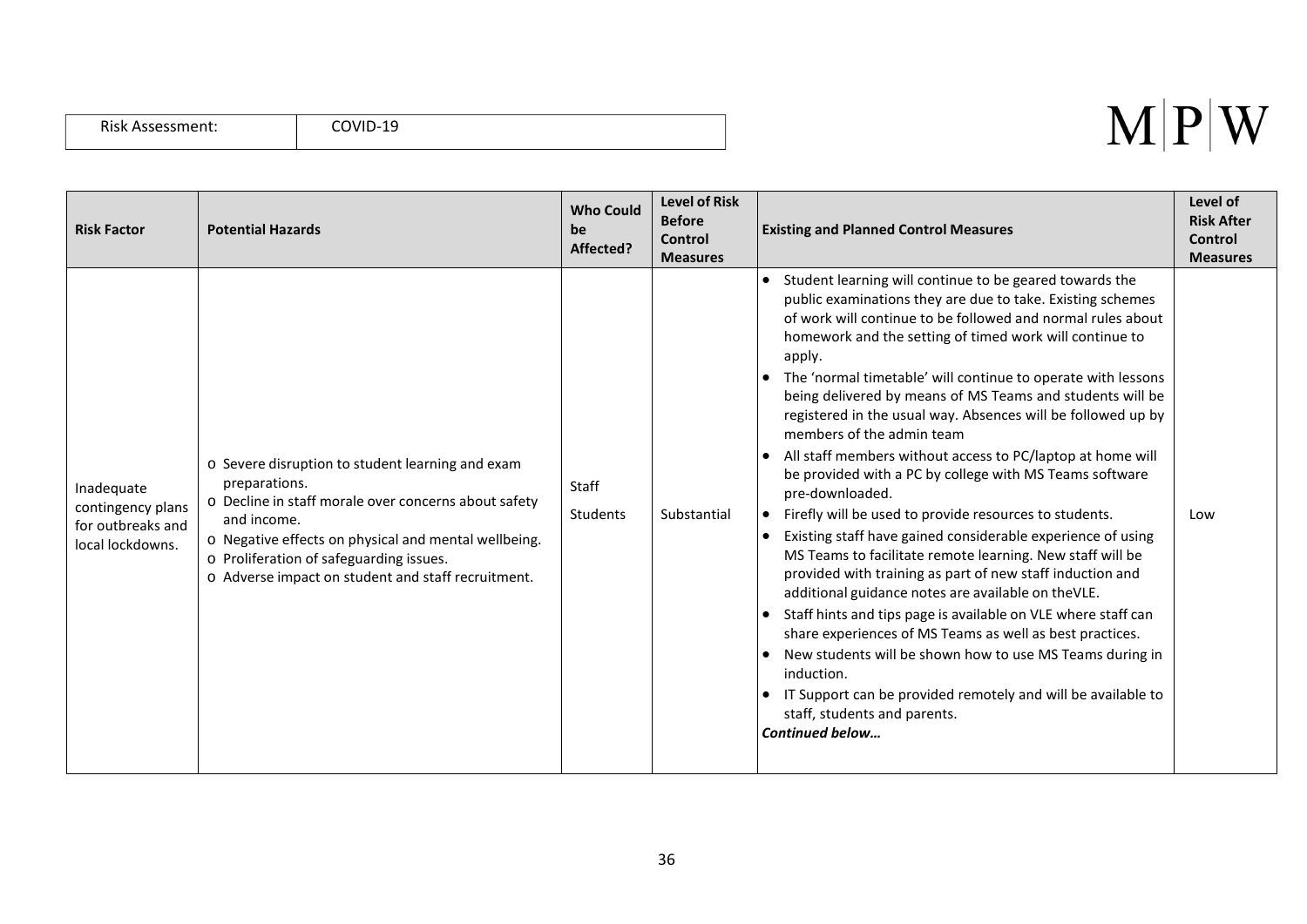#### Risk Assessment: COVID-19

| Cont. | Cont. | Cont. | Cont. | continued from above.<br>Tutors should continue to set assignments and post them in<br>$\bullet$<br>the normal way on the VLE.<br>• Students will have the option to send tutors all work<br>electronically and it will be returned via the student's MPW<br>email address. Useful points to note:<br>o Where students send Word documents, tutors can add<br>comments electronically (e.g. in Word).<br>o Where students hand-write their work, they will need<br>to scan their work in as a PDF and send it to the tutor.<br>Students should use the OneDrive app to do this.<br>Tutors can add comments in Acrobat.<br>o Tutors can add comments electronically to Word<br>documents or PDFs. If they prefer, they can print work<br>off, write marks on and scan the work in again.<br>o Students should submit files with their<br>names/assignment titles in the document title and in<br>the document itself (e.g. in the header).<br>o Marked work should be returned in a timely fashion in<br>line with MPW's teaching and learning policy.<br>Key college policies, including those pertaining to<br>$\bullet$<br>safeguarding, have been amended to set out expectations<br>and guidance in the event of a future lockdown and a<br>reliance on remote learning<br>Continued below | Cont. |
|-------|-------|-------|-------|------------------------------------------------------------------------------------------------------------------------------------------------------------------------------------------------------------------------------------------------------------------------------------------------------------------------------------------------------------------------------------------------------------------------------------------------------------------------------------------------------------------------------------------------------------------------------------------------------------------------------------------------------------------------------------------------------------------------------------------------------------------------------------------------------------------------------------------------------------------------------------------------------------------------------------------------------------------------------------------------------------------------------------------------------------------------------------------------------------------------------------------------------------------------------------------------------------------------------------------------------------------------------------------------|-------|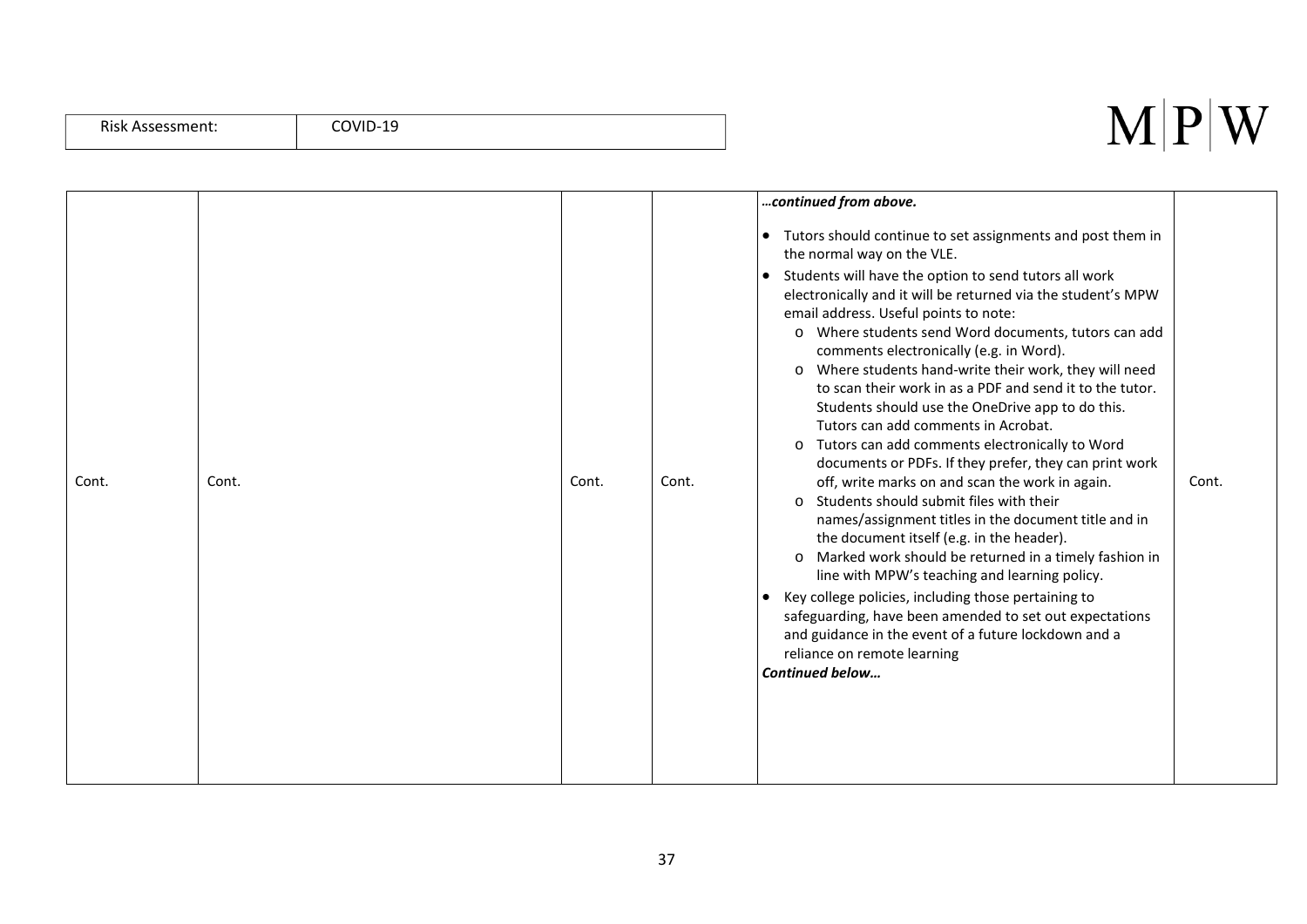| Risk Assessment: | COVID-19 |
|------------------|----------|
|                  |          |

| <b>Risk Factor</b> | <b>Potential Hazards</b> | <b>Who Could</b><br>be<br>Affected? | <b>Level of Risk</b><br><b>Before</b><br><b>Control</b><br><b>Measures</b> | <b>Existing and Planned Control Measures</b>                                                                                                                                                                                                                                                                                                                                                                                                                                                                                                                                                                                                                                                                                                                                                                                                              | Level of<br><b>Risk After</b><br><b>Control</b><br><b>Measures</b> |
|--------------------|--------------------------|-------------------------------------|----------------------------------------------------------------------------|-----------------------------------------------------------------------------------------------------------------------------------------------------------------------------------------------------------------------------------------------------------------------------------------------------------------------------------------------------------------------------------------------------------------------------------------------------------------------------------------------------------------------------------------------------------------------------------------------------------------------------------------------------------------------------------------------------------------------------------------------------------------------------------------------------------------------------------------------------------|--------------------------------------------------------------------|
|                    |                          |                                     |                                                                            | continued from above.<br>Pastoral meetings with students will continue to take place<br>$\bullet$<br>on a regular basis.<br>Counselling service will continue uninterrupted using MS<br>$\bullet$<br>Teams.<br>An annex has been added to the Safeguarding Policy to<br>$\bullet$<br>explain how welfare and child protection procedures will<br>operate during lockdown.<br>There is the option for student and staff recruitment<br>$\bullet$<br>interviews to be done by means of video conferencing<br>rather than faceto face.<br>Recruitment procedures for staff will be in line with the<br>$\bullet$<br>statutory guidance Keeping Children Safe in Education<br>(September 2020).<br>Full details of how the college will remain fully operational<br>during a period of lockdown are contained in the MPW<br><b>Education Continuity Plan.</b> |                                                                    |